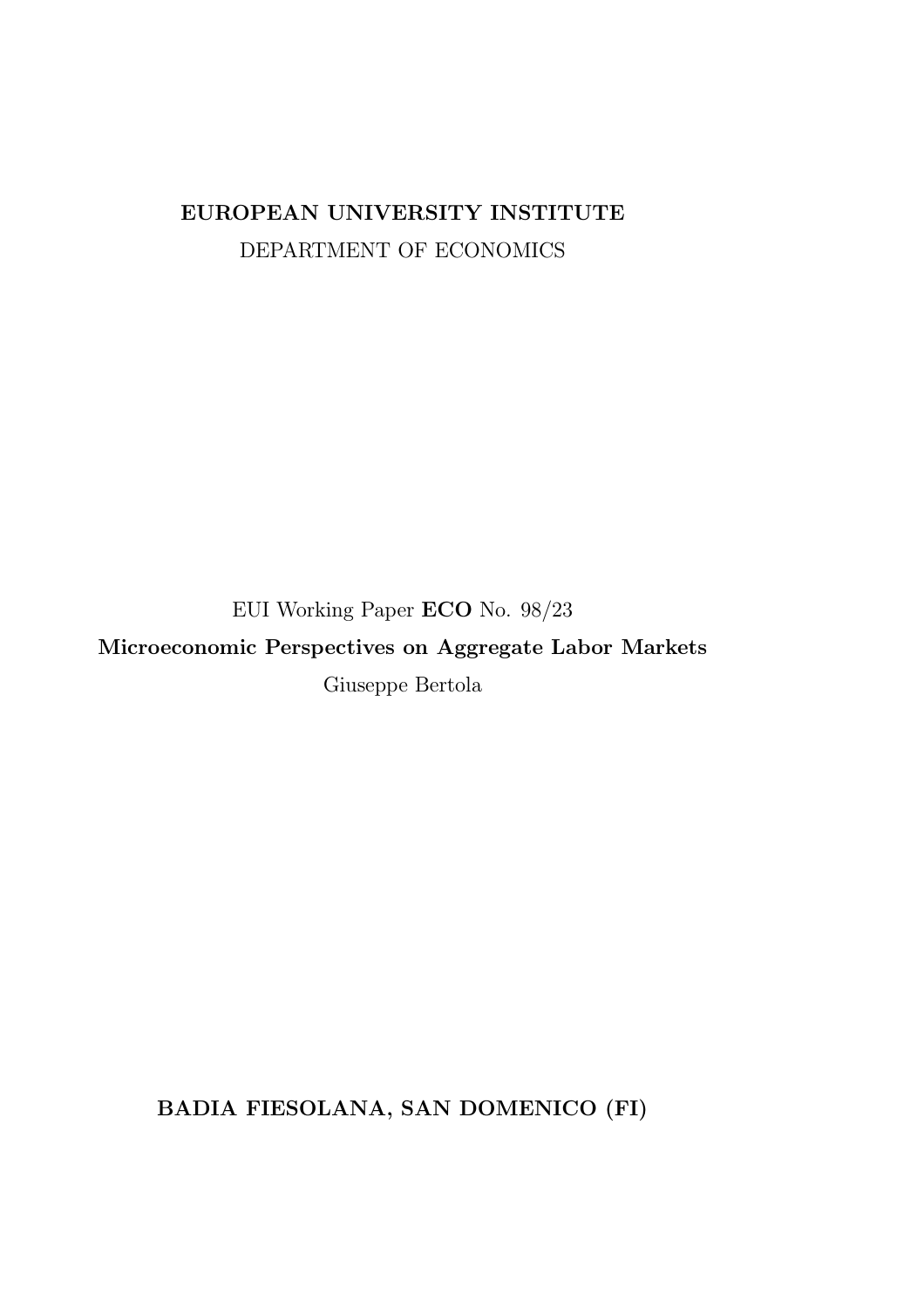All rights reserved.

No part of this paper may be reproduced in any form without permission of the author.

> °c 1998 Giuseppe Bertola Printed in Italy in July 1998 European University Institute Badia Fiesolana I-50016 San Domenico (FI) Italy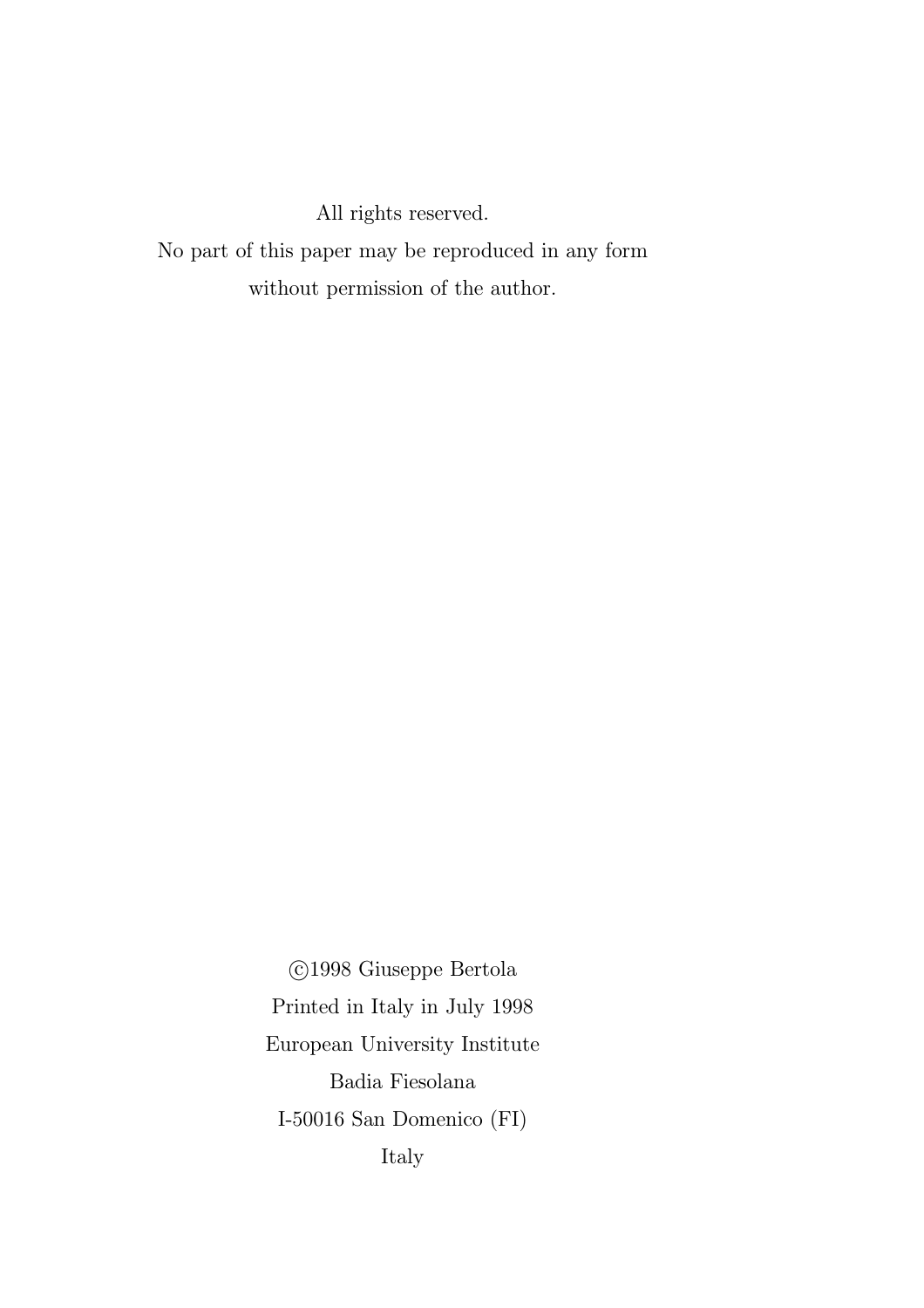# Microeconomic Perspectives on Aggregate Labor Markets

Giuseppe Bertola July 1998

### Abstract

The Chapter discusses the role played by labor market institutions in shaping the dynamics of wages, employment, andunemployment across European countries and the United States.The first part of the Chapter uses simple, but formal models to show that the greater job security granted to European employees should smooth out aggregate employment dynamics but, forgiven wage processes, cannot be expected to reduce aggregate employment. Slow employment creation and high, persistent unemployment are associated with high and increasing wages in crosscountry evidence, and the Chapter surveys recent work aimed atexplaining such differential wage dynamics via insider-outsider interactions and wage bargaining institutions. The following Sectiondiscusses the extent to which job security provisions and wagesetting practices can rationalize evidence on cross-sectional jobturnover and wage inequality, and reviews the implications of suchphenomena for aggregate labor markets' productivity. The chapter is concluded by a discussion of recent perspectives on the possible determinants (rather than the effects) of institutional labor market differences across industrialized countries and over time.

<sup>\*</sup>For Handbook of Labor Economics Vol 3. This paper benefits from comments received at the Handbook Conference, at a seminar presentation in Bologna, and from Joergen Elmeskov. The author's work receives financial support from  $C.N.R.,$  $M.U.R.S.T.$  "già $60\%,$ " and the Research Council of the European University Institute.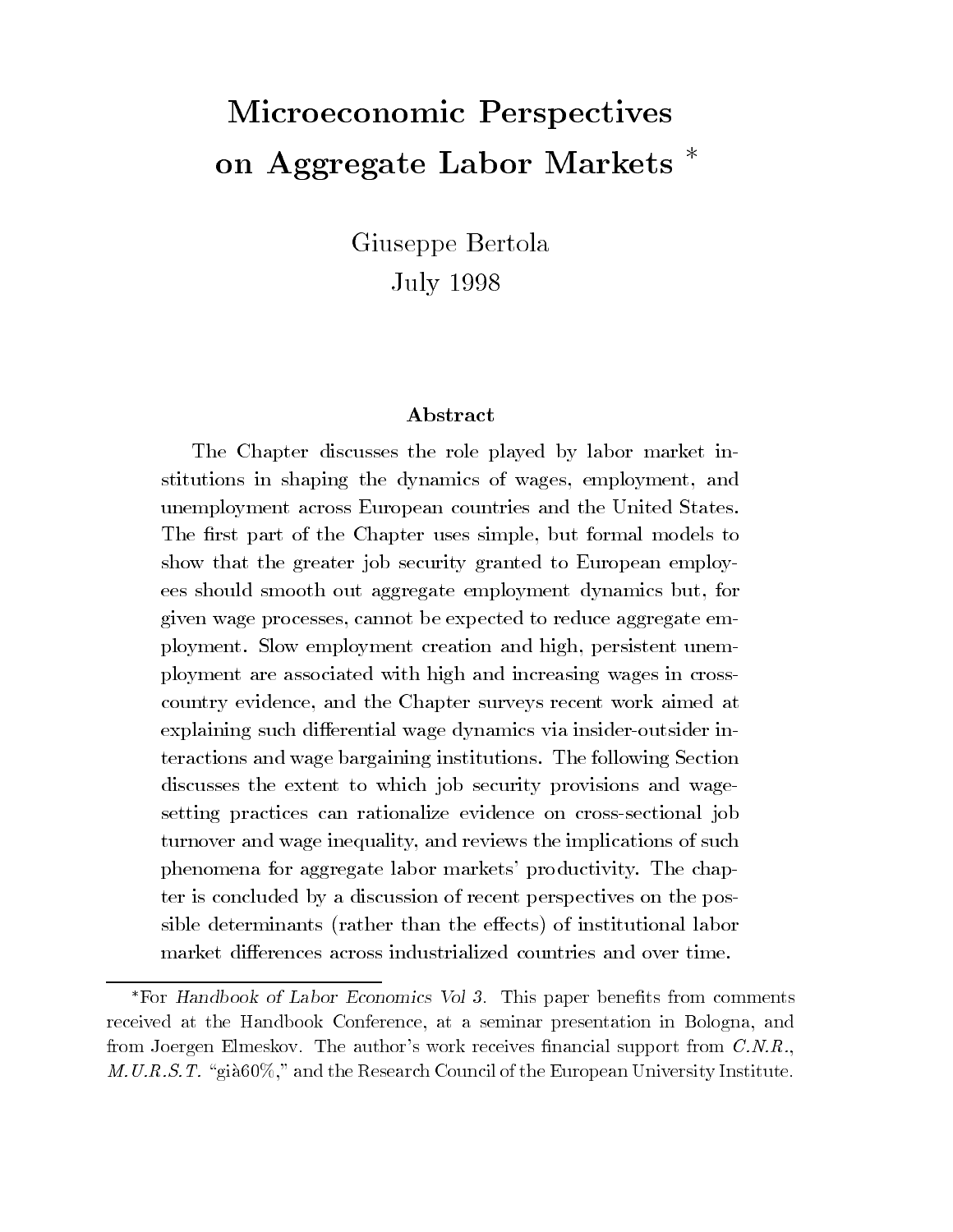### **Introduction** 1

Job security provisions and wage-setting institutions constrain microeconomic employment relationships in widely different ways across labor markets and over time. Since the previous volumes of this Handbook were published, theoretical and empirical work has identified meaningful causal linkages between such institutional differences and the equally wide ranges of aggregate labor market outcomes, particularly with respect to the extent and character of unemployment and of wage inequality.

This Chapter offers a critical review of selected theoretical insights on the interaction of labor demand, wage determination, and institutional settings. Blau and Kahn (this volume) discuss in detail a wide range of institutional factors in labor market outcomes; a stylized and streamlined view of institutions is adopted here, and issues central to more empirically-oriented surveys such as those by Bean (1994), Machin and Manning (this volume), and Nickell and Layard (this volume) are discussed in simple formal settings without aiming to assess the empirical relevance of an exhaustive menu of macroeconomic unemployment theories.

It will be helpful, however, to review recent theoretical developments against the background of simple pieces of comparative evidence. Since the contrast of European and U.S. labor markets performance at the aggregate level motivates the work reviewed below and inspires its theoretical perspective, all Figures and Tables of the chapter refer to just five countries—the U.S., and the largest four European countries. Figure 1 plots real wages and total employment: it is quite tempting to view the plot of European real wage and employment trends normalized by their U.S. counterparts (shown in the last panel of Figure 1) as a sample of observations around an aggregate labor demand schedule. More generally, finding that low employment is associated with high real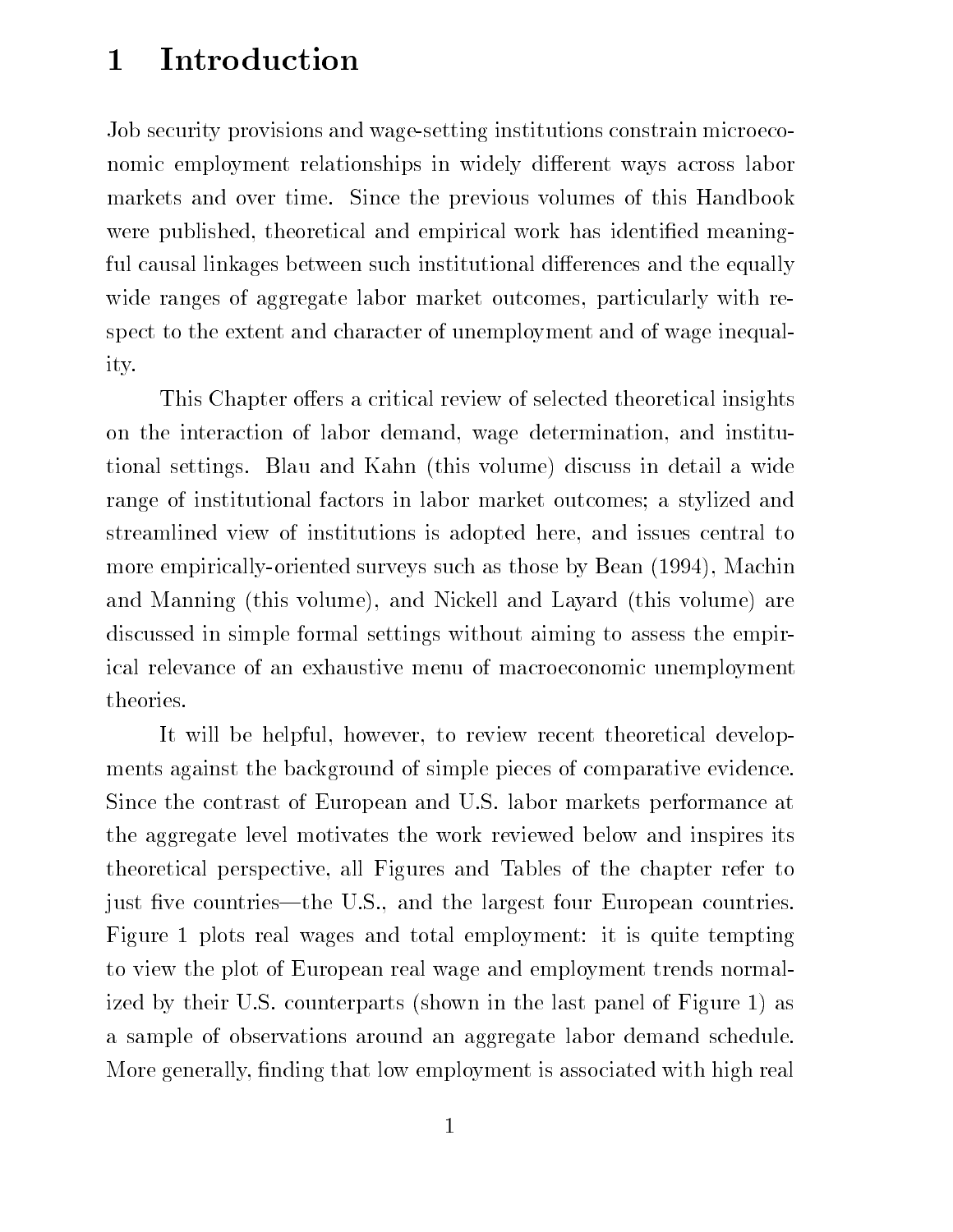wages may encourage researchers to adopt the microeconomic perspective of partial-equilibrium labor-demand diagrams as a starting point for an interpretation of aggregate labor market performance.

### [ Figure 1]

In many respects, of course, it is far from fully appropriate to pursue such a simple microeconomic interpretation of aggregate facts. Part of the stronger U.S. employment performance reflects the considerably faster growth of population and labor force in the U.S. than in European countries. As Figure 2 shows, however, trend differences in employment rates are, if anything, even more pronounced than those displayed by employment indexes (and the same is true of the unemployment rates shown in Figure 5 below). Even when appropriately qualied, the simple message of the Figures remains powerful enough to warrant frequent references to wage flexibility in policy-oriented analyses, such as OECD (1994, p.22), and to motivate an extensive strand of theoretical and empirical work.

### [ Figure 2]

### 1.1 Scope of the survey

Evidence of a negative correlation between wage and employment growth across countries begs the question of which institutional differences in the relevant labor markets may be responsible for the joint determination of wages and employment trends. The microeconomic approaches to aggregate phenomena reviewed below aim at explaining how interactions of labor demand fluctuations and wage determination shape labor market outcomes, focusing especially on reasons why the latter may differ widely across labor markets with different institutions. Interest in this wide issue runs across several interrelated strands of literature, which offer a variety of complementary theoretical insights and are typically motivated by pieces of comparative evidence such as that shown by Figure 1, and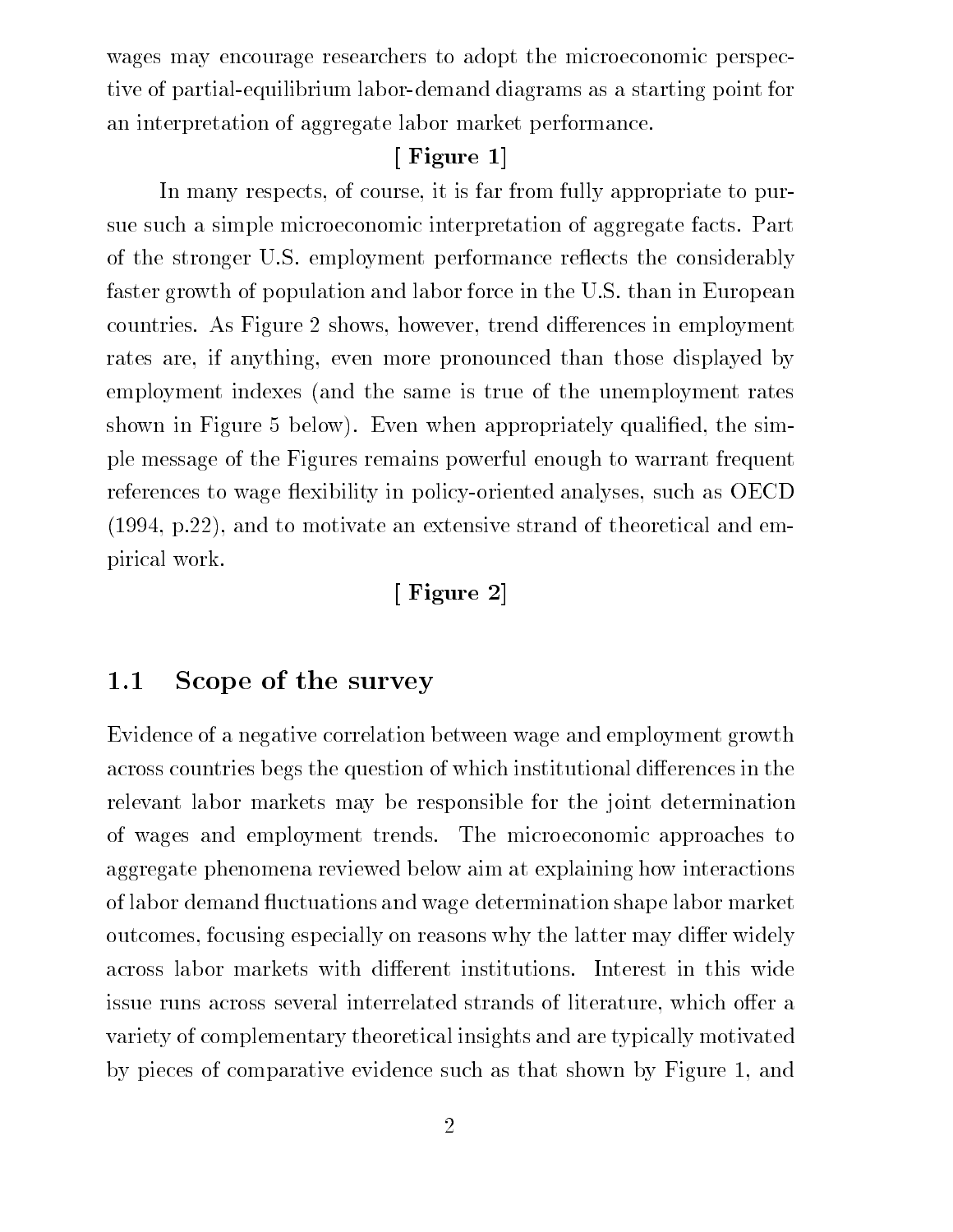by more subtle features exemplified for the same five countries—and in the same simple-minded way—by other Figures and Tables below.

Like all surveys, the present one must be incomplete. Its partialequilibrium perspective on wage and employment dynamics is narrowly focused on the interaction of labor demand and wage determination, and relies heavily on simplifying assumptions at both the macroeconomic and microeconomic ends of the labor-market-phenomena spectrum.

The time-series behavior of such macroeconomic factors as aggregate demand, energy prices, or productivity dynamics is obviously quite different across countries. In particular, the evidence in Ball (1997) indicates that monetary policy and disinflation have significant explanatory power for comparative unemployment dynamics across European countries. The forcing processes of labor demand, however, are assigned a background role by the theoretical models reviewed in this chapter. This approach makes it easier to obtain intuition and insight from uncluttered theoretical models, and may well entail little loss of information in comparative work if the stochastic properties (as opposed to the realization) of labor demand shocks are similar across the economies considered and general equilibrium effects spill across them through integrated markets for goods and financial instruments. To further simplify exposition, the chapter's simple partial-equilibrium analytical models do not explicitly acknowledge that the costs of labor turnover and worker mobility generally depend not only on labor market institutions but also, endogenously, on aggregate labor market outcomes. Most importantly, mobility costs and wage determination are jointly endogenous in the models surveyed by Mortensen and Pissarides (this volume), where labor mobility entails a slow and costly matching process vacancies to workers.<sup>1</sup>

<sup>&</sup>lt;sup>1</sup>The models of Acemoglu (1995), Millard and Mortensens (1997), Lijunqvist (1997), and Lijunqvist and Sargent (1995) pay particular attention, in a search and matching context, to some of the institutional features on which the present survey is focused.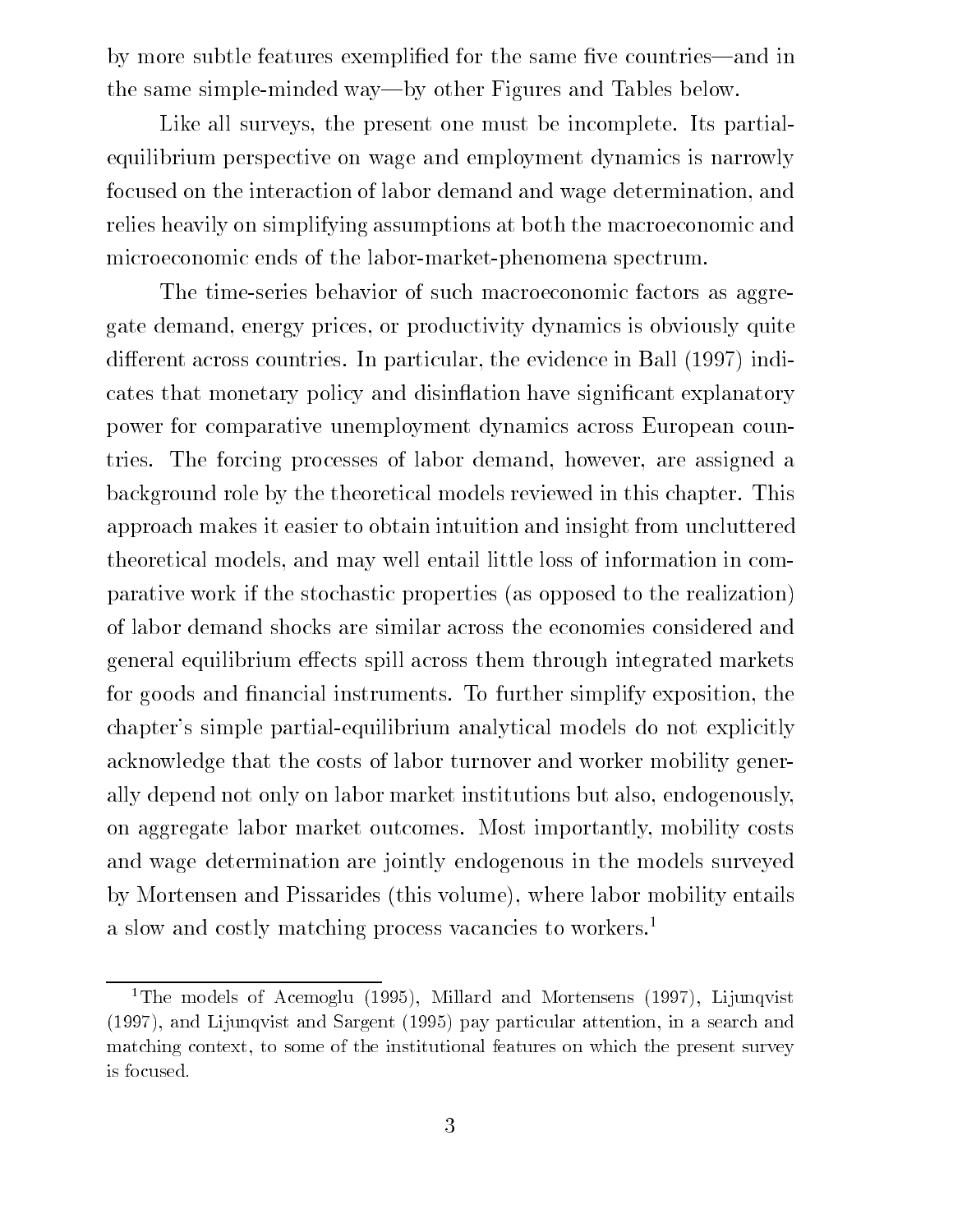The aggregate viewpoint of the literature reviewed below also relies on stylized specications of microeconomic labor-market interactions. To focus on labor demand as an exogenous determinant of employment and wage dynamics, the theoretical perspective of this Chapter and of the literature it reviews treats labor as an homogeneous factor. In reality, of course, an individual worker's wage and employment status may relate to his own age, experience, education, and other personal characteristics in ways that do depend on institutional differences across countries and labor markets with respect to the responsiveness of wages and employment to individual characteristics rather than to aggregate and disaggregated labor demand dynamics. A fully worked out microeconomic model would allow individual workers' characteristics and effort to bear on their labor market experience, and these aspects could generally be very relevant to aggregate labor market performance.<sup>2</sup>

## 1.2 Outline

To pinpoint the determinants of differential wage growth and analyze its employment effects, theoretical models use more refined tools than static textbook diagrams. Sections 2 and 3 below focuses on the dynamics of labor demand and wages, each of which is arguably influenced by such institutional differences across labor markets as the stringency of job security provisions on labor demand, and the bargaining strength and coverage of unions in the wage-setting process.

<sup>2</sup> In particular, the extent and character of equilibrium unemployment implied by efficiency-wage considerations is not independent of labor market institutions. On the one hand, the threat of dismissal may much more effectively deter shirking when reemployment probabilities are as low as in rigid labor markets, where unemployment is predominantly long-term. On the other hand, dismissal is likely to be a less effective threat when rules and regulations intended to protect employees from labor-demand fluctuations and wrongful dismissals increase the complexity and cost of firing procedures motivated by worker behavior. Saint-Paul (1995a,1997a) and Fella (1997) discuss interactions between efficiency wages and labor market dynamics.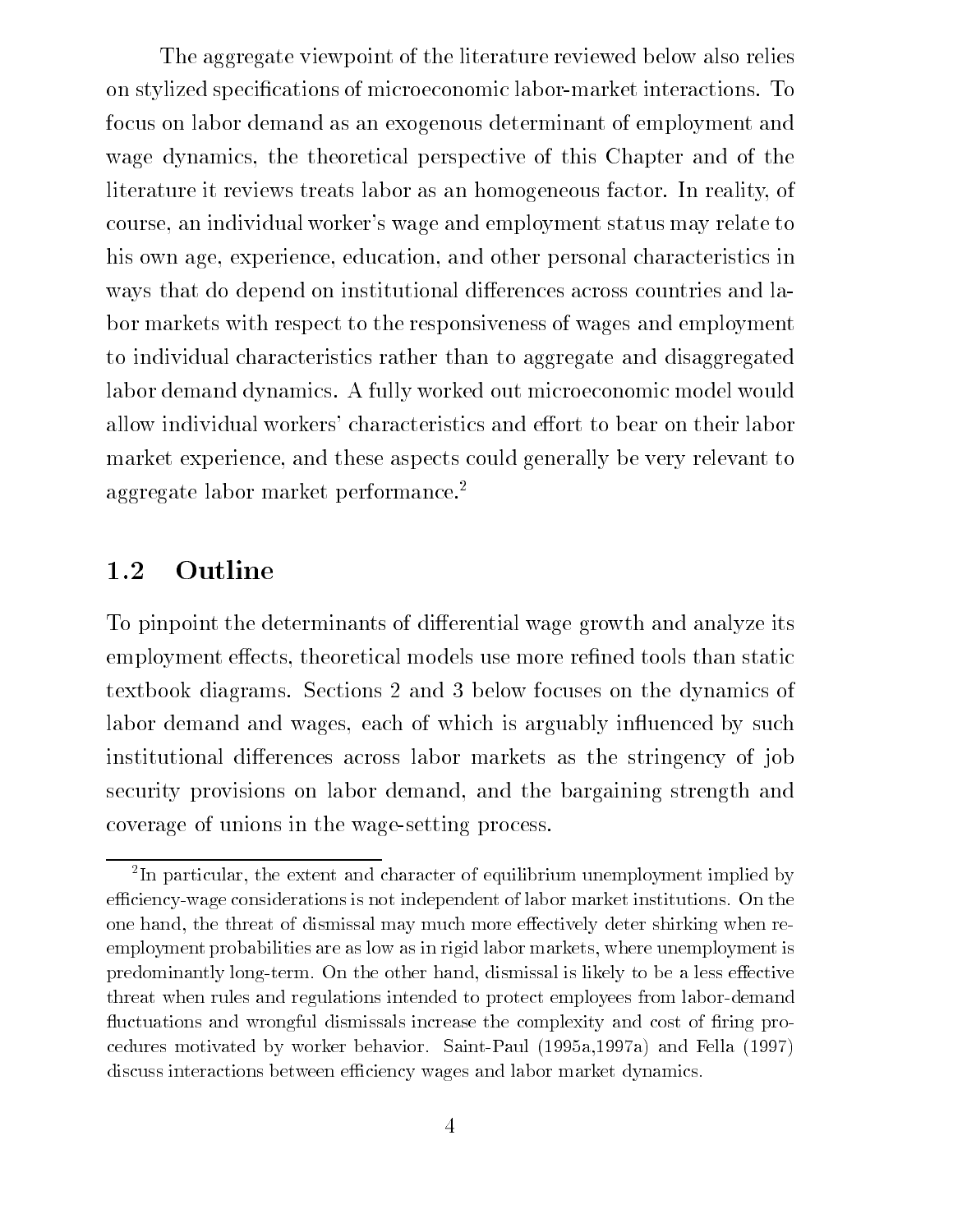Since job creation and destruction occur simultaneously within measured aggregates, it is not necessarily appropriate to cast partial-equilibrium models of aggregate employment and wages in terms of "representative" firms and workers. The work reviewed in Section 4 recognizes that idiosyncratic employment fluctuations interact importantly with aggregate labor market developments, and that institutional differences across labor markets can importantly affect aggregate developments though their effects on idiosyncratic employment dynamics. Hiring and firing coexist in reality, and Section 4.1 discusses how turnover costs may determine the intensity of job turnover; wage dynamics are also less than adequately summarized by aggregate series: Section 4.2 discusses empirical evidence on (and institutional explanations for) comparative wage inequality levels and trends across aggregate labor markets, focusing in particular on how centralized contracts, minimum wages, and unemployment insurance bear on the responsiveness of wages and/or employment to labor demand shocks at the level of firms or establishments.

To the extent that the literature reviewed in Sections 2-4 improves our understanding of the economic mechanisms by which institutional details affect aggregate labor market outcomes, it also throws some light on the more difficult question of which deeper economic and political features might in turn determine institutional differences across countries and over time. Such politico-economic aspects are most relevant as European countries undertake reform of their poorly performing labor markets. Section 5 briefly reviews recent contributions on the role of distributional tensions and market imperfections in the endogenous formation of labor markets' institutional structure.

The Chapter's train of thought and tentative conclusions are perhaps better summarized here than at the end. Job security provisions have certainly played an important role in shaping aggregate employment dynamics across countries. Both theory and empirical evidence, however, indicate that high firing costs can explain low employment variability but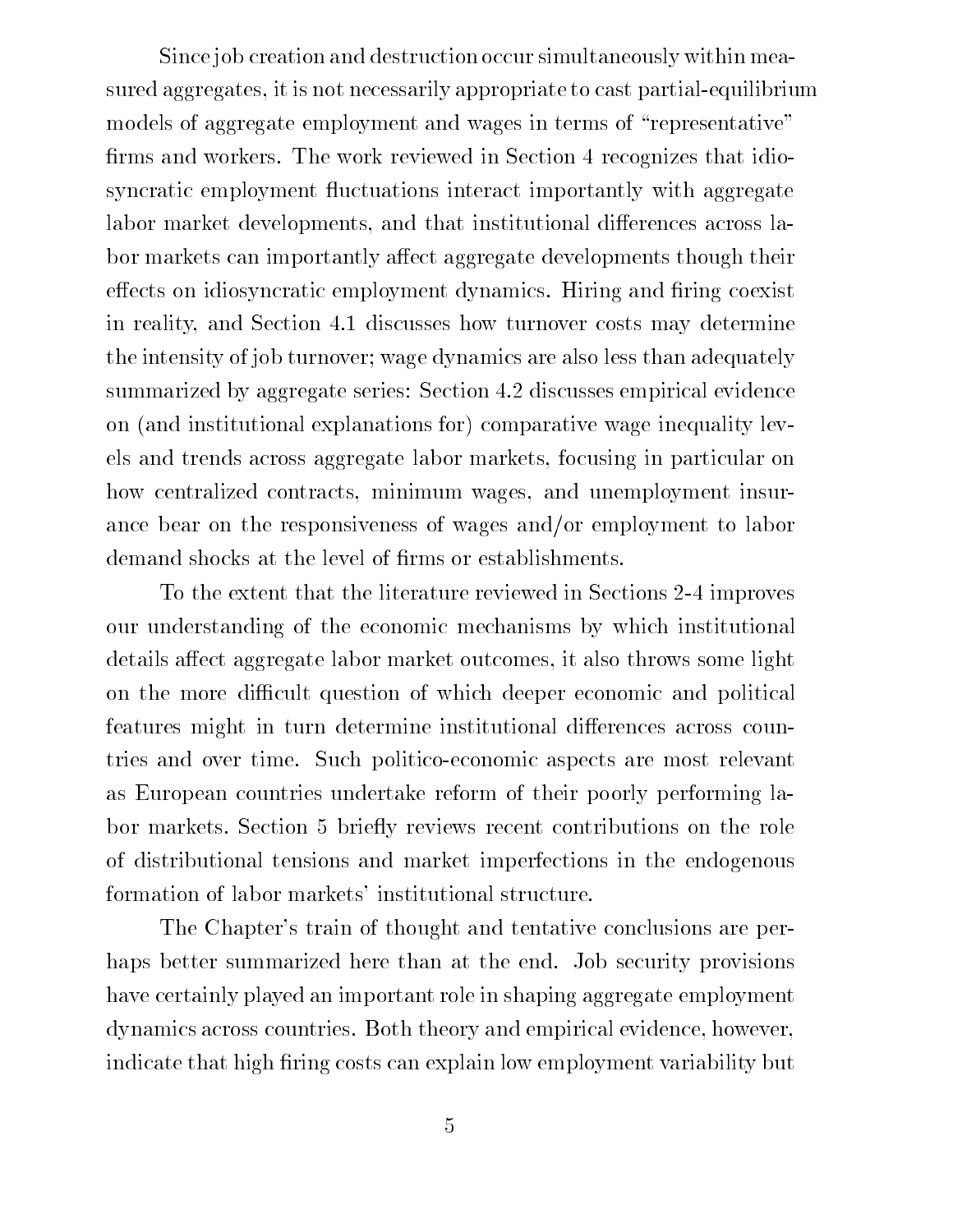cannot, in isolation, rationalize the dismal employment performance of many European countries, which appears to be associated with high wage growth as well as with job security. High and increasing wages, in turn, are explained by the protection afforded to the currently employed "insiders" by wage compression as well as by job security provisions *per se*. These two institutional features are obviously complementary to each other in making it difficult or impossible for the unemployed to bid for jobs—and, since prime-age males are as likely to be employed in European countries as in the U.S., it is not surprising to find that high labor market rigidity has displayed remarkable politico-economic stability through much of the last two decades.

## 2 Job security and firing costs

The character and stringency of legal provisions regarding dismissal of redundant employees differ widely across European and American labor markets. In general, what is required is that job termination be motivated, and that workers should be given reasonable notice or financial compensation in lieu of notice. In practice, enforcement of such laws is based on the workers' right to appeal against termination. Hence, employment reduction entails lengthy negotiations with workers' organizations and/or legal procedures.

The stringency of such job-security provisions does vary across labor markets, and over time as well. Even in the relatively unregulated U.S. labor market, experience-rated unemployment insurance contributions make it costly at the margin for firms to reduce employment (Card and Levine, 1994; Anderson, 1993), and redundancy costs also arise from the Worker Adjustment and Retraining Notication Act (WARN) of 1988 requiring covered firms to provide employees with 60 days' advance notice of plant closures and large-scale layoffs.<sup>3</sup> Most European countries

 $\frac{3 \text{ Also}}{100}$ , rules regarding dismissal of individual employees can interfere with firms'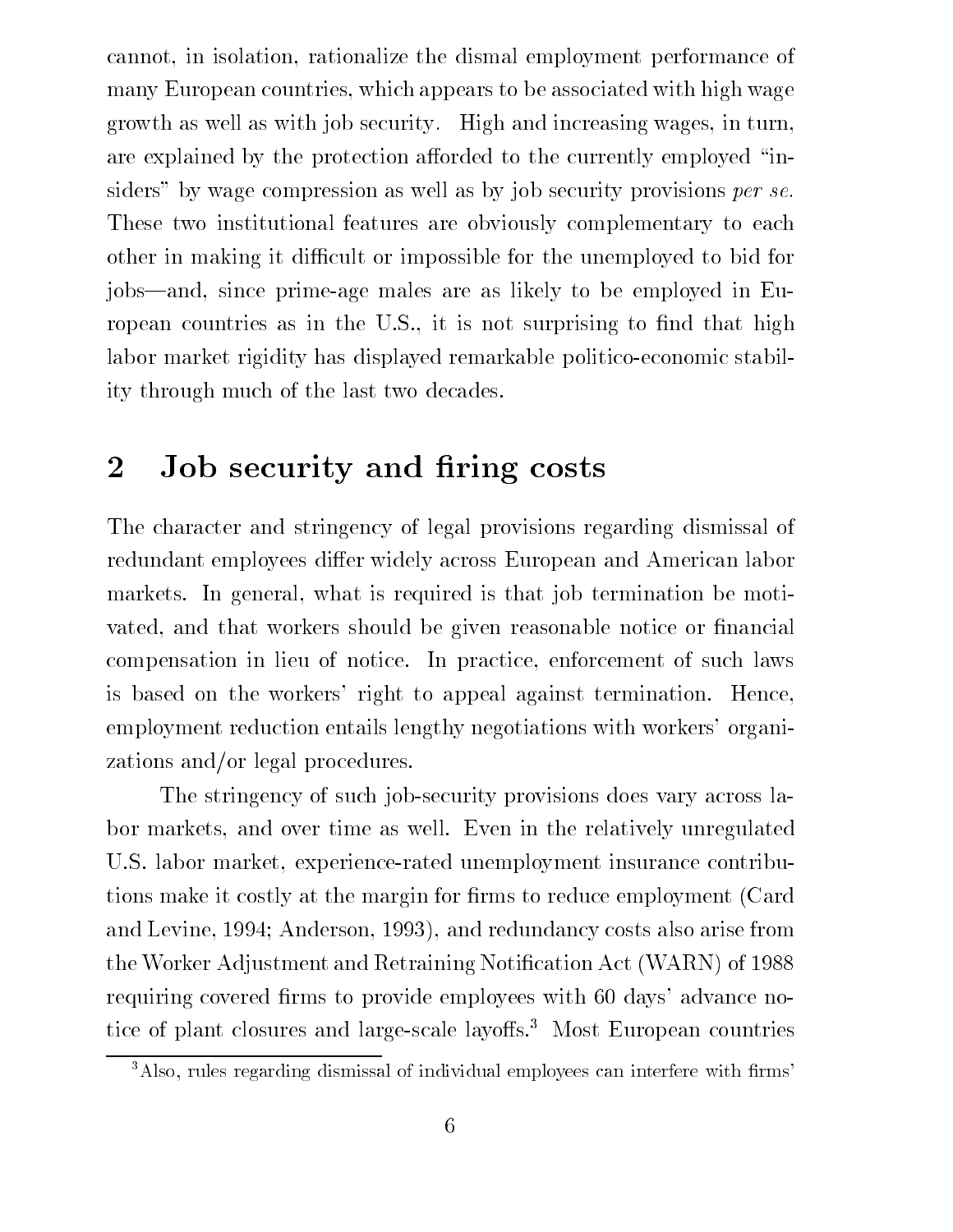feature similar, but more stringent regulation of individual and collective dismissals. Some aspects of job-security provisions, such as the number of months' notice required for individual and collective redundancies, are readily quantied; Grubb and Wells (1993) compile and discuss the relevant institutional information for a cross-section of industrial countries, and Lazear (1990), Addison and Grosso (1996), and others also consider such simple indicators' time-series behavior. Other important aspects of job-security provisions, such as the willingness of labor courts to entertain appeals by fired workers and the interpretation placed by judges on the rather vague notion of "just cause" for termination, are more difficult to quantify precisely. While this makes it hard to measure precisely the stringency of firing constraints in each labor market, available indicators of job security provisions—such as the length of notice periods, the percentage of dismissals brought before labor courts, and the size of redundancy payments—are positively correlated with each other. This makes it possible to assess unambiguously (if only qualitatively) the relative stringency of job security constraints, and to correlate aspects of labor market performance to the resulting overall "rigidity rank" rather than to specic quantitative measures of rigidity or to their dynamic behavior.

In this Chapter's figures and tables, country-specific information is displayed or listed in the order of labor market regulation ranking compiled from such qualitative classications. Unsurprisingly, Italy and the U.S. are placed at the extreme ends of the rankings proposed, among others, by Bertola (1990) and Grubb and Wells (1993).<sup>4</sup>

decisions to adjust overall employment levels. In unionized firms, contractual provisions for inverse seniority makes it difficult to calibrate employment reduction (Piore, 1996); and there is empirical evidence that legal provisions meant to protect individual employees become more binding during cyclical downturns (Donohue and Siegelman,  $1995$ ). 1995).

<sup>4</sup>A qualitatively clear pattern can also be discerned along the time dimension. In most European countries, job security provisions were tightened in the 1968-74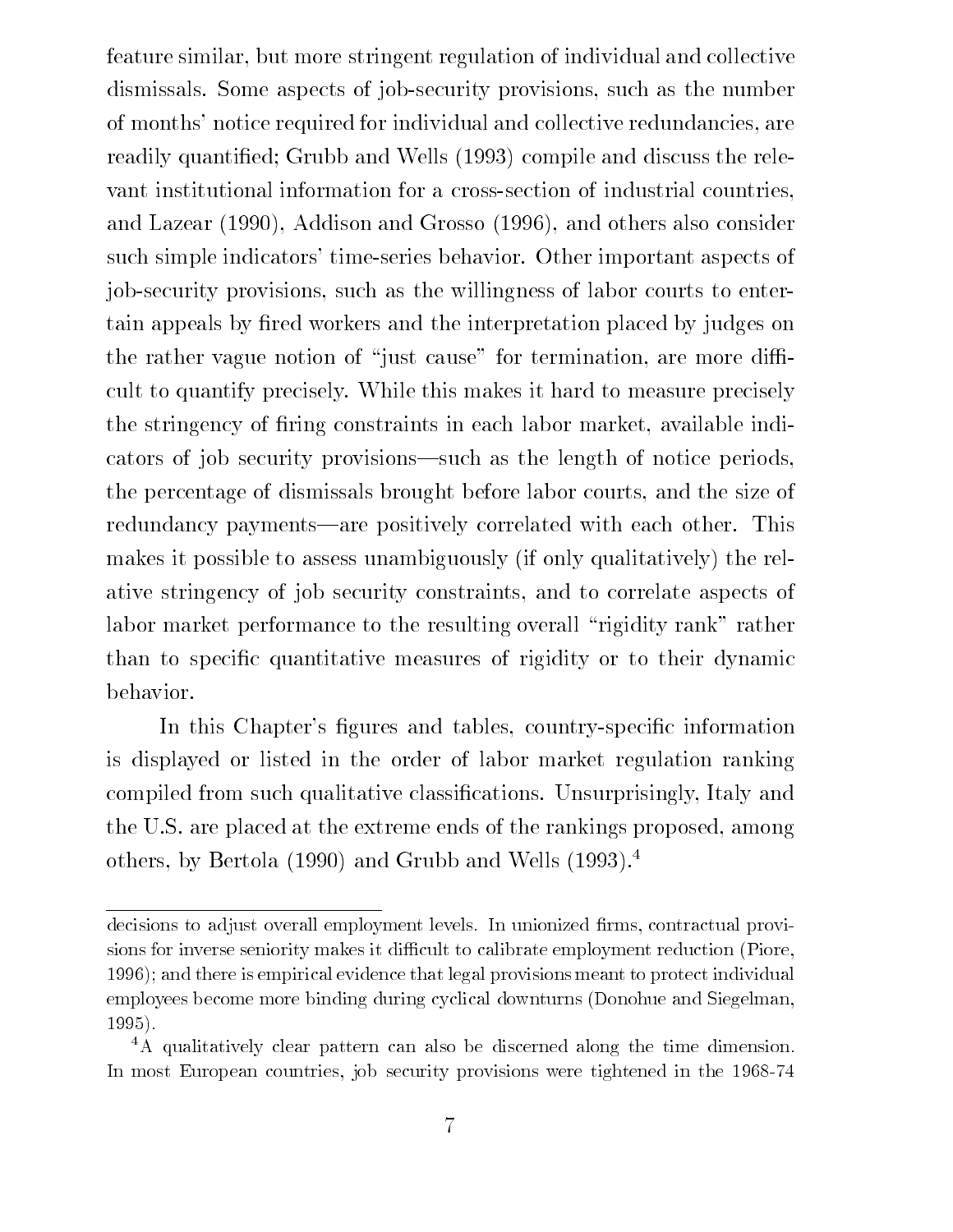### 2.1 Hiring and firing

To formalize a labor-demand approach to employment determination, let the marginal productivity of labor employed by a typical firm be a  $\min_{\theta} \min_{\theta} \min_{\theta} \min_{\theta} \min_{\theta} \min_{\theta} \min_{\theta} \min_{\theta} \min_{\theta} \min_{\theta} \min_{\theta} \min_{\theta} \min_{\theta} \min_{\theta} \min_{\theta} \min_{\theta} \min_{\theta} \min_{\theta} \min_{\theta} \min_{\theta} \min_{\theta} \min_{\theta} \min_{\theta} \min_{\theta} \min_{\theta} \min_{\theta} \min_{\theta} \min_{\theta} \min_{\theta} \min_{\theta} \min_{\theta} \min_{\theta} \min_{\theta} \min_{\theta} \min_{\theta} \min_{\theta} \min_{\$ labor employed at time t, and also depends on an exogenous shifter Z representing all possible determinants of labor demand.

As is well known from the contributions reviewed by Nickell (1986), when hiring and/or firing is costly the firm's employment policy should take into account labor's marginal contribution to expected present discounted profits,

$$
V(l_t, Z_t, \ldots) = E_t \left[ \sum_{\tau=t}^T \left( \frac{1}{1+r} \right)^{\tau-t} \left( \frac{1}{1+\delta} \right)^{\tau-t} \left( \pi(l_\tau, Z_\tau) - w_\tau \right) \right], \quad (1)
$$

rather than on current conditions only. The shadow value  $V(\cdot)$  evaluates the expected change in future profits caused by a feasible marginal variation of the current and all future employment levels, leaving all future hiring and firing decisions unchanged (as is appropriate since, if such decisions are optimal, infinitesimal variations would have no effect on profits by the envelope theorem). In equation  $(1)$ , r represents the discount rate applied to future cash flows, and  $\delta$  represents the spontaneous (and costless) attrition of additional employment through quits and retirements; both are supposed constant for simplicity but, of course, may

period of union militancy. The timing of such reforms coincided with increasing unemployment but, of course, other simultaneous developments in, e.g., the price of oil, union militancy, and fiscal and monetary policy make it difficult to formulate causal interpretations. In fact, empirical work by Lazear (1990) and Addison and Grosso (1996) offers a contradictory and weak pattern of results. Over the late  $1980s$ and 1990s, tentative steps towards labor market deregulation were taken by many of the same countries. Section 5.3 below briefly discusses such time-series developments. With the notable exception of the British labor market reform in the 1980s, however, dynamic developments were not such as to alter the relative rankings of European countries' labor market rigidity, and always kept their job security provisions much more stringent than in the U.S.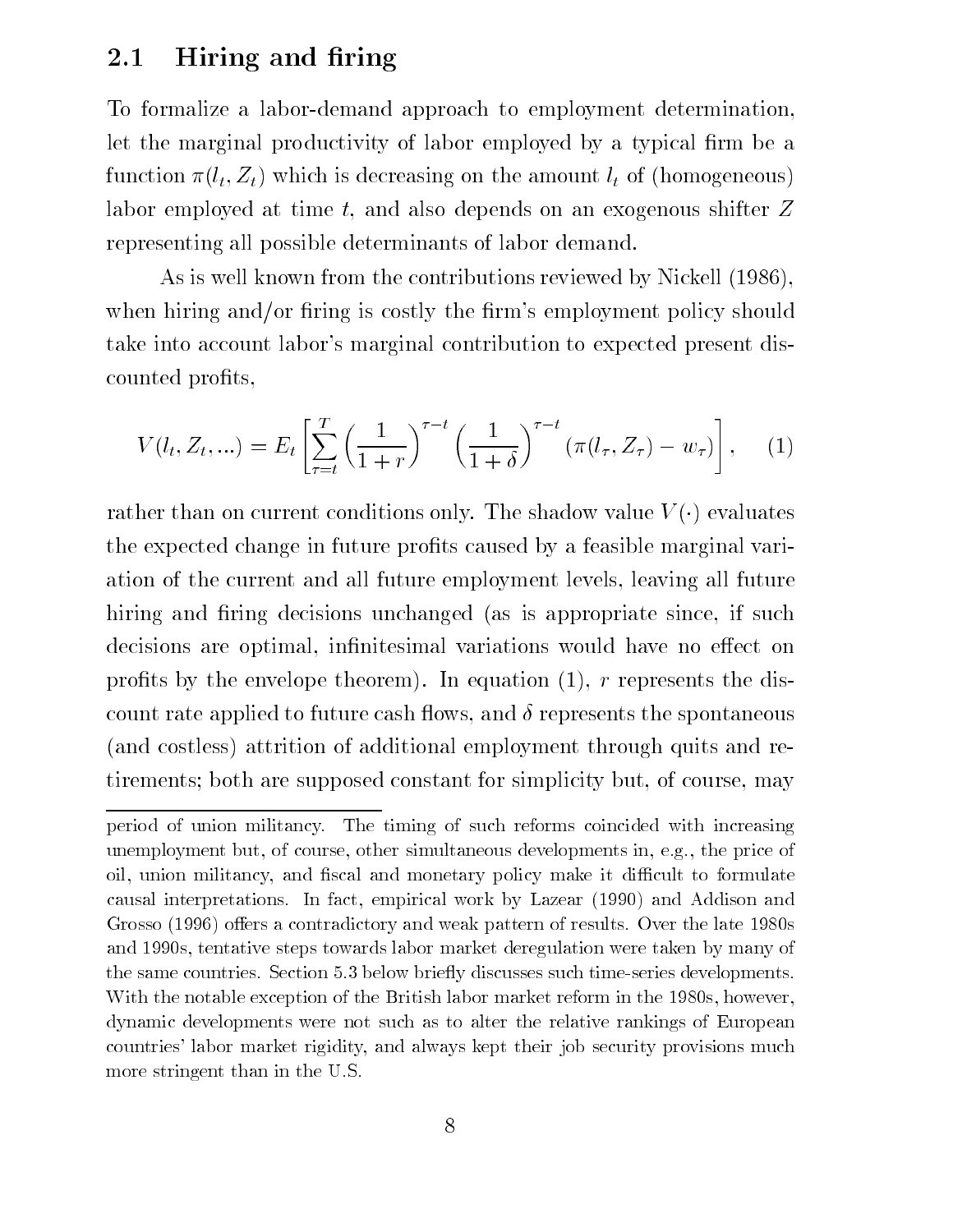well vary over time in more realistic models. The expectation of current and it is a completed to be completed the current employment level level level level level level level literat  $\pi(\cdot)$  is downward-sloping in employment, and on the current realization of exogenous factors  $Z_t$  if the process describing them is persistent. Past realizations of Z and/or of other variables may also be arguments of  $V(\cdot),$ depending on the processes followed by  $Z_t$  and  $w_t$ .

When turnover is costly, employers should compare the shadow value  $V(\cdot)$  of labor to hiring and firing costs. If  $H(\cdot)$  denotes the marginal hiring cost, hiring additional employees increases the firm's value if  $V(\cdot) \geq H(\cdot)$ , while firing would be optimal if  $V(\cdot) < -F(\cdot)$  for  $F(\cdot)$ the unit marginal cost of redundancy payments and other costs entailed by dismissals. Both hiring and firing costs may depend on the size of the relevant employment variation. In empirical specifications, it is convenient to let marginal turnover costs be linear, with possibly different slopes in the hiring and firing region (Pfann and Palm, 1993); Hamermesh  $(1993)$  and Hamermesh and Pfann  $(1996)$  offer a synopsis of empirical approaches and findings. While increasing unit costs of hiring and firing should induce employers to smooth out over time any desired employment variation, the infrequent and lumpy nature of employment changes suggests that lump-sum turnover costs are also relevant in reality: if total turnover costs feature a fixed component besides the integral of the marginal functions  $H(\cdot)$ ,  $F(\cdot)$ , then the employment decisions should consider finitely-sized employment variations, which will indeed be optimal over the region where per-unit average turnover costs are declining in turnover.

Since theoretical considerations might lead one to specify unit adjustment costs as an increasing or decreasing function of total turnover, a linear specification offers a useful baseline case of some generality. For theoretical purposes, it is often simplest and insightful to let unit turnover costs be constant, i.e., to assume that employers pay a constant amount H per worker hired, and a firing cost F per unit of employment re-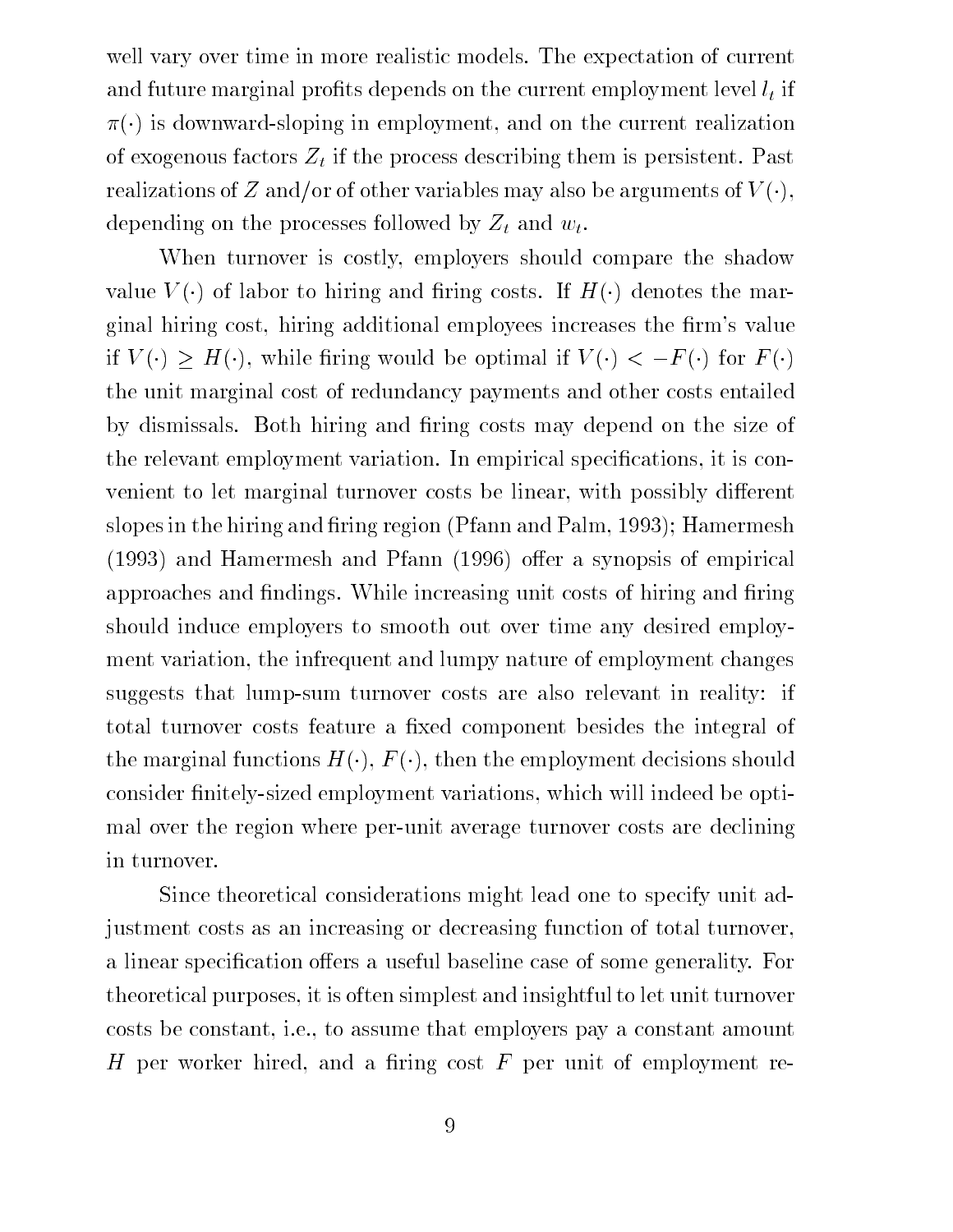duction relative to the previous period, so that adjustment costs are a piecewise linear function of total turnover. Different job-security institutions across labor markets may be represented by different cost slopes for positive and negative employment changes  $(H \neq F)$ . Then, varying  $F$  while keeping  $H$  constant offers useful insights into the theoretical effects of different job-security provisions across economies whose technological requirements are similar enough to let the same cost  $H$  represent non-institutional costs of hiring workers and setting up jobs.

The dynamic behavior of the labor demand shifter <sup>Z</sup> can also be specied in a variety of ways, striving for a balance of quantitative realism and analytical tractability. Bentolila and Bertola (1990) let <sup>Z</sup> be described by a persistent process in continuous time (Brownian motion). Like other work on real choices under uncertainty reviewed by Dixit and Pindyck (1994), the resulting model of labor demand can exploit technical tools and option-pricing analogies from the financial literature. If firing and hiring entail first-order unit costs, the firm should allow the ratio of wages to labor's marginal product to fluctuate within an "inaction" range" whose width importantly depends on the degree of uncertainty about the future. The same intuitive and arguably realistic characterization of employment dynamics obtains in different formalizations. Mon $tias$  (1991) explores the implications of prohibitive firing costs in the presence of stationary price uncertainty, and Bentolila and Saint-Paul (1994) model uncertainty in terms of uniformly and independently distributed random variables; among others, Bertola (1990), Bentolila and Saint-Paul (1992), Cabrales and Hopenhayn (1997), study discrete- and continuous-time models where forcing variables are described by persistent Markov chains.

Each of these contributions makes these and other formal assumptions in order to address specic institutional and economic issues. Here, it will be useful to outline briefly but formally the basic insights afforded by such models, letting the labor-demand forcing process follow simple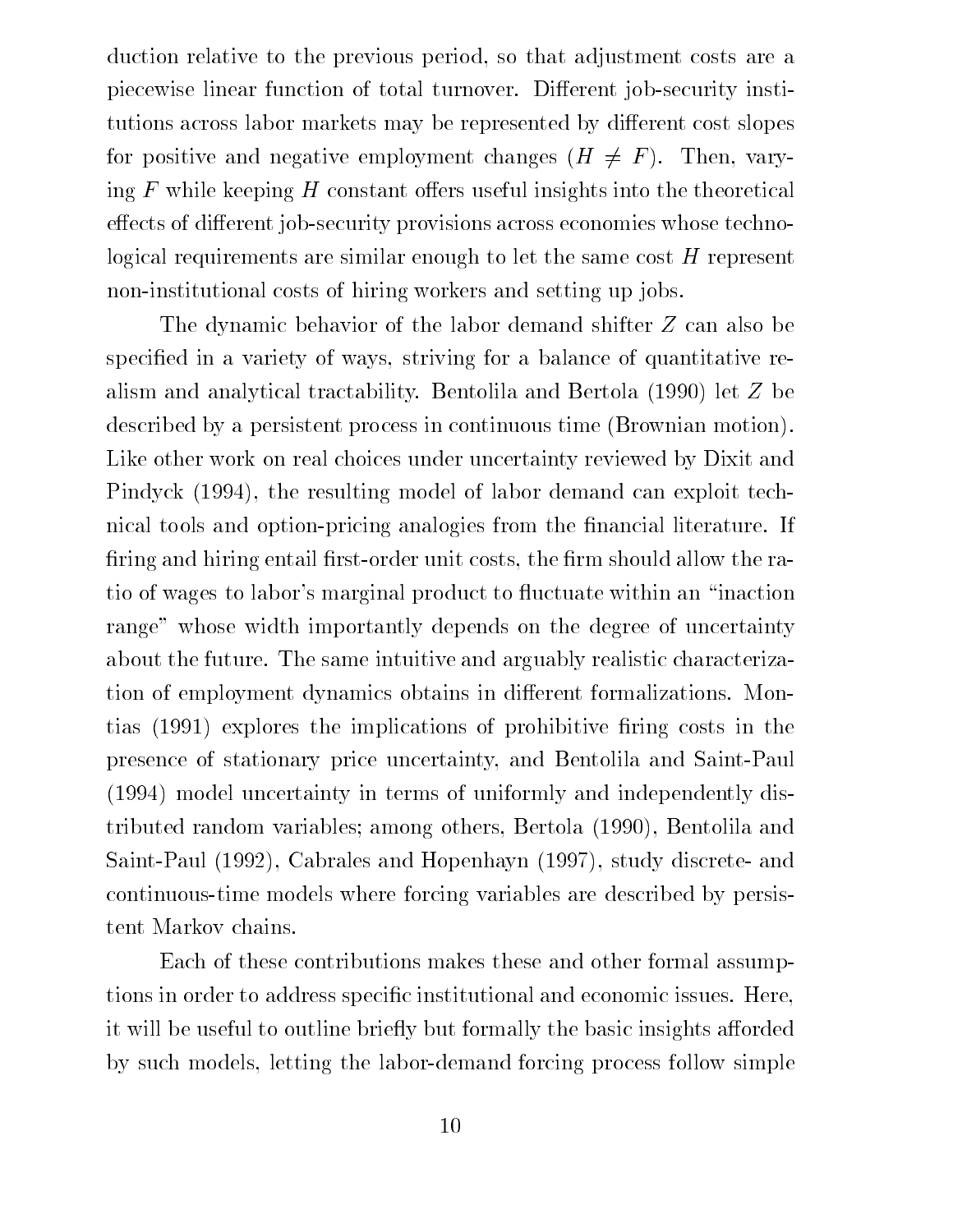Markov chains and taking the wage  $w_t$  to be constant in the face of labor demand fluctuations.

The latter assumption may not be inappropriate if the model's firm is viewed as an aggregate labor market's representative employer.

### [ Figure 3]

As shown in Figure 3, in fact, the cyclical behavior of wages and employment is not nearly as consistent with a textbook labor demand relationship as in the long-run, cross-country evidence displayed in Figure 1. In all countries considered, wages and employment are uncorrelated at cyclical frequencies, consistently with evidence on the cyclical behavior of wages, recently surveyed by Abraham and Haltiwanger (1995) and by Brandolini (1995), which is at best inconclusive in all countries.<sup>5</sup> A roughly acyclical real wage can be consistent with a variety of model, including dynamic variants of the textbook competitive market clearing scheme. It is also, and most relevantly to the narrow theoretical perspective of this Section, consistent with institutional arrangements that prevent wages from responding to cyclical developments.

#### 2.1.1Inaction and endogenous employment persistence.

Consider first optimal labor demand policies when the shifter  $Z_t$  is independently drawn each period from a three-point distribution  $\{Z^B,Z^M,Z^G\},$ with  $Z^ \leq$   $Z^ \leq$   $Z^-$  . For concreteness, let  $\pi(\cdot)$  be increasing in  $Z$ , so that the prot-maximizing employment level at given wages is higher when  $Z$  is. In the absence of turnover costs, the optimal employment levels  $\{L^B,L^M,L^G\}$  should be such as to equate labor's marginal pro-

<sup>&</sup>lt;sup>5</sup>For more extensive analyses of cyclical and trend relationships between wages, employment, and unemployment, see Elmeskov and Pichelmann (1993), who find evidence of cyclical covariation among these series in Japanese and Swiss data. This can be rationalized by institutional peculiarities of these labor markets, neglected here for reasons of space.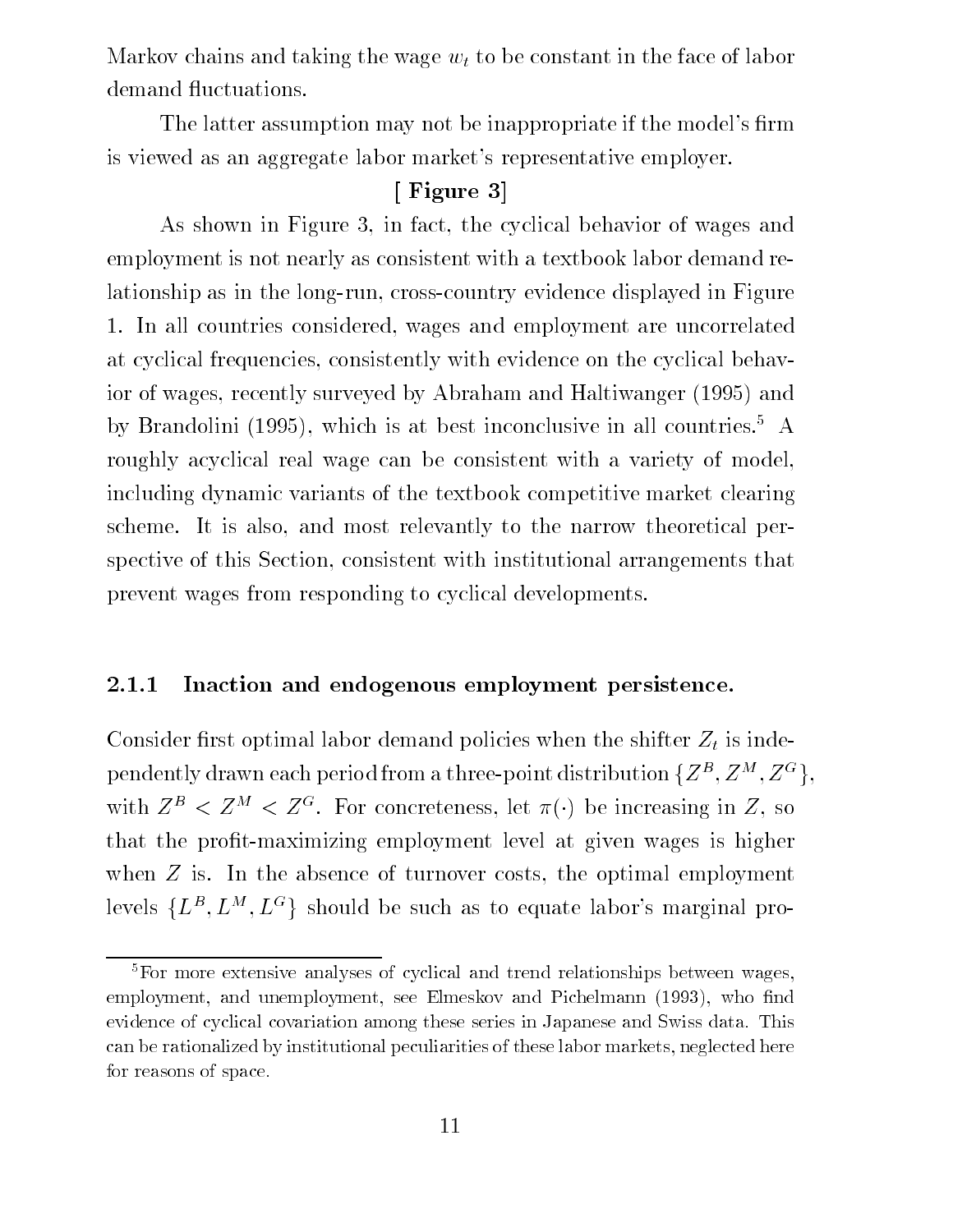ductivity to the (constant) wage in each state,

$$
\pi(L^i, Z^i) = \bar{w}, \qquad i = B, M, G,\tag{2}
$$

hence would also follow a stochastic process with independent and identically distributed realizations. This is the simplest among models where, like in the more sophisticated and realistic ones cited above, turnover costs may imply that the firm should *not* react to certain labor demand shocks.

In this and other models where the current realizations of  $Z_t$  and  $L_t$ are sufficient statistics for the conditional expectations featured in  $(1)$ , the definition the shadow value of labor implies the recursive relationship

$$
V(l_t, Z_t) = \pi(l_t, Z_t) - \bar{w} + E_t \left[ V(l_{t+1}, Z_{t+1}) \right]. \tag{3}
$$

In general, inaction is optimal if the marginal productivity fluctuations associated with transitions between two values of  $Z_t$  at unchanged employment are not so large as to result in a shadow value of labor smaller than  $-F$ , or larger than H.

To formalize the notion of optimal inaction in the simplest possible dynamic setting, let the three possible values be realized with equal probability in each period, let the labor attrition rate  $\delta$  be equal to zero, and suppose parameters are such that the firm chooses to leave employment unchanged when  $Z_t$  fluctuates between the two smallest or the two largest values of  $Z_t$ , but does act when it experiences larger fluctuations between  $Z_B$  and  $Z_G$ .<sup>6</sup> The process driving employment then takes not three, but only two values, i.e., the employment levels resulting from optimal hiring and firing upon extreme labor-demand fluctuations. Denoting

If not even the largest possible demand nuctuations induced hiring or firing by the firm, then employment would forever be constant at a level determined by initial conditions. Such hysteresis would prevent a fully endogenous characterization of employment dynamics. Also, perpetual inaction in the face of exogenous shocks could never be optimal if the employment attrition rate were positive  $(\delta > 0)$ .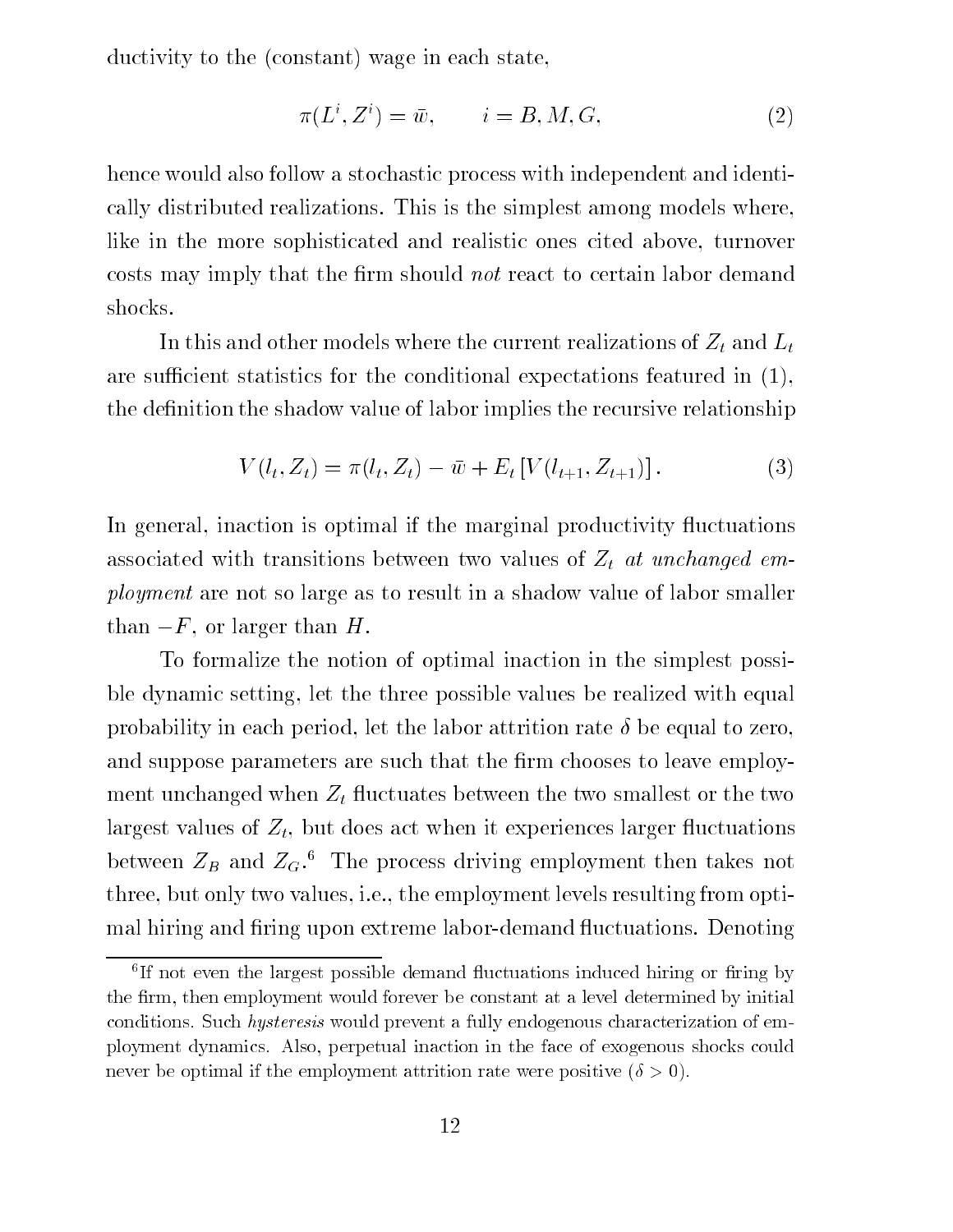these employment levels with  $L_B$  and  $L_G$ , the firm's dynamic optimality condition has the form

$$
H = \pi(L_G, Z_G) - \bar{w} + \frac{1}{1+r} \frac{H - F + V_{(M,G)}}{3}
$$

at times when  $Z_t = Z_G$  and the firm equates the marginal cost H of hiring an additional unit of labor to its shadow value; optimality similarly requires that

$$
-F = \pi(L_B, Z_B) - \bar{w} + \frac{1}{1+r} \frac{H - F + V_{(M,B)}}{3}
$$

at times when  $Z_t = Z_B$ , and the marginal value change entailed by decreasing employment below the optimal level  $L^\pm$  compares unfavorably to the marginal firing cost  $F$ . In each case, the shadow value of labor 1 is written as the current marginal cash flow,  $\pi(L_i, Z_i) - \bar{w}$   $(i = G, B)$ , plus the expected discounted value of the next period's shadow value, which is again given by H or by  $-F$  in the two cases out of three in which  $Z_{t+1}$  again corresponds to the highest or the lowest of the three possible values. When  $Z_{t+1} = Z_M$  and inaction is optimal, then the shadow value of labor is  $V_{(M,G)}$  and obeys the relationship

$$
V_{(M,G)} = \pi(L_G, Z_M) - \bar{w} + \frac{1}{1+r} \frac{H - F + V_{(M,G)}}{3}
$$

if the last action by the firm was an upward employment adjustment, and

$$
V_{(M,B)} = \pi(L_B, Z_M) - \bar{w} + \frac{1}{1+r} \frac{H - F + V_{(M,B)}}{3}
$$

if it was a downward one. The dynamic optimality conditions form a system of four equations in the four unknowns  $L_G$ ,  $L_B$ ,  $V_{(M,G)}$ ,  $V_{(M,B)}$ ; inaction is indeed optimal if the solution is such that

$$
-F < V_{(M,B)} < H, \qquad -F < V_{(M,G)} < H.
$$

The resulting system of linear equations readily yields a closed-form solution if labor's marginal product takes (or is approximated by) the simple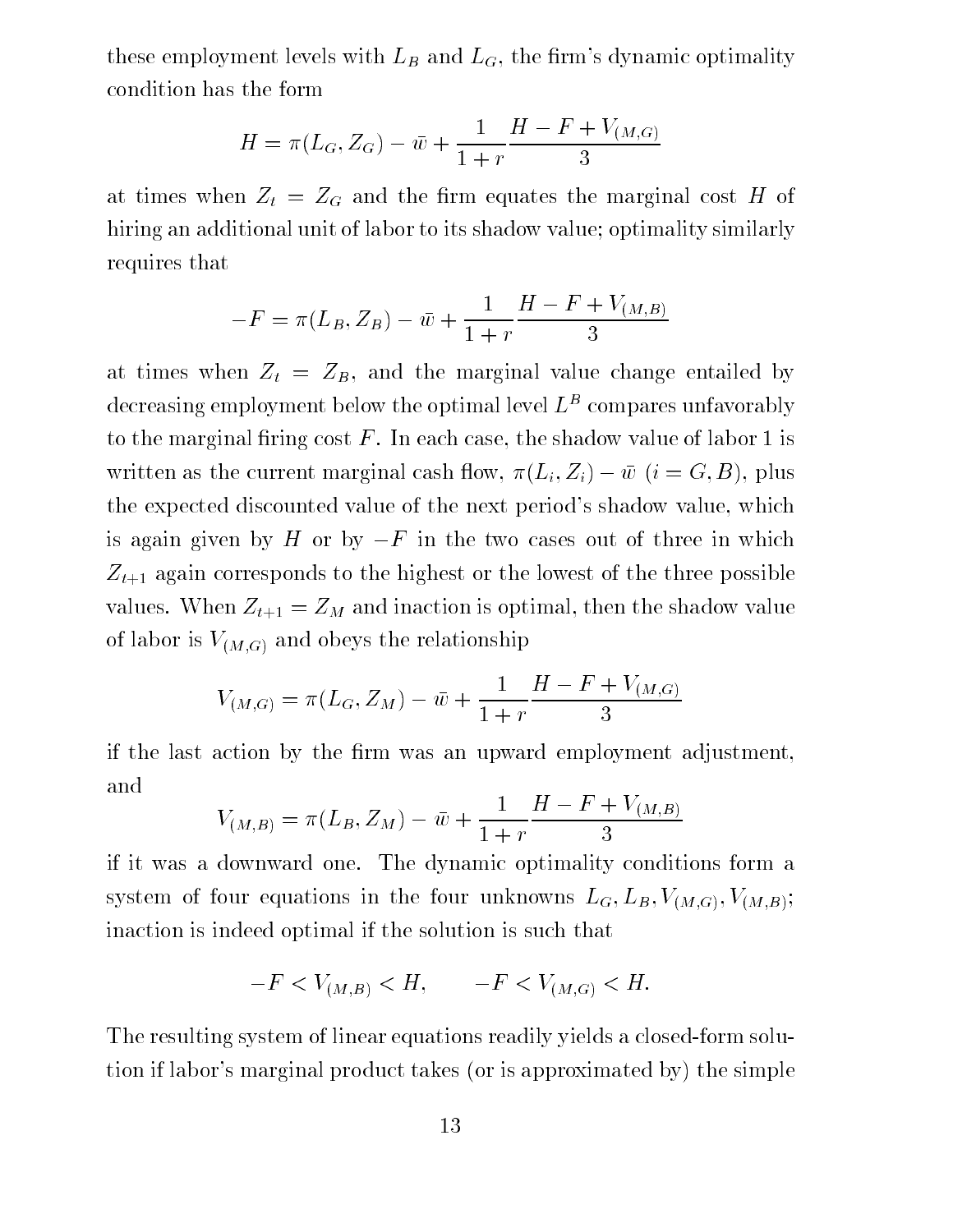form

$$
\pi(L, Z) = Z - \beta L.
$$

In the simple example considered, the independently distributed forcing variable  $Z_t$  has no persistence across its three possible states. Yet, if turnover costs are large enough to induce inaction (but not so large as to prevent all action), then employment only takes the two values

$$
L_B = \frac{1}{\beta} \left( Z_B - \bar{w} + F + \frac{1}{1+r} \frac{Z_M - Z_B + H - 2F}{3} \right),
$$
  

$$
L_G = \frac{1}{\beta} \left( Z_G - \bar{w} - H + \frac{1}{1+r} \frac{Z_M - Z_G + 2H - F}{3} \right),
$$

and remains constant across two thirds of all pairs of consecutive periods. Hence, employment follows a more persistent process than its forcing variables. Similarly, but perhaps not as clearly, in the more sophisticated models where  $Z_t$  follows a Brownian motion with infinite variation turnover costs and optimal inaction yield an employment process of finite variation.

#### $2.1.2$ The size of employment fluctuations

Employment fluctuations are not only less frequent, but also less pronounced on average in the simple model above. This and other relevant insights into the employment dynamics effects of adjustment costs can be more immediately illustrated by an even simpler model where  $Z$  features symmetric transition probabilities  $p$  across only two states  $Z_B$  and  $Z_G > Z_B$ . As long as  $p < 1/2$ , the process driving labor demand has positive persistence, and the frequency of employment 
uctuations coincides with that of exogenous shocks if turnover costs are not such as to make perpetual inaction optimal.

Let the employment levels corresponding to  $Z_t = Z_G$  and  $Z_t = Z_B$ be  $l_G$  and  $l_B$ , respectively. If the interest rate is kept fixed and labor attrition is again disregarded for simplicity, then the expected present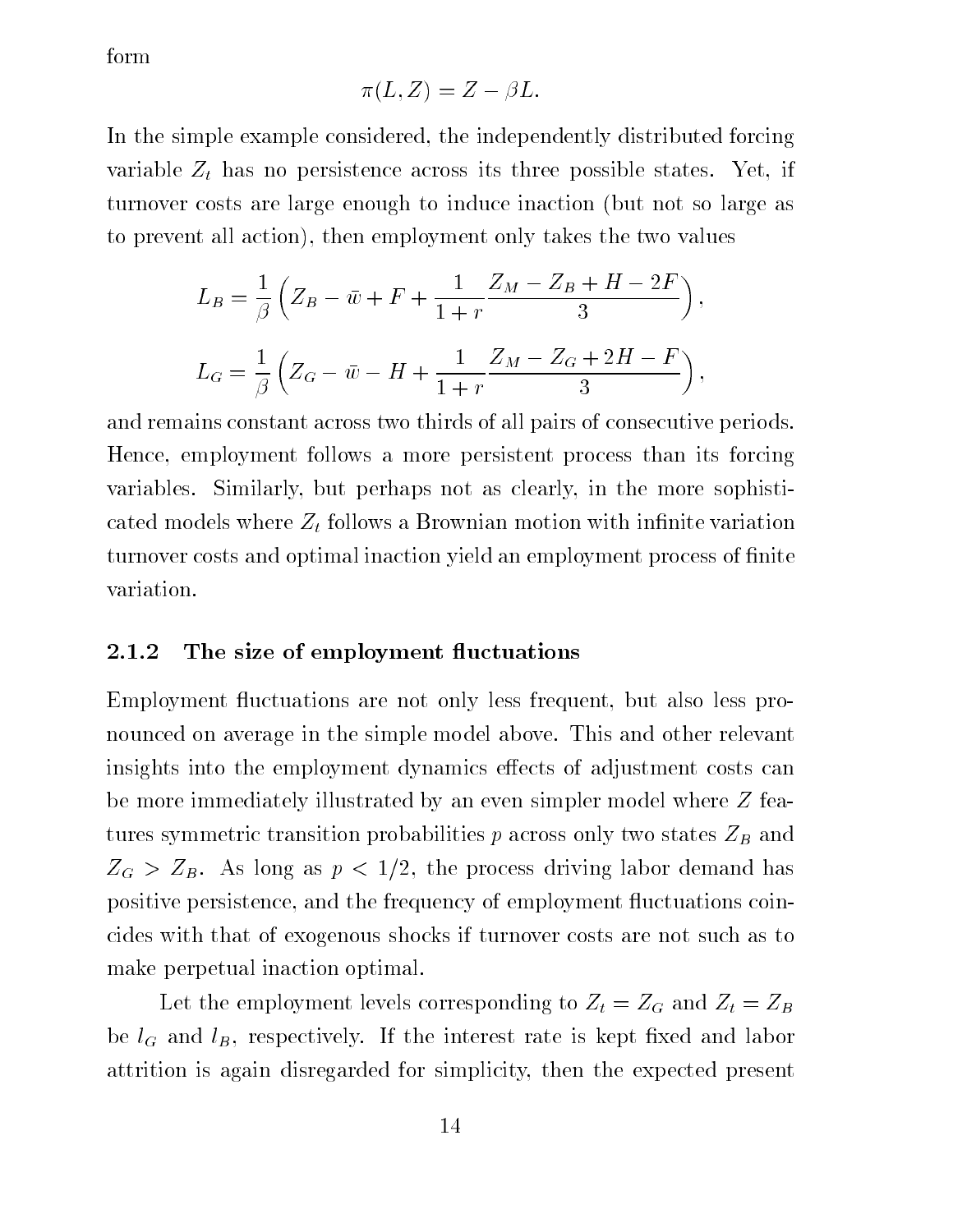value of marginal revenue product minus the wage also follows a twostate Markov process. Its values  $V_G$  and  $V_B$  at a good and a bad firm satisfy the recursive relationships

$$
V_G = \pi(l_G, Z_G) - \bar{w} + \frac{1}{1+r} \left[ (1-p)V_G + pV_B \right] \tag{4}
$$

$$
V_B = \pi(l_B, Z_B) - \bar{w} + \frac{1}{1+r} \left[ pV_G + (1-p)V_B \right]. \tag{5}
$$

The expressions  $V_G$  and  $V_B$  for the shadow value of labor are a sufficient statistic for a risk neutral employer's labor demand policy. At the margin, a dynamic value-maximizing employment process again requires that the shadow loss of net revenues from dismissing workers should equal the actual cost of firing them  $(V_B = -F)$ , and that  $V_G$  should equal the unit hiring cost. To highlight the implications of job security provisions in the simplest possible setting—and with little loss of insight if institutional differences across labor markets pertain to legal job security regulations rather than to technological and contractual features affecting firms' hiring costs—it is useful to disregard hiring costs: with  $V_G = 0$ , the equations in (5) can be solved to yield

$$
\pi(l_G, Z_G) = \bar{w} + \frac{p}{1+r}F,\tag{6}
$$

$$
\pi(l_B, Z_B) = \bar{w} - \frac{r+p}{1+r}F.
$$
\n<sup>(7)</sup>

Quite intuitively, concern about future firing costs induces the firm to employ fewer units of labor when demand is strong. Labor's marginal productivity should be equated not to the (constant) wage, but to the wage plus the expected discounted value of unit firing costs to be paid next period—i.e., the probability p of a downward fluctuation of labor demand, times the unit firing cost  $F$  discounted back from the following period. Firing costs have an even more intuitive effect on firing decisions, which are obviously less attractive when they entail immediate turnover costs: if the probability  $p$  of an improvement in labor's marginal productivity were zero, the firm would simply subtract the annuity value of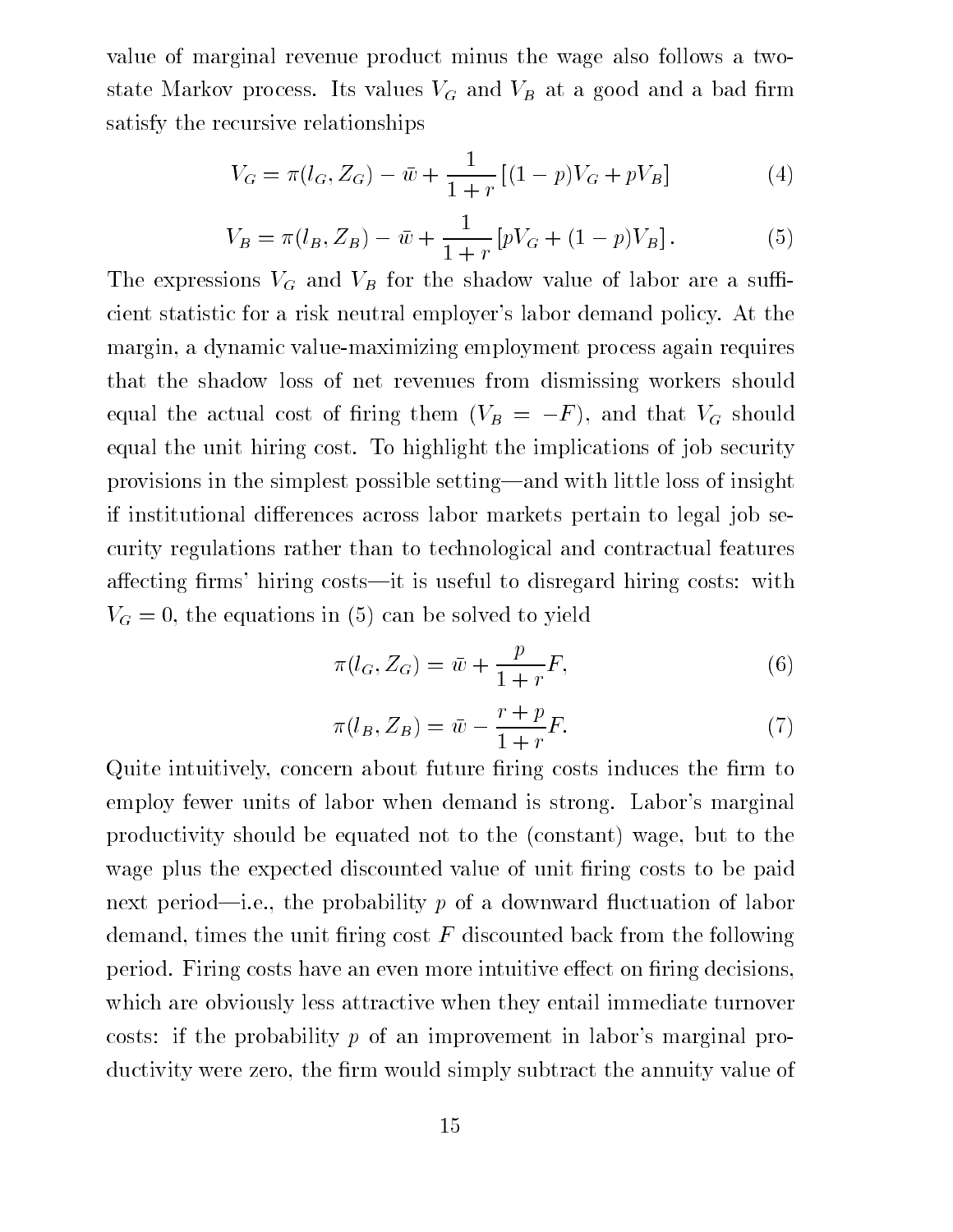turnover costs saved,  $rF/(1 + r)$ , to the flow cost w of continued employment of the marginal worker; and labor hoarding behavior is all the more attractive if  $p > 0$ , i.e., if there is a chance that the marginal worker may contribute more than  $w$  to the firm's revenues in the following period.

The difference of the two optimal marginal productivity levels from (7),

$$
\pi(l_G, Z_G) - \pi(l_B, Z_B) = \frac{r + 2p}{1 + r} F,\tag{8}
$$

is an increasing function of  $p$ : since wider fluctuations of labor's marginal productivity are associated with narrower employment 
uctuations, as in Figure 4, employment fluctuations are less pronounced—for given turnover costs—when fluctuations of labor demand are more frequent.

### [ Figure 4]

### 2.2 Dynamics and averages

As Figure 4 illustrates, firing costs stabilize employment in downturns but also lead employers to refrain from hiring in upturns for a constant (and any other given) cyclical wage pattern. As noted by Lazear (1990), wages could potentially adjust to labor demand fluctuations in such a way as to offset the effects of (mandatory) redundancy payments. Side payments and contractual agreements could also prevent deadweight regulations and payments to third parties from having any effect on wages and employment. As shown in Figure 3, however, aggregate wages are ambiguously related to employment fluctuations in all countries considered, yet the cyclical volatility of employment is much more pronounced in the United States and the United Kingdom than in Germany, Italy, and especially France. Since the volatility of aggregate production is rather similar across these and other industralized countries (see, e.g., Bertola and Ichino, 1995a), the stringency of job security provisions and the resulting labor-hoarding are relevant to the evidence in Figures 1 and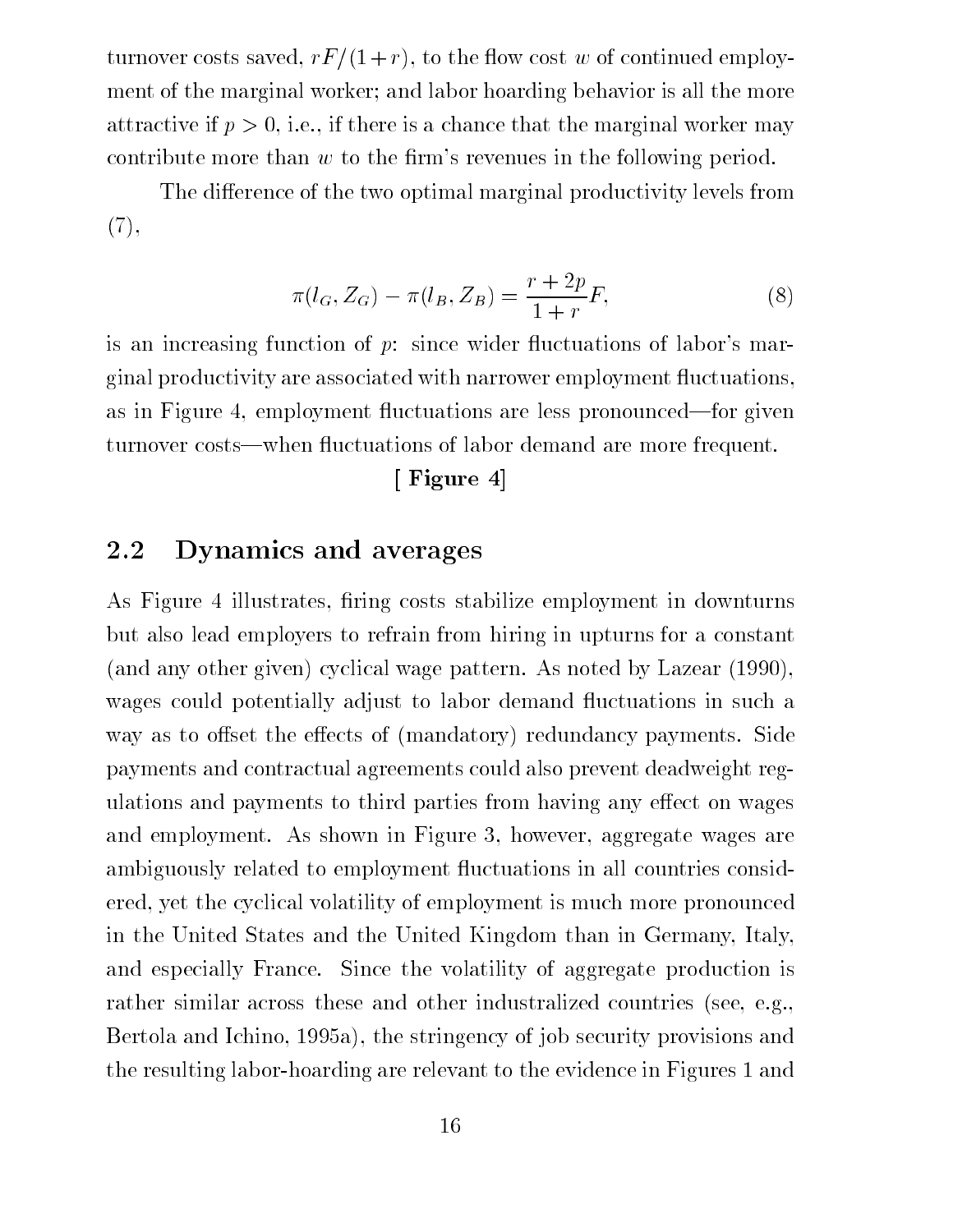5: cyclical employment and unemployment fluctuations are much wider in the relatively less regulated labor markets of the U.S. (and of the U.K. since Mrs Thatcher's reforms) than in the continental European countries, and especially in France.

Other evidence also supports the relevance of job-security provisions. To the extent that hiring and firing are inhibited by institutions, employers have incentives to exploit other sources of (costly) flexibility, such as overtime: indeed, aggregate employment fluctuations are relatively subdued in Europe, but hours per worker are more variable there (Abraham and Houseman, 1994). Also, unemployment is qualitatively different in the U.S. and Europe. In European labor markets, a larger percentage of the unemployed experiences long-term spells of joblessness, many of the unemployed are young labor market entrants, and relatively few are job losers. Dynamic labor demand models such as that outlined above readily rationalize such cross-country patterns of evidence. To the extent that firing costs prevent dissolution of existing employment relationships, sharply rising unemployment is less likely in countries with stringent job security provisions. As firing costs also reduce forwardlooking hiring decisions and job creation, employment increases are similarly smoothed, and individuals who-like new entrants to the labor market—happen to be unemployed at any given point in time are less likely to exit into employment and more likely to experience long-term unemployment.<sup>7</sup>

If firing costs do have effects on aggregate employment's dynamic behavior in real-life labor markets, the question arises of whether their contrasting effects on hiring and firing work out to positive or negative net effects on longer-run relationships between wage and employment levels. The relevant predictions of dynamic labor demand models are

<sup>7</sup>As argued by Davis and Henrekson (1997) with reference to Swedish and American evidence, labor market institutions and other forms of regulation appear relevant to a host of other empirical features in cross-country comparisons.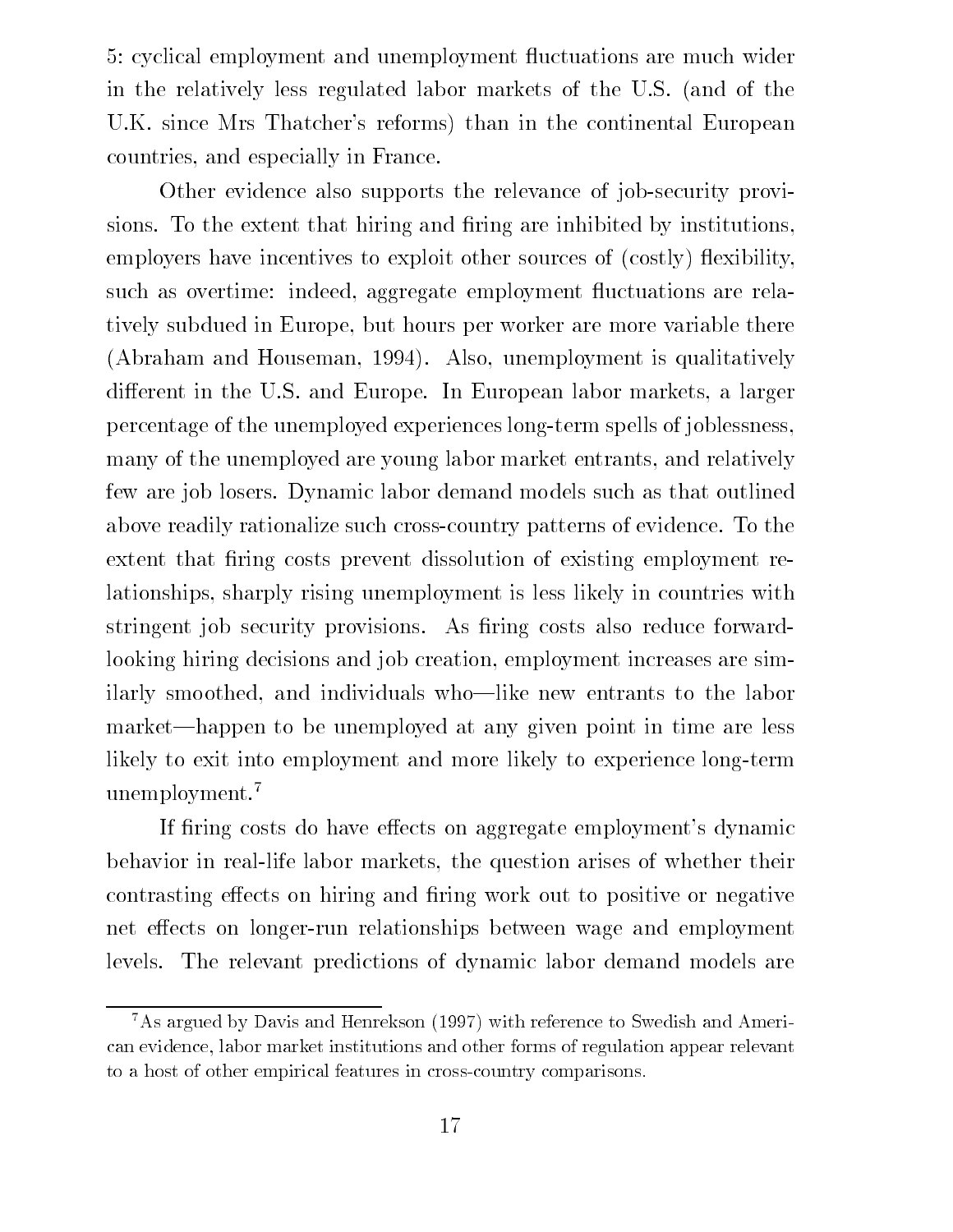simple: since higher turnover costs reduce both hiring and firing, their effect on average employment levels over periods when both hiring and firing occur is a order of magnitude lower than that on hiring and firing separately.

The sign of the net employment effect of subdued hiring and firing depends on such subtle features of formal models as the functional form of labor demand functions, the persistence of labor demand fluctuations, and the size of discount and attrition rates.<sup>8</sup> The simple model introduced above disregards labor attrition, but can usefully highlight the other qualitative determinants of average-employment effects. Since transitions from low to high labor demand and back have the same probability, in the long run the two states have equal probability; hence, the average employment effect of turnover costs depends on the relative size of the two horizontal arrows in Figure 4. In turn, the upward and downward biases of labor demand at given wages reflects the wedge placed by F between w and  $\pi(\cdot)$ , on the vertical axis: the long-run average of such wedges simply weights them equally and, from (7), amounts to

$$
\frac{\pi(l_G, Z_G) + \pi(l_B, Z_B)}{2} - \bar{w} = -\frac{r}{1+r}F.
$$
\n(9)

As long as  $r > 0$ , labor's marginal productivity is biased above the wage by firing costs in the long run. When choosing to refrain from firing, in fact, employers contemplate the full, undiscounted firing cost  $F$ , while reduced hiring only takes into account the present *discounted* value of F. Hence, average employment is chosen as if wages were lower by the annuity equivalent of the unit firing cost  $F$ .<sup>9</sup> The extent to which a

<sup>8</sup>Such issues are studied in some detail by Bentolila and Bertola (1990) and Bertola  $(1990, 1992)$ , who find that average employment effects are indeed small and of ambiguous sign in reasonable parameterizations of dynamic labor-demand problems.

<sup>&</sup>lt;sup>9</sup>The effects of hiring costs are quite intuitively symmetric to those of firing costs. In more complex modeling frameworks, labor demand shifters and employment take a continuum of values and employment's endogenous and exogenous dynamics are in
uenced by labor attrition (Bentolila and Bertola, 1990; Bertola, 1992; Saint-Paul,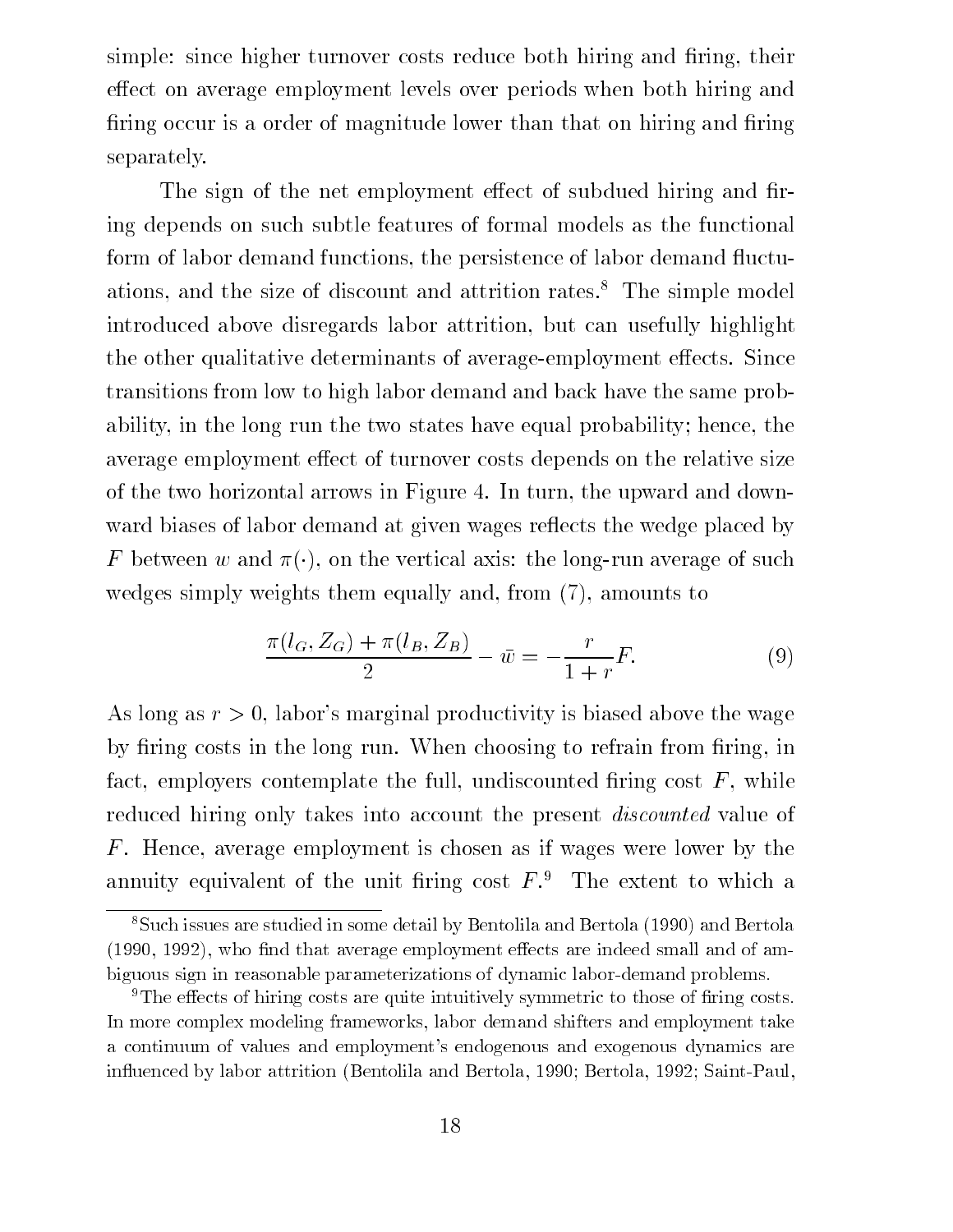downward bias in labor's marginal productivity is reflected in an upward employment bias, however, depends on the form of labor demand as a function of employment and exogenous shifters. Referring again to Figure 4, the relative size of the vertical arrows is reflected back into the horizontal axis according to the slopes of the two labor demand functions, which in turn depend on the degree of convexity of labor demand with respect to employment and on the effect of  $Z$  on the steepness of labor demand. Hence, the net employment effect of  $F$  is generally small, and is almost exactly zero if labor demand has constant slope and discount factors over hiring/firing cycles are negligible.

In reality, rigid markets do tend to feature more stable employment and unemployment around levels which, in the long run, are not as clearly correlated to the stringency of job security provisions as might be expected. In Figure 5, European unemployment series are closely related to increasing wage trends, but their average long-run level is much less clearly related to their ranking in job-security terms.10

However, only the low unemployment rates of the 1960s makes European countries' long-run average unemployment comparable to U.S. ones, and the extent and character of labor market rigidity is empirically related to increasing unemployment and wages during the 1970s and 1980s (see Scarpetta, 1996, for a careful attempt at disentangling the effects of various labor market institutions on unemployment rates), as well as to the fluctuations of wage and profit shares studied by Blanchard

<sup>1995</sup>b). The strength of discounting effects is then jointly determined by the width of the inaction range, the speed of labor attrition, and the persistence of labor demand's driving processes.

 $10B$ ritish data are also consistent with the evidence reviewed above and its dynamiclabor-demand interpretation if the time series is split in two: before 1980, relatively high (and rising) labour market regulation was associated with relatively stable unemployment, at levels comparable to that obtaining in other European countries. In the more recent period of reduced regulation and greater flexibility, unemployment rates are again on average comparable to those of other European nations but much more volatile.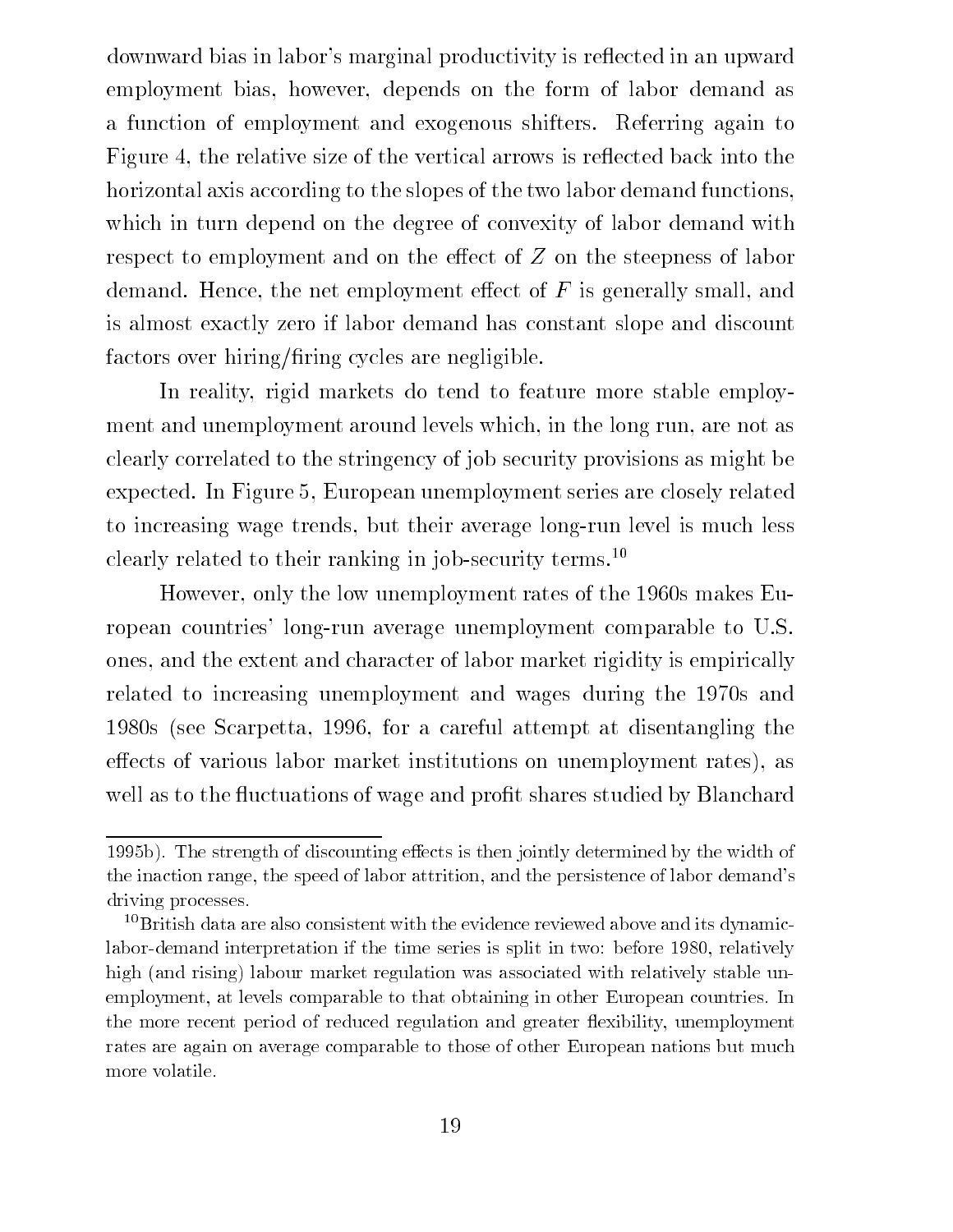(1997) and Caballero and Hammour (1998).

In fact, while the cyclical behavior of wages is muddled in all countries (see Figure 3), longer-run autonomous fluctuations of wages are predicted to interact with labor demand dynamics and turnover costs so as to bias the wage share of labor upwards when wages increase and employment decreases, because the marginal product of labor is lower than the wage in such contingencies; Caballero and Hammour (1998) embed this insight in a matching model of the type surveyed by Mortensen and Pissarides in this Handbook. The work reviewed in the next Section focuses on how specic institutional features of European labor markets may be relevant to dynamic wage developments.

### [ Figure 5]

### Wage setting  $\overline{3}$

Job security provisions can explain why, in certain countries and historical periods, similar labor demand or wage shocks cause more or less pronounced employment fluctuations, and why the composition of unemployment is biased towards young labor market entrants and long durations. By themselves, however, firing costs cannot explain the equally pronounced differences in longer-term employment dynamics and unemployment trends. When averaged over time, in fact, optimal dynamic labor demand policies conform to the familiar downward-sloping relationship between wages and employment of static models. Microeconomic interpretation of aggregate labor market outcomes must therefore address wage determination issues. More specically, what is called for are theoretical explanations of empirical associations between stricter labor-market regulation on the one hand, and real-wage growth and unemployment on the other.

In European labor markets, contracts signed by large unions and employer confederations are often legally binding for all employment re-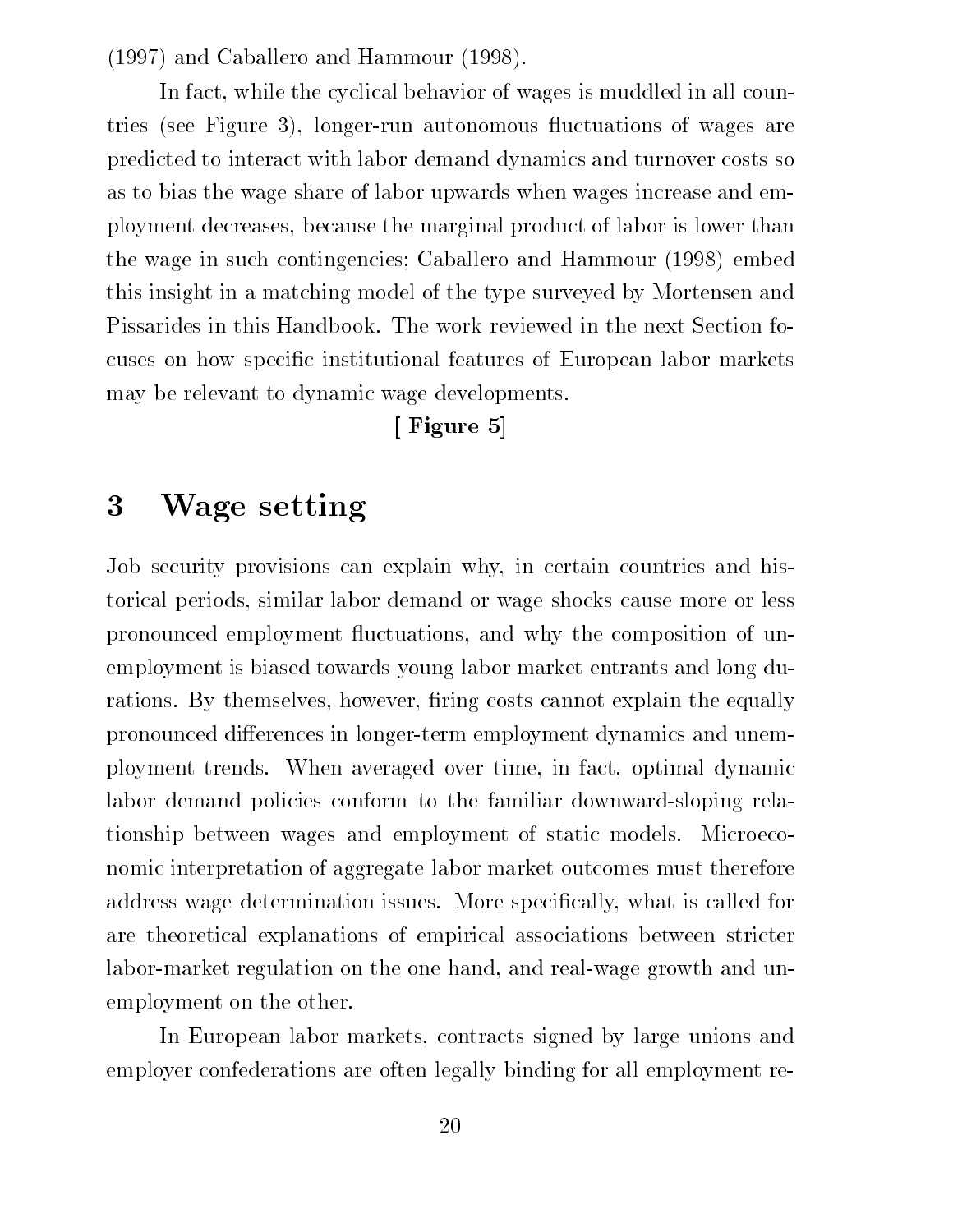lationships in the sectors and periods concerned. Such institutional features give aggregate relevance to the basic partial-equilibrium insight that lower employment can be accepted by workers' representatives as a byproduct of higher wages. The simplest among the partial-equilibrium model of union wage bargaining reviewed by Farber (1986) studies how a rational union should set the wage level that its employer counterpart will take as given when choosing its prot-maximizing employment and production levels. Whenever labor demand is downward-sloping, the wage and the marginal productivity of labor are lower than its average productivity; thus, like all monopolists, a wagesetting union will have incentives to capture part of such rents, while reducing their total amounts, by choosing a higher wage. Formally, if the union is indifferent to the identity of its employed members the wagesetting problem is

$$
\max_{w} \left\{ wL(w) + (M - L(w))u \right\},\tag{10}
$$

where  $L(w)$  is the direct labor demand function, M is the labor force represented by the union, and  $u$  is the benefit flow (measured in the same units as the wage) accruing to those among the workers represented who end up not being employed by the firm considered.

The optimal wage choice is

$$
w^* = \mu u,\tag{11}
$$

for  $\mu$  the mark-up ratio over the alternative income flow denoted by  $u:$ <sup>11</sup>

$$
\mu = \left(1 + \frac{1}{L'(w)} \frac{L(w)}{w}\right)^{-1} = \left(1 + \frac{\partial \pi(\cdot)}{L} \frac{L}{w}\right)^{-1}.\tag{12}
$$

In this simple model of monopoly wage setting, the extent to which the markup exceeds the unitary competitive benchmark depends on the

<sup>&</sup>lt;sup>11</sup>The alternative labor income to which the monopolistic union applies its markup depends in obvious and important ways on such institutional features of regulated labor markets as the generosity and coverage unemployment benefits, as well as on the character of unemployment experiences and other realistic features outside of this chapter's narrow focus.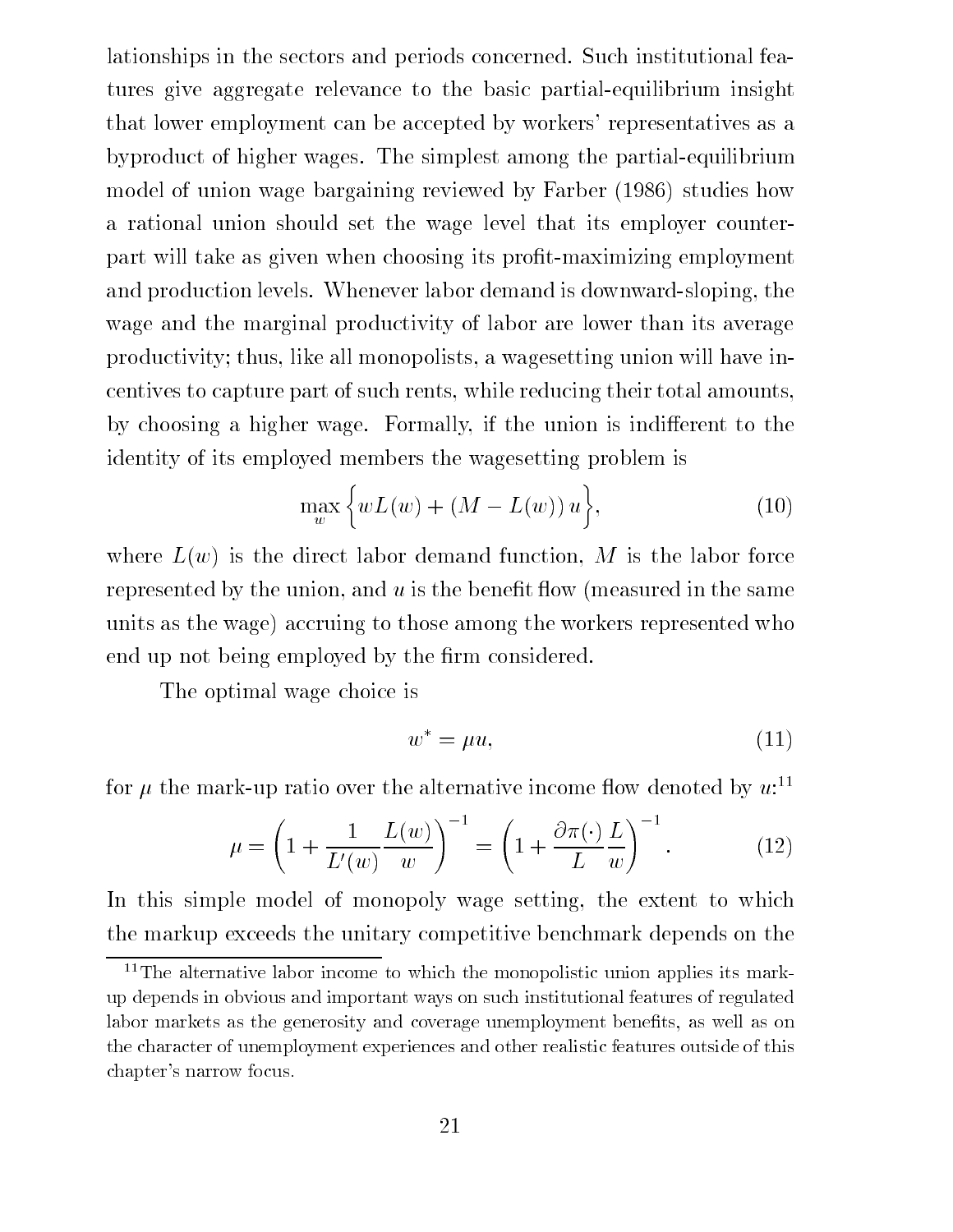(negative) slope of the marginal revenue product of labor,  $\pi(\cdot)$ , and of its labor-demand inverse  $L(\cdot)$ . In more complex and realistic models, the wagesetting power of unions is not that of a pure monopolist, as union members must contend with substitution possibilities and with the bargaining power of employers. What follows reviews two relatively subtle theoretical mechanisms through which union behavior may have aggregate implications in European institutional contexts.

### 3.1 Insiders and outsiders

Figure 6 plots time series of total wage outlays for the same five countries considered by the previous Figures.

### [ Figure 6]

The dynamics of employers' wage bills are certainly influenced by the wage-share fluctuations mentioned at the end of Section 2, and their trend growth since 1974 is noticeably slower in France and Italy than in the other three countries. Still, the overall picture emerging from the Figure is sufficiently similar across countries which, as illustrated in Figure 1, experienced very different wage and employment dynamics. This is at least superficially consistent with common technological long-run trends across the five economies considered, and with the idea that stronger union bargaining power moved European countries towards higher wages and lower employment along the near-unit-elastic labor demand schedules implied by roughly Cobb-Douglas aggregate production functions. It is somewhat more difficult, however, to explain why monopolistic wagesetting practices should not only be more relevant to European labor markets at any given moment in time, but also become more important in each European country over time.

Since the first two volumes of the Handbook were published, work on "insider-outsider" models has addressed this issue by exploring the dynamic implications of monopolistic wagesetting behavior. The basic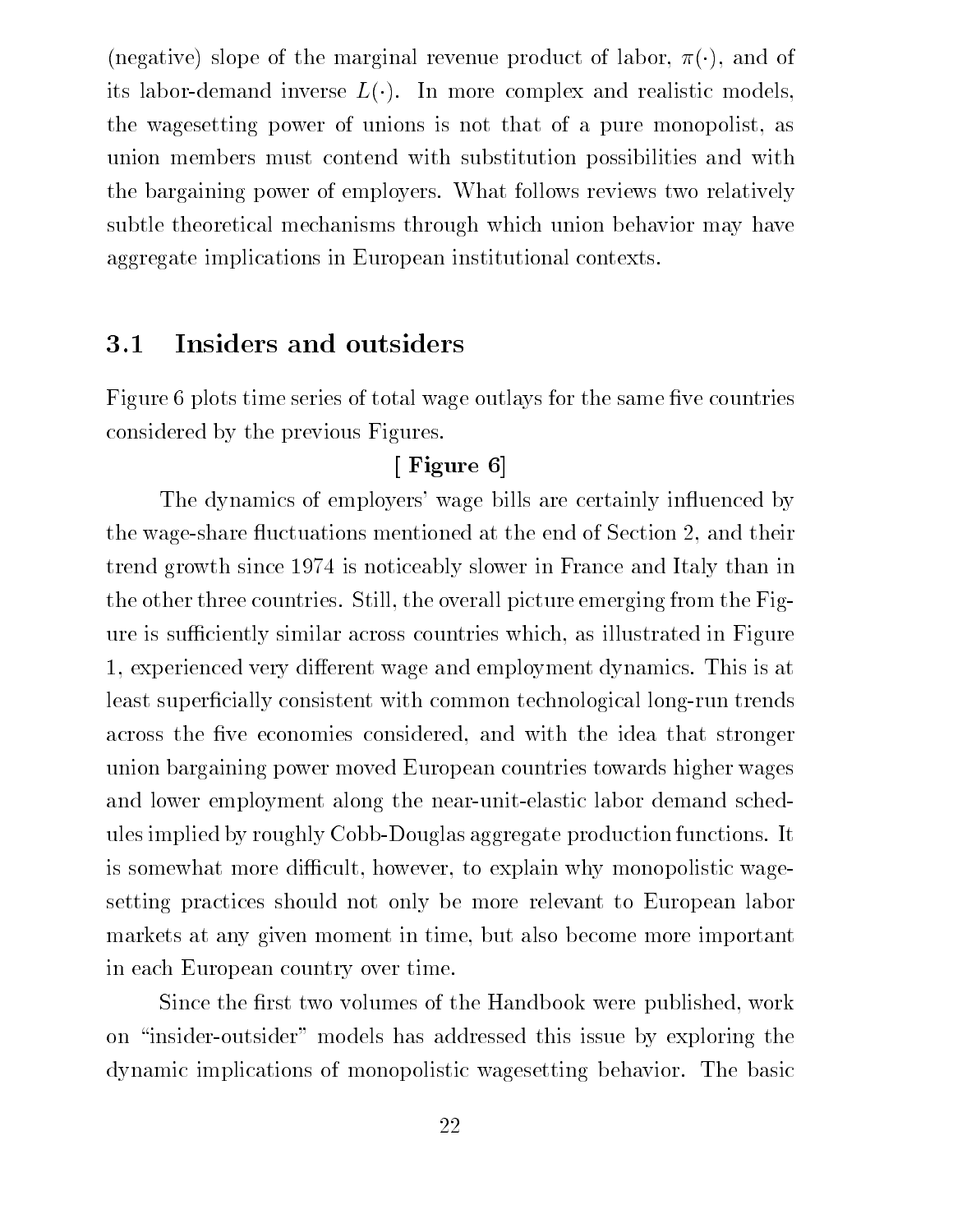modeling assumptions and insights of the dynamic models proposed by Blanchard and Summers (1986), Gottfries and Horn (1987), and others are simple. The size M of union membership appears in  $(10)$  and  $(15)$ , but only as a multiplicative constant with no impact on the optimal wage; as in the standard union models reviewed by Farber (1986), the optimal monopolistic wage depends only on the elasticity of labor demand and on the outside option  $u$ , not on the size of the union's membership. To let membership play a role in wage determination, however, one could simply let its size  $M$  be smaller than the wage-bill-maximizing level of employment: then, the alternative income <sup>u</sup> becomes irrelevant to all union members and to wage determination, and the union should solve the simple problem

$$
\max_{w} \quad wM \text{ s.t. } L(w) \le M \tag{13}
$$

instead of (10). Recalling that  $N(w)$  is the inverse of the marginal product schedule  $\pi$ (), 13 has (corner) solution

$$
w^{I}(M) = \pi(M, Z): \tag{14}
$$

to protect its members' jobs while maximizing their income, the union should choose the highest wage compatible with employment of its  $M$ members and with  $Z$ , the exogenous determinant of labor demand.<sup>12</sup> Hence, a smaller union membership *ceteris paribus* implies a higher wage rate.

A second crucial assumption of dynamic insider-outsider models is that the wage rate be set before all the other determinants of employ-

 $12$ Similar implications would follow from replacing the union objective function (10), where all members of the union are equally likely to be employed, with one where employment probabilities are heterogeneous across members. In the extreme case where hires and layoffs are assumed to follow a precise order of seniority, each worker would choose the highest wage consistent with his or her own employment, and the contractual wage rate would depend on the precise voting rule adopted. See Layard (1990) for a discussion of the long-run properties of such wage-determination mechanisms.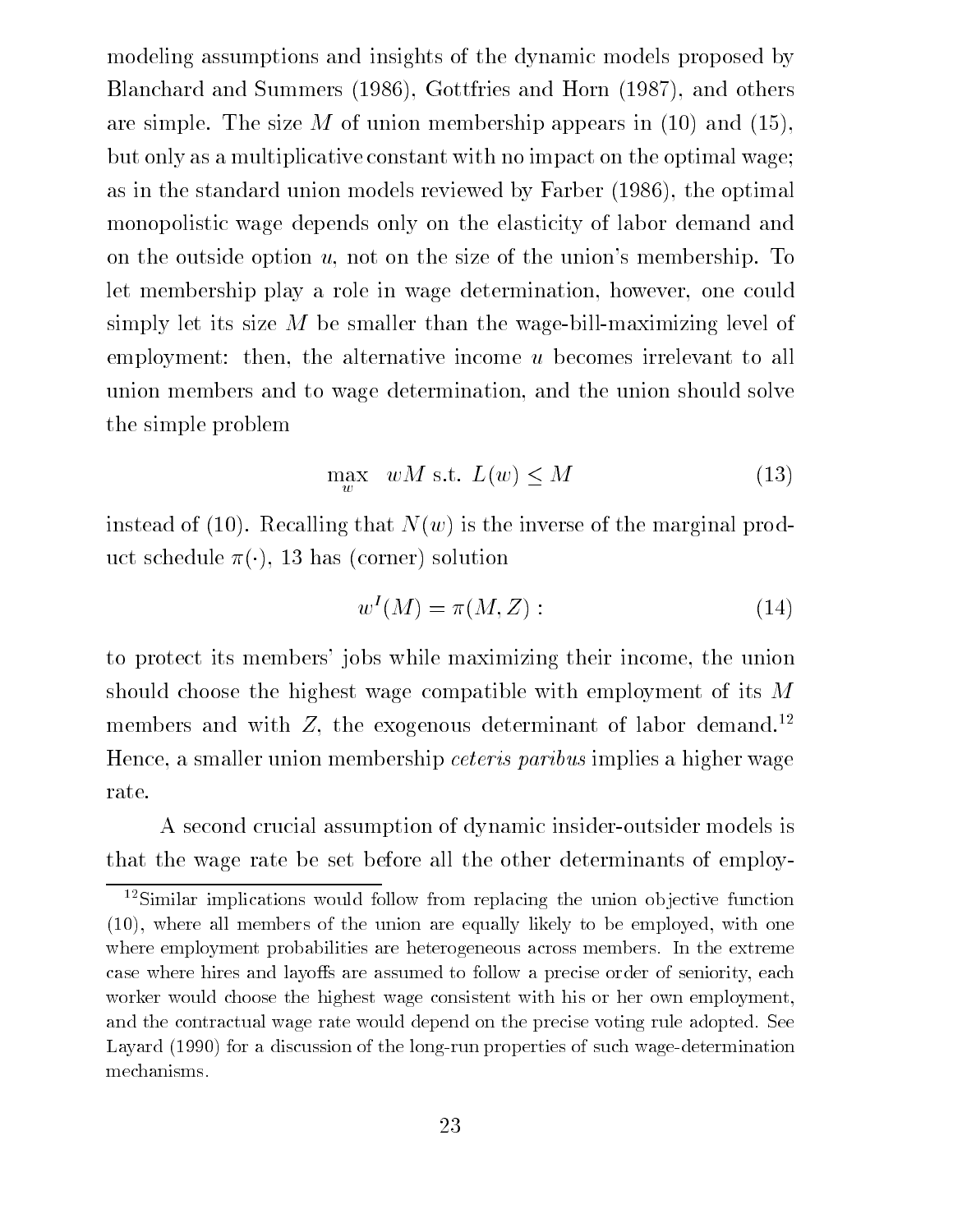ment levels are known with certainty. Under standard "right-to-manage" assumptions, firms are entitled to employ as many units of labor as is ex post optimal for them given the wage rate set ex ante by a monopoly union (or, more generally, bargained between the union and the employer). Exogenous fluctuations of labor demand can then cause employment to fluctuate while wages remain relatively stable.<sup>13</sup> The preset level of wages, of course, should now take into account the fact that not all of the union's members can be assured of continued employment. This induces wage moderation, and lets the alternative income flow (denoted u above) have a role in wage determination. As long as the job-finding prospects of non-members are disregarded by the union's ob jective function, however, the outside factors indexed by  $u$  have an asymmetric effect on wage determination. Outside factors only matter in the "bad news" case where some of the union's members lose their jobs. Positive labor demand shocks, conversely, do not benefit union members, who are certainly all employed if labor demand is higher than expected. In expected terms, accordingly, the overall weight of outside factors in wage determination is smaller.

The third key assumption of models aimed at explaining the divergent dynamics of wages and employment in Europe is an explicit linkage between union membership and employment levels. As long as the employed "insiders" have more of a say in wage determination than the unemployed "outsiders," the asymmetric nature of the wage and employment process outlined above can explain endogenously why such labor demand fluctuations as might be generated by productivity shocks and macroeconomic policies, though similar in the U.S. and Europe, had more persistent wage and unemployment effects in the latter.

<sup>&</sup>lt;sup>13</sup>Right-to-manage contractual arrangements generally yield  $ex$  post Paretoinefficient employment levels. Booth (1997) points out that when not only the wage, but also redundancy payments are set ex ante then the right-to-manage employment outcome can be brought closer to that of efficient bargaining by contractual firing costs, and can coincide with it if the structure of uncertainty is sufficiently simple.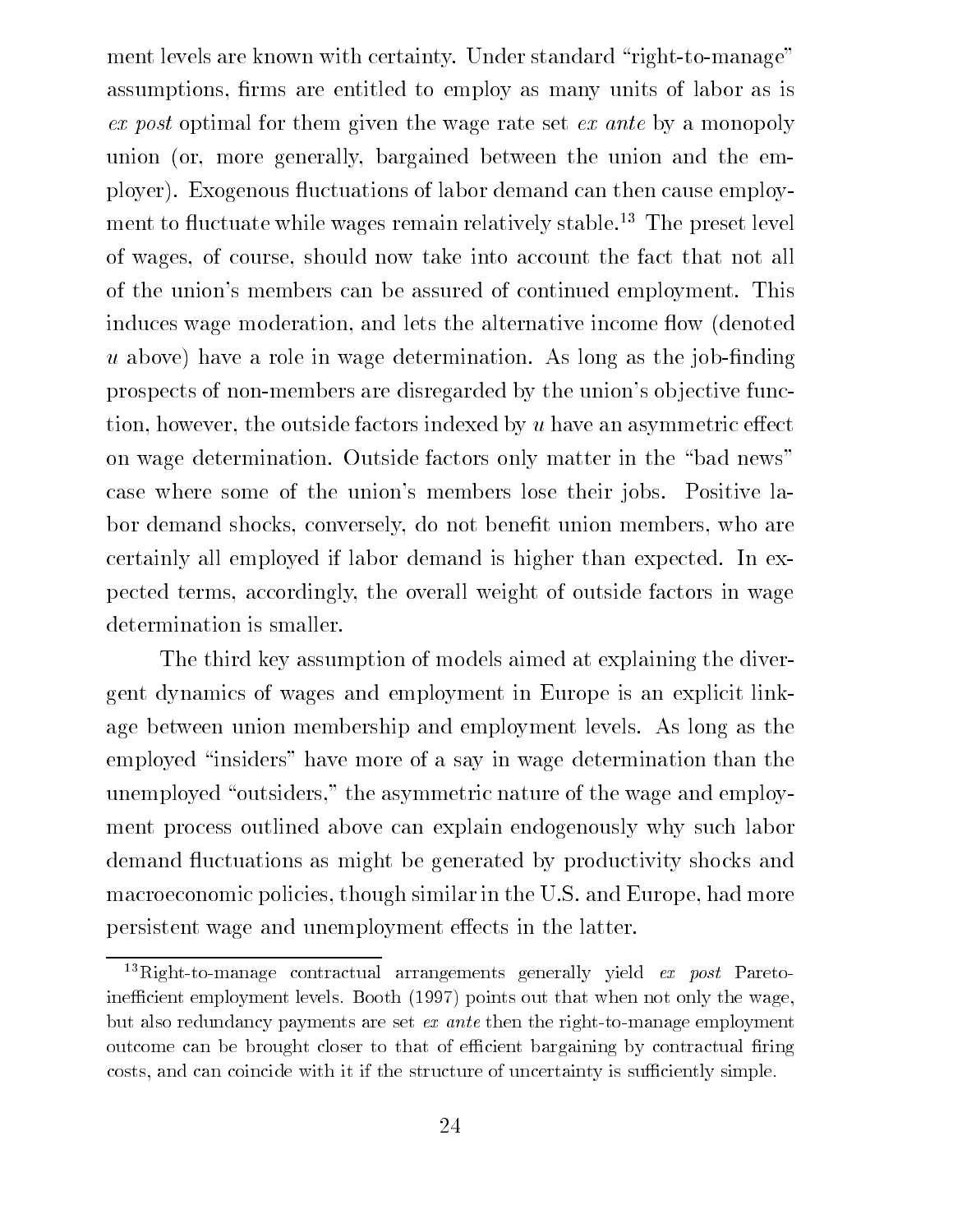These arguments rest on the assumption that wages are be set by unions rather than by individual worker-employer bargains or by a competitive market process. While monopolistic wage-bill maximization can rationalize less than full employment, individuals workers who are not employed *ex-post* have obvious incentives to try and underbid the contracted wage unless part of the maximized wage bill is somehow transferred to them. If such atomistic underbidding were allowed, wage and employment would of course unravel to the competitive solution (or to binding lower bounds on wages deriving from unemployment benefits and other social transfers, or from minimum-wage laws). An important source of union bargaining power, therefore, arises by closed-shop contracts and, in the European context, by administrative extension to all employment of contracts signed by sector-level unions, which simply make it illegal for firms to employ workers at wages lower than the exante agreed floor; Section 4.2 discusses the implications of such limited wage-bidding institutions in some more detail.

Insider-outsider models propose and study a variety of more subtle features of labor market institutions and worker behavior which may isolate currently employed workers from underbidding by the unemployed outsiders (see Lindbeck and Snower, 1988, and the review by Ball, 1990). In the insider-outsider literature—recently surveyed in more detail by Bean (1994) and Sanfey (1995)—formal models are often specified in the essentially static terms of the simple derivations above, and an explicit optimizing analysis is rarely extended to a multi-period setting (see Drazen and Gottfries, 1994). This makes it difficult to ascertain the extent to which the phenomena described depend on the institutional structure of the model and bear on long-run systematic effects; further, the relatively robust results of insider-outsider models are not as distinctive as might be desirable, and rely in turn on somewhat *ad hoc* theoretical assumptions.

A basic implications of insider-outsider interactions in dynamic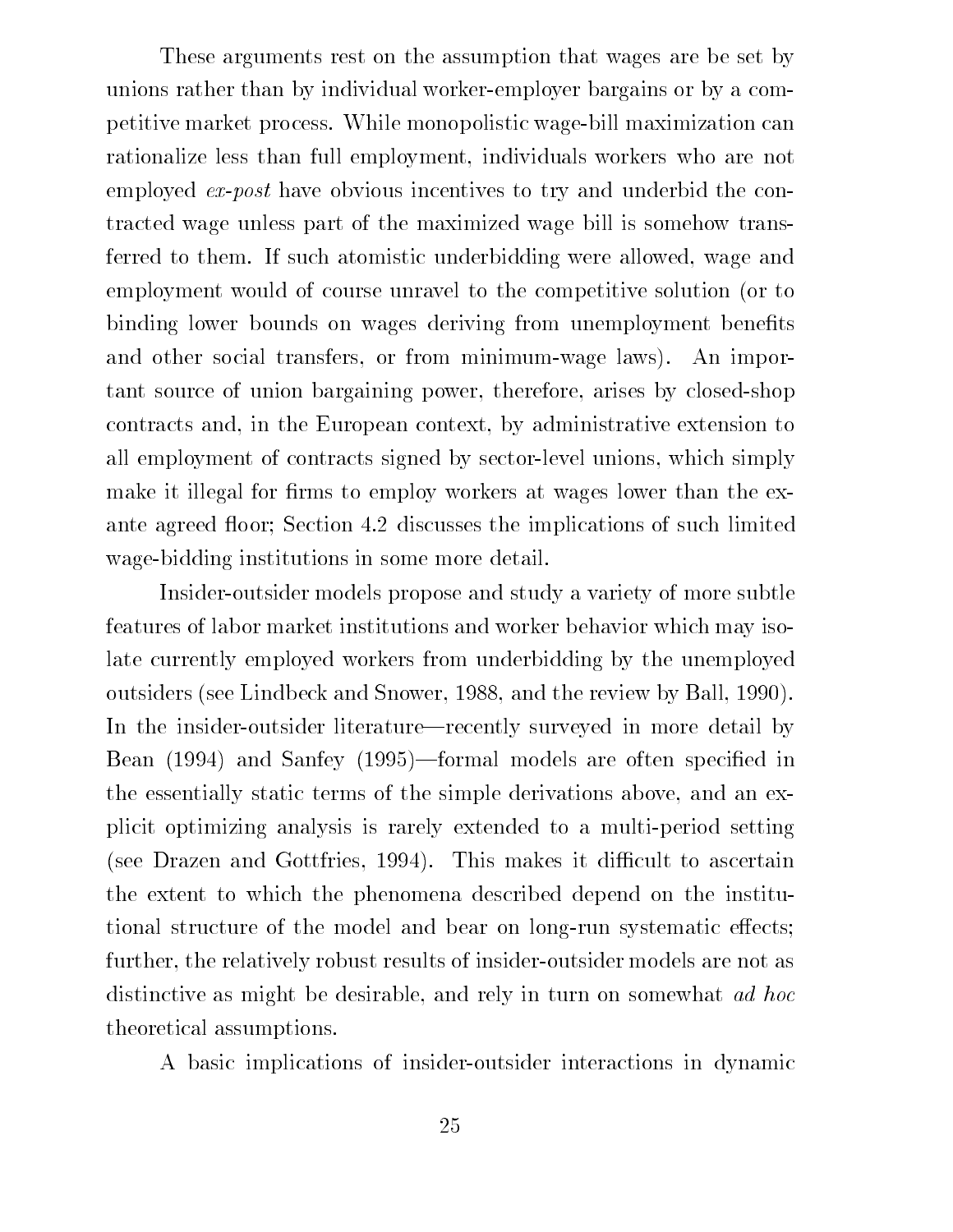models is that insider power should be associated to persistent unemployment and wage processes. As long as wages are predetermined or otherwise insensitive to contemporaneous labor demand, however, labor demand fluctuations can have persistent effects in models that do not specically focus on insider-outsider interactions. As Sanfey (1995) points out, real wage rigidity can be generated by many other theoretical mechanisms (which may of course interact with insider-outsider relationships, as in Gottfries, 1992). The simplest reason why employment and wages react sluggishly to each other could be the role played by turnover costs in dynamic labor demand, along the lines of Section 2 above—though, as discussed in more detail at the beginning of Section 4 below, aggregate labor demand fluctuations are not so pronounced as to let turnover costs introduce the degree of persistence required to interpret European labor market experiences. Qualitatively similar, but more structural persistence mechanisms are proposed by Saint-Paul (1995a), who studies a model where the "efficiency" wage predetermined by employers is persistently endogenous to labor market conditions, and higher when likely job loss makes imperfectly monitored workers reluctant to supply effort. Unemployment persistence can also be explained by models where prolonged joblessness causes human capital depreciation and involuntary unemployment results from loss of skills, rather than of union membership status. The theoretical perspective of such models is in many respects similar to that of the union-based ones reviewed here and in Sanfey (1995) and, like the latter, it is sub ject to theoretical qualications: to the extent that skill loss is endogenous (or is taken into account by endogenous wages), information asymmetries or other contractual imperfections are needed to explain unemployment persistence and inefficient use of labor (see Acemoglu, 1995 and his references).

Sanfey's (1995) critical review of the theoretical literature finds that a common and robust implication of insider-outsider models pertains to the weight of firm- or industry-specific factors in wage determination. As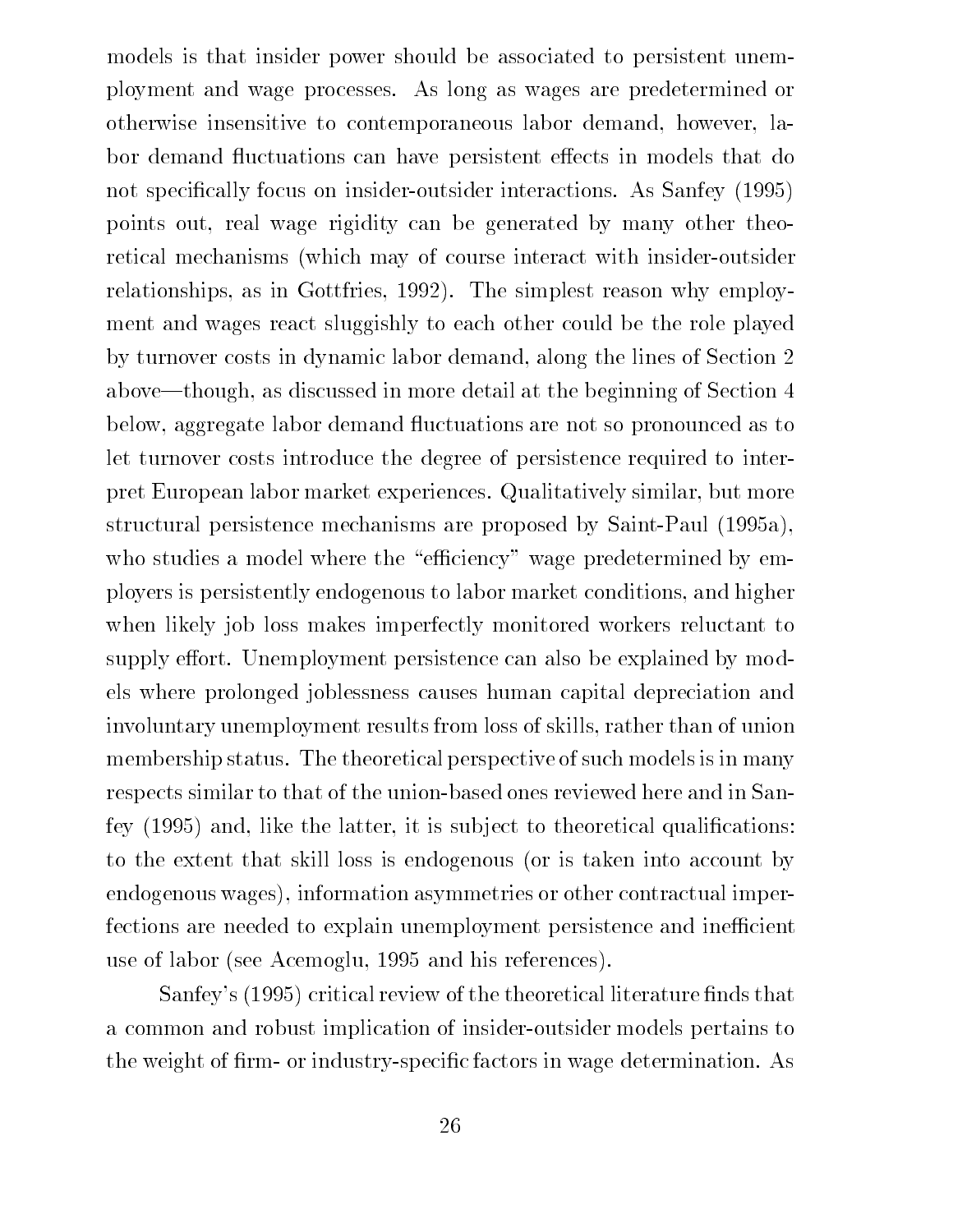pointed out by Bean (1994), however, it is somewhat surprising to find that "inside" variables are most relevant in U.S. wage determination, while they are least relevant in Nordic countries. For the purpose of interpreting such evidence, theoretical models which explicitly consider worker mobility costs and institutional wage compression across heterogeneous employment opportunities (reviewed in Section 4 below) may be more relevant than a pure insider-bargaining perspective.

On the theoretical side, it is not a trivial task to specify and model reasons why outsiders should be unwilling or unable to compete with insiders. It is relatively easy to focus on contingencies where insider behavior intuitively keeps wages rigid in the face of negative labor demand shocks, and prevents the resulting unemployment from being reabsorbed. Modeling how insiders become entrenched and what prevents outsiders from successfully bidding for employment, however, requires more attention to institutional detail and contractual imperfections.

Most immediately relevant to the present survey's train of thought is the idea that firing costs may protect workers not only from job loss due to exogenous labor demand fluctuations, but also from replacement by "outsiders" willing to work at less than the wage rate set by insiders. Whenever it is costly for employers to replace expensive insider employees with unemployed outsiders, any of the latter who are involuntarily unemployed should compete with the former by offering to work at low wages. In a single-period model, the whole cost of replacing insiders with outsiders—whether due to hiring costs or to job-security provisions—drives a wedge between the two groups' contributions to the firm's operating profits. In a dynamic version of such models, however, outsiders could and should bid down the whole wage process (rather than just a single-period wage), or even post a bond upfront so as to "buy" themselves a job. If contractual arrangements make it possible to do so, competitive pressure on equilibrium wage and employment patterns should make turnover costs next to irrelevant in wage determination in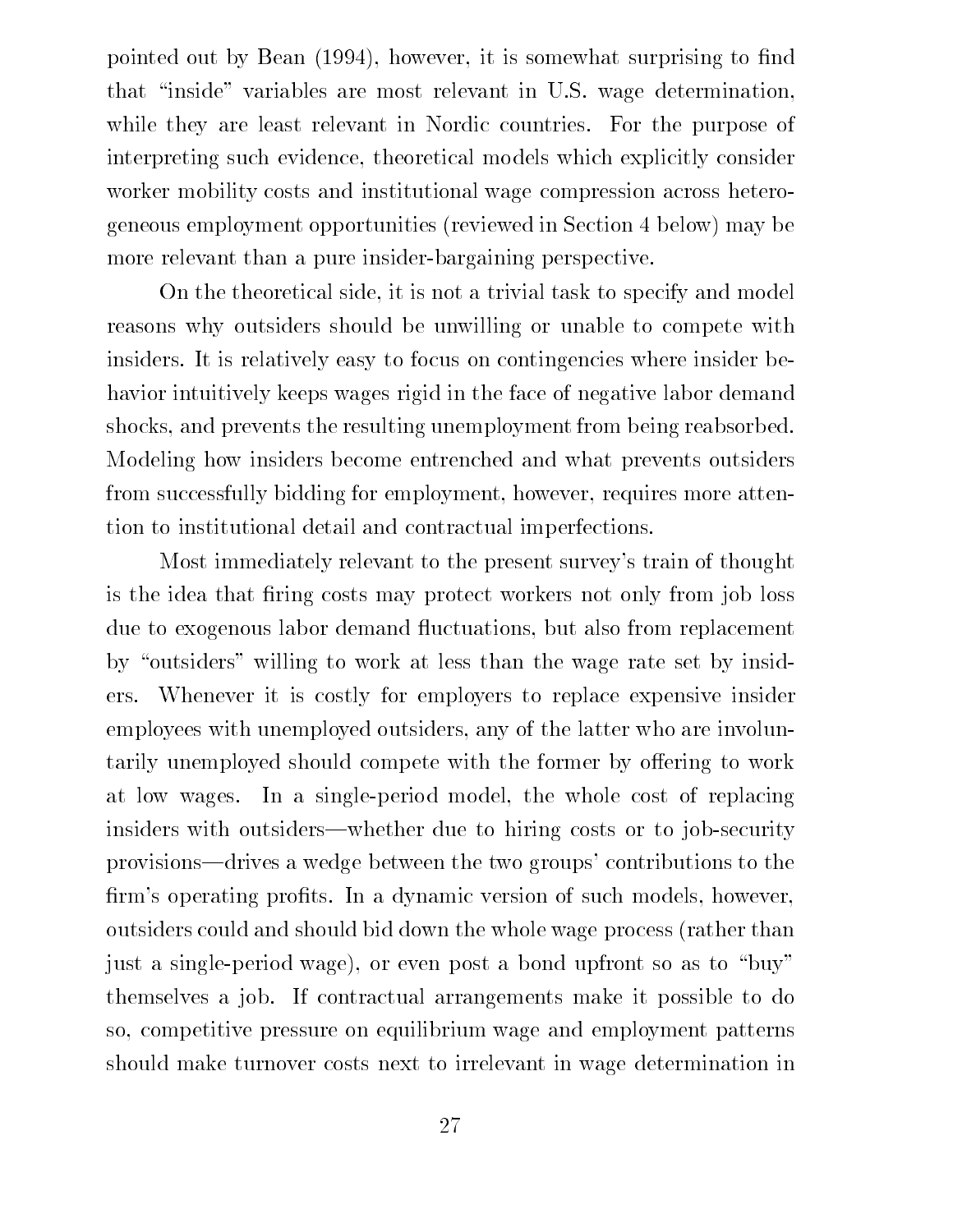a dynamic labor demand model with ongoing fluctuations. As in Section 2 above, only the annuity vale of turnover costs should bear on average employment and wages: higher turnover costs should be associated with smoother employment dynamics, but have small and ambiguous average  $\mathrm{effects.}^{14}$ 

Of course, realistic contractual imperfections are more likely to be binding when turnover costs require dynamic contracting than in standard spot markets. Even when financial market imperfections prevent the outsiders from "buying" the insiders' jobs, however, insiders have incentives to preserve efficiency and behave as discriminating monopolists so as to capture rents from enlarged employment: insiders and outsiders could in principle both benefit from a finer differentiation of wages and employment opportunities than is allowed by the model outlined above and by more detailed similar models in the literature (see Fehr, 1990). The insight may indeed be relevant to recent institutional developments. As Saint-Paul (1993,1996) points out, high unemployment due to strong insider bargaining power may, from a politico-economic point of view, rationalize labor market reforms based on temporary contracts and more general restructuring of industrial relations on a two-tier basis.

## 3.2 Centralized bargaining

In the 1970s and 1980s, small "corporatist" countries such as Sweden and Austria featured both a relatively low unemployment rate, and stringent labor market regulations. As noted by Calmfors and Driffill (1988), what distinguishes these countries from both the unregulated U.S. and

<sup>14</sup>Bertola (1990) develops this argument in some detail in the context of a persistent Markov chain model similar to that outlined in section 2. Vetter and Andersen (1994) make a similar point in a two-period model with hiring costs. Andersen and Vetter (1995) show that outsiders have less of an incentive to underbid insiders if, as in their overlapping-generations model of the labor market, insider status is age-related and all young outsiders can look forward to insider rents in their old age.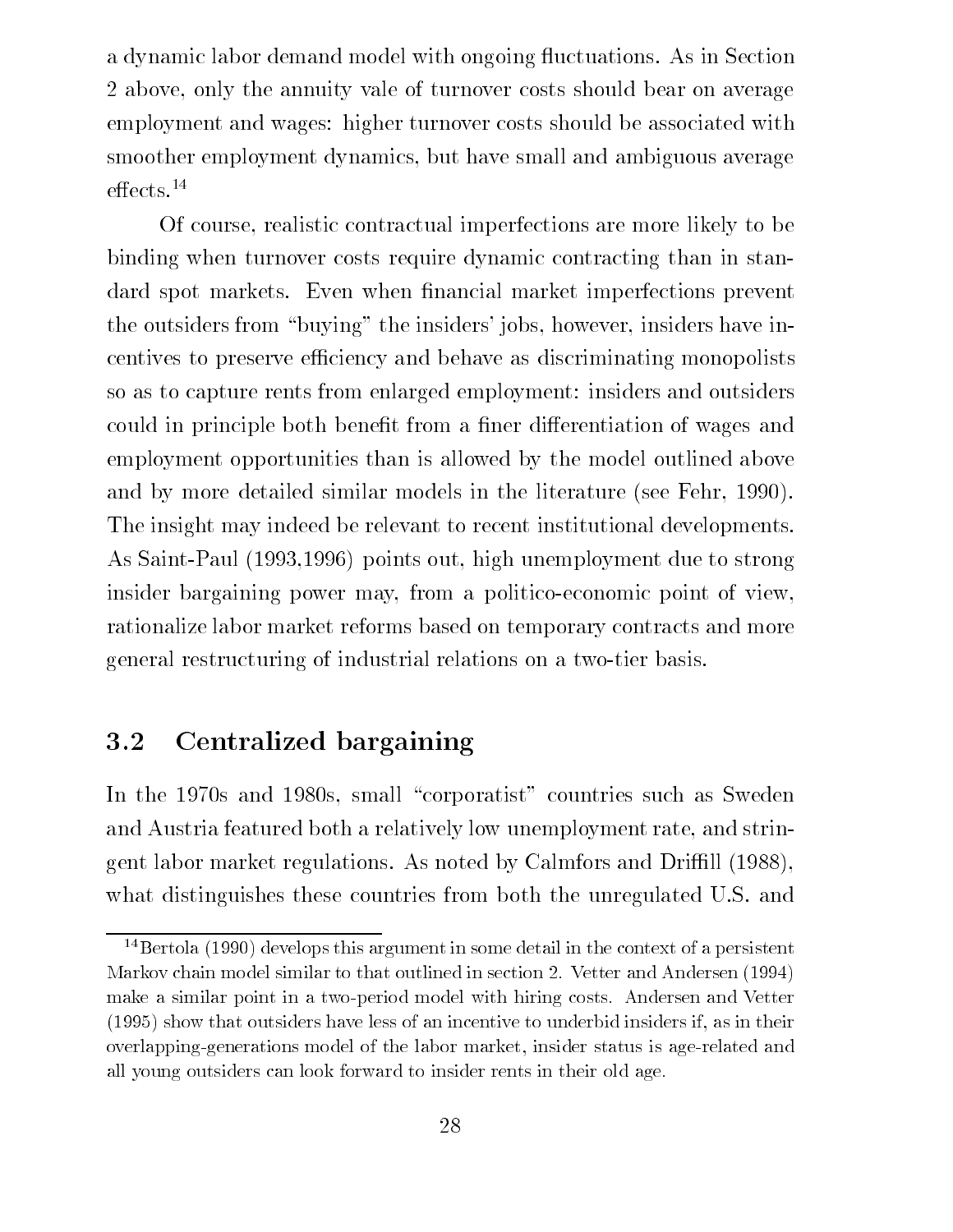the highly regulated larger European countries is centralization of wage bargaining. In a decentralized bargaining situation, unions take employment opportunities in other sectors as given but uncoordinated wage demands by sector-level unions endowed with market power generally lead to inefficiently low levels of employment in the economy as a whole. Conversely, when trade unions play the political role of "social partners" they can be expected to take into account the effects of wage settlements on all workers (indeed, all citizens) rather than only those of the subset of workers who happen to be represented by sector-level unions in heavily unionized countries with decentralized wage bargains.

To see this in a simple formal setting, let there exist (at least) two firms with downward-sloping labor demand functions of the type introduced above, and consider the optimal wagesetting policy for the union attached to the first of these firms: from

$$
\max_{w} \left\{ w_1 L_1(w_1) + (L - L_1(w_1)) u_1, \right\} \tag{15}
$$

the optimal wage is

$$
w^* = \mu_1 u_1 \tag{16}
$$

for markup ratio  $\mu_1$  which, as in equation 12 above, depends on the elasticity of labor demand at firm 1. To highlight the qualitative role of imperfect coordination across such wage setting choices, it suffices to suppose that the outside earning opportunity for potential employees of firm 1, denoted  $u_1$ , depends not only on an economy-wide alternative income flow  $u$ , representing unemployment benefits, utility from leisure, or employment in a residual non-unionized sector, but also on the wage set by a similar union operating in the other firm (or sector) indexed by 2. Suppose, in fact, that  $u_1$  is a weighted average of  $w_2$  and u as in

$$
u_1 = \tilde{p}w_2 + (1 - \tilde{p})u,\tag{17}
$$

where  $\tilde{p}$  indexes the likelihood that workers who are not employed by firm 1 will be employed by firm 2. This parameter may be related to the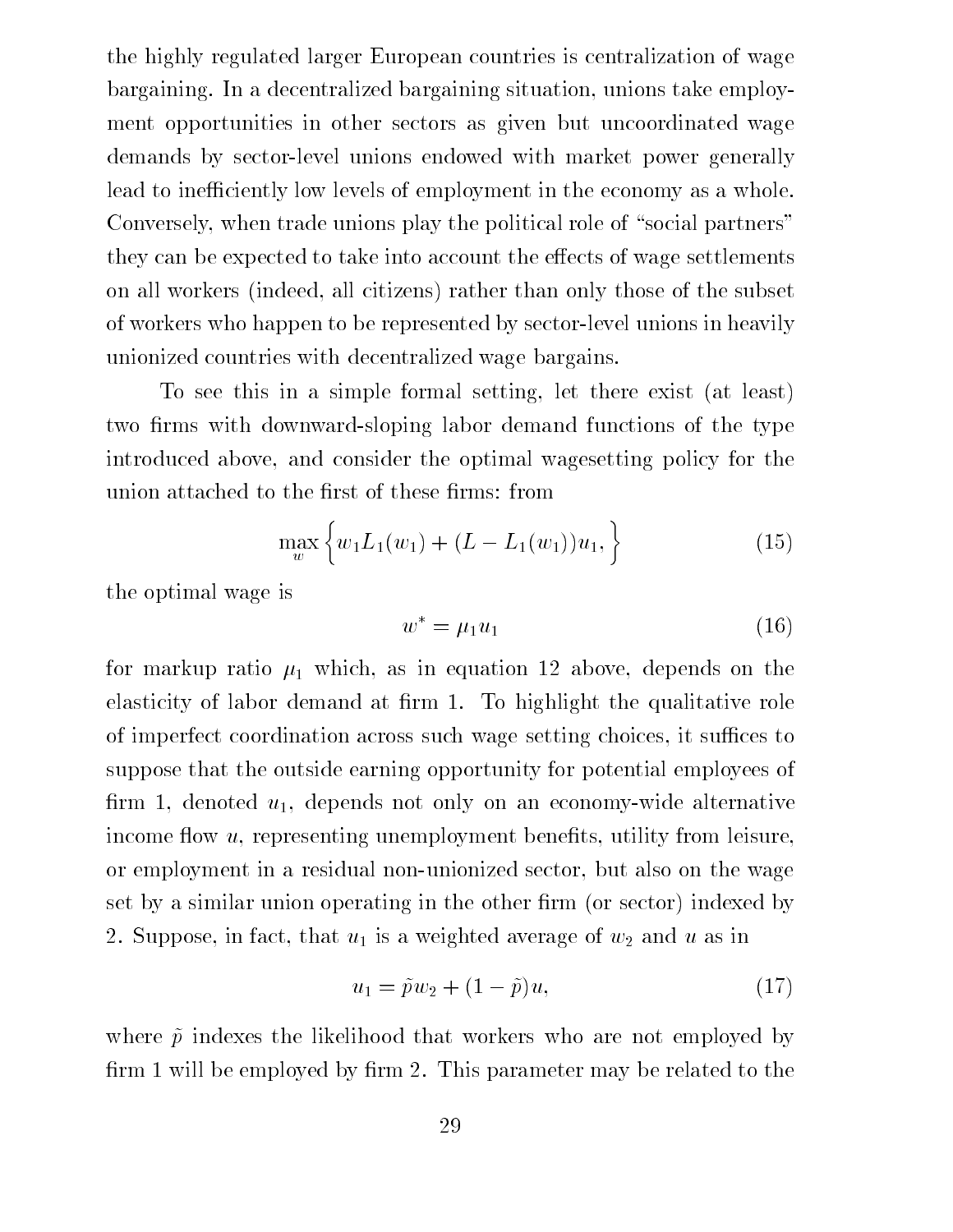probability <sup>p</sup> of labor-demand shocks discussed in the previous Section, but also to the intensity of replacement hiring and to more general features of the economic problem (discussed below). If the other sector's wages are symmetrically set according to

$$
w_2 = \mu_2 u_2 \text{ with } u_2 = \tilde{p} w_1 + (1 - \tilde{p}) u,\tag{18}
$$

the resulting system of two equations in the two unknown wage levels is readily solved to yield

$$
w_1 = \frac{\mu_1 + \mu_2 \tilde{p}}{1 - \mu_1 \mu_2 \tilde{p}^2} (1 - \tilde{p}) u, \quad w_2 = \frac{\mu_2 + \mu_1 \tilde{p}}{1 - \mu_2 \mu_1 \tilde{p}^2} (1 - \tilde{p}) u. \tag{19}
$$

If a single union faced by the aggregate of the two firm's labor demand functions were setting the same wage for all employees, it would choose

$$
\bar{w} = \bar{\mu}u \quad \text{for} \quad \bar{\mu} = \left(1 + \frac{1}{L'_1(\bar{w}) + L'_2(\bar{w})} \frac{L_1(\bar{w}) + L_2(\bar{w})}{\bar{w}}\right)^{-1};
$$
\n(20)

it might also be advantageous for the union to behave as a discriminating monopolist and set different wages in the two sectors. Like the average labor demand effects of turnover costs, the relative size of the markup factors  $\mu_1$ ,  $\mu_2$ , and  $\bar{\mu}$  depends ambiguously on the functional form of labor demand functions. But as long as  $\tilde{p} \neq 0$  the multiplicative interaction of the two unions' markup factors tends to raise uncoordinated wage demands above (and reduce employment below) the level that would maximize the wage bill accruing to an economy-wide union's membership, and  $a$  for  $a$  above the competitive market clearing wages  $w_1 = w_2 = w = w$ implied by the expressions above when  $\mu_1 = \mu_2 = \bar{\mu} = 1$ . Hence, wages are predicted to be lower (and employment higher) not only when they are determined competitively but also when wage demands are coordinated, relatively to situations where each union takes the other's wage as a given component of its membership's alternative income flow and wage demands are indeed *ex post* excessive even from the point of view of employed workers as a whole.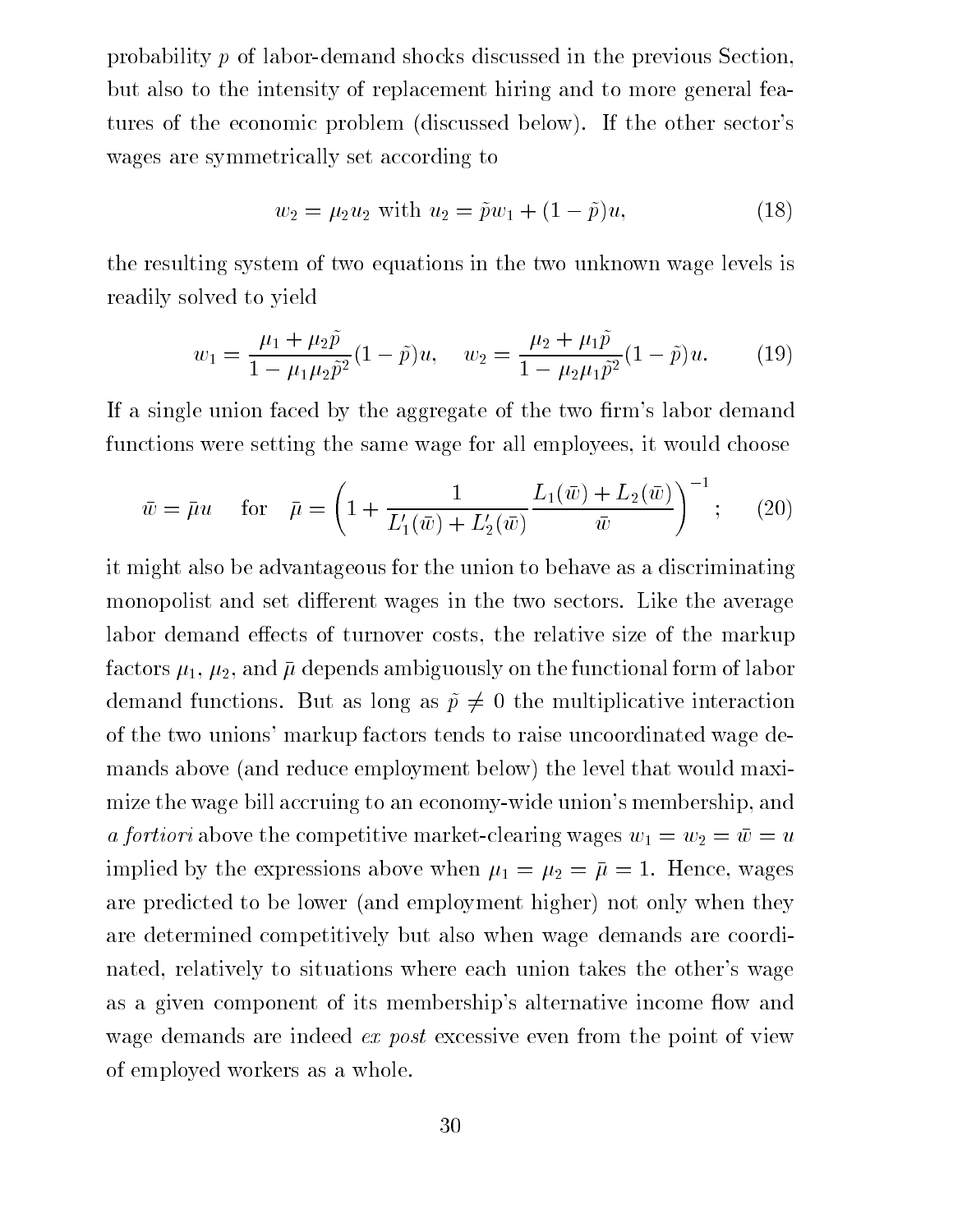This theoretical insight is qualitatively valid in more general settings, and its quantitative relevance depends on a variety of modeling details. Spillovers across different firms' or sectors' wagesetting problems can be modeled more realistically than in the simple model above, for example taking into account the effect of wages on labor demand and rehiring probabilities, or the effect of labor costs on the prices of workers' consumption baskets (see Rasmussen, 1992, for a general-equilibrium treatment of such interactions).

There is much obvious appeal in the idea that a centralized bargaining process, by taking into account the welfare of all workers rather than that of "insiders" only, should result in better employment performances. At the empirical level, however, the theoretically appealing notion of "centralized" bargaining is difficult to measure so precisely as to obtain reliable statistical results. Soskice (1990) ob jects to Calmfors and Driffill's classification of various countries' labor market institutions, and finds much less support for the basic theoretical insight in empirical work that classies bargaining as decentralized in the Japanese and Swiss labor markets, but centralized in the Dutch and German markets, and acknowledges the changing pattern of wage determination in the British labor market. From a more substantive point of view, increasing integration of good and product markets (as modeled by of Danthine and Hunt, 1993) makes it difficult even in theory to define relevant measures of centralization or "corporatism;" and while nationwide coordination may ease adjustment to largely aggregate shocks (such as the oil shocks of the 1970s), recent developments may call for more flexible wage and employment responses across sectors. The OECD (1997) study fails to find evidence of a robust association between unemployment levels and trends on the one hand, and updated corporatism indices on the other. A much stronger association is evident between wagesetting centralization and measures of earnings dispersion across workers. The next Section discusses how this chapter's theoretical perspective may bear on findings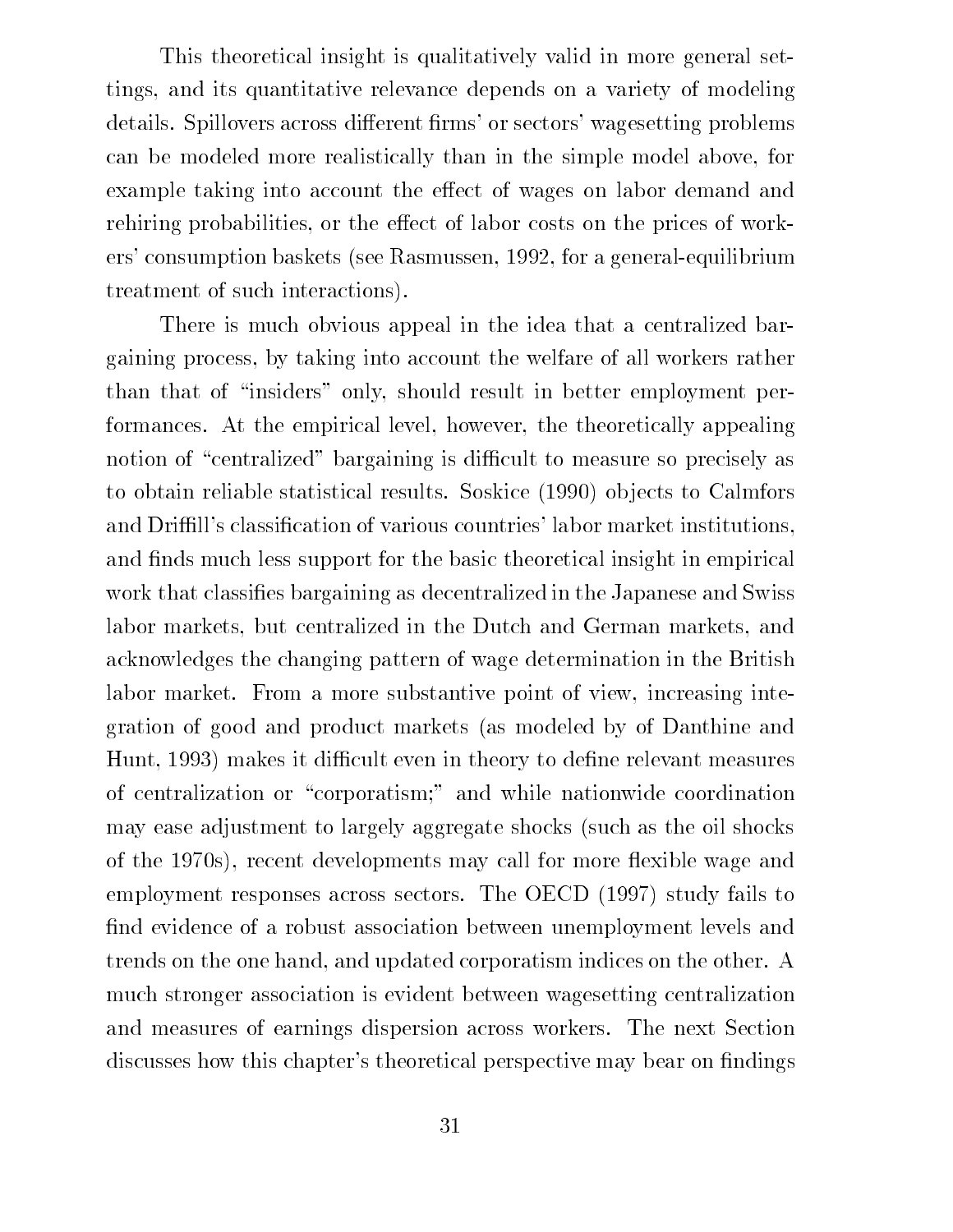of more or less pronounced cross-sectional wage compression.

# 4 Idiosyncratic shocks and aggregate labor markets

In the models above, employment was taken to be constant in the absence of labor demand fluctuations. This made it possible to discuss the latters' qualitative implications in the simplest possible setting, because labor attrition (or "natural wastage" in British English) would necessarily increase the dimensionality of the models' state space and their analytic complexity. If labor attrition offered an alternative to costly firing decisions, in fact, the models of the previous Section would feature not just two or three, but a continuum of employment levels: as in Saint-Paul (1995b,1997a), employers would exploit quits to achieve at least part of the employment reduction made optimal by labor-demand shocks, and assuming that the latter follow simple Markovian models would afford only limited simplicity.

Neglect of voluntary quits does have substantive implications, however. In fact, *aggregate* labor demand volatility cannot realistically call for more than a few percentage points of employment reduction in all but the worst recessions. Hence, even if job security provisions were so tight as to make it impossible to terminate existing employment relationships firms' desired labor shedding could easily be accommodated, in models which treat employment as a homogeneous aggregate variable, by retirements and other demographic labor force transitions.

Within aggregate labor markets, however, sector- and firm-specific shocks do entail much more intense "idiosyncratic" employment fluctuations than those observed at the aggregate level (see Davis and Haltiwanger, 1992, and other recent work reviewed by their chapter in this Handbook). By definition, firm-level job creation and destruction in ex-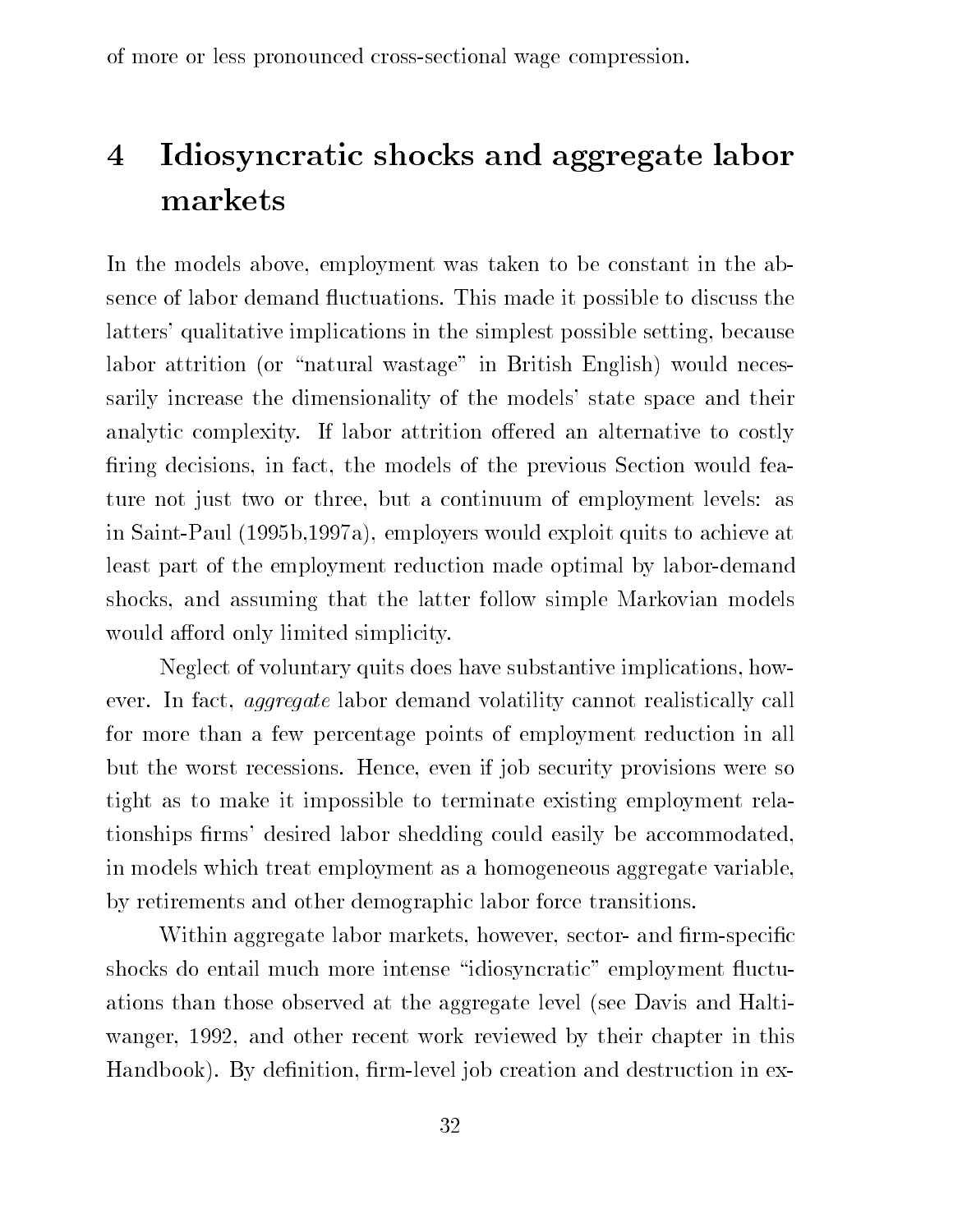cess of what is required to achieve observed aggregate employment fluctuations does not bear directly on the level and dynamics of aggregate employment. Both theoretical models and empirical evidence, however, suggest that idiosyncratic phenomena play an important role in determining aggregate labor market outcomes over time and across countries. The intensity of disaggregated job creation and destruction is an important determinant of frictional unemployment in aggregate labor markets when labor reallocation across sectors and jobs is a time-consuming activity (see Lilien and Hall, 1986, and Mortensen and Pissarides's chapter in this Handbook). Also, and closer to this chapter's train of thought, idiosyncratic labor demand fluctuations can hardly be accommodated by voluntary quits if they are an order of magnitude larger than aggregate ones: no labor attrition rate short of 100 percent could possibly make job security and redundancy provisions irrelevant in the face of idiosyncratic labor demand shocks so negative as to make it desirable for an individual establishment to shut down. Hence, the desire on the part of at least some firms to reduce employment by more than could be accomplished by simply not replacing quits is presumably the reason why firing restrictions bind in reality, and the source of their smoothing effect on aggregate employment dynamics.

### 4.1 Job turnover

The simple models of labor demand introduced in Section 2 are readily adapted to the study of such issues. Instead of viewing the firm as representative of all employment opportunities in an aggregate labor market and the driving process <sup>Z</sup> as an index of aggregate shocks, consider the opposite extreme case where labor demand 
uctuations are purely idiosyncratic in a large cross-section of individual firms indexed by  $i$ . In steady state, the cross-sectional distribution of exogenous forcing variables and endogenous employment levels coincides with the correspond-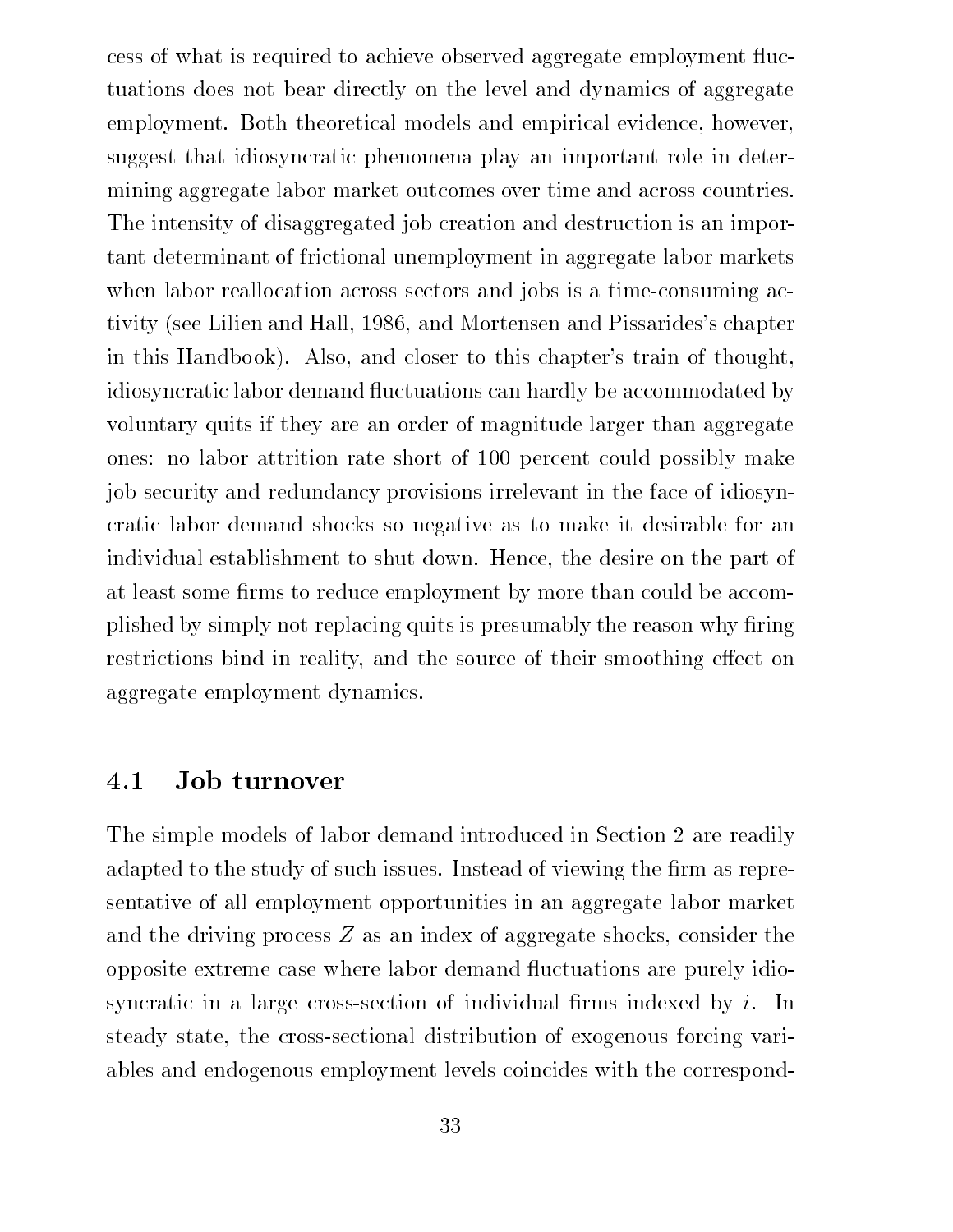ing long-run distributions for an individual firm.<sup>15</sup>

In the two-state model of Section 2.1.2, for example, half of the firms would have the strong labor demand level indexed by  $Z_G$  and employment  $\iota_G$ , while  $\varphi_t = \varphi_B$  and  $\iota_t = \iota_B$  for the other half. In every period, an exact fraction  $p$  of firms experience a change in productivity if there are infinitely many employers and Markov transition events are independent across them. Just because an equal cross-sectional frequency of the two states corresponds to the ergodic probability distributions of a (symmetric) Markov chain, the cross-sectional distribution remains stable over time: at the same time as  $p/2$  firms suffer a transition from high to low productivity,  $p/2$  other firms enjoy the opposite transition. Since the  $(l_G - l_B)p/2$  jobs created in every period balance job destruction exactly, aggregate employment is stable, at a level given by the average of high and low labor demand functions. As noted above, such averaging may result in slightly lower or higher employment for any given wage level, depending on functional forms and on the strength of discounting effects;<sup>16</sup> but the sum of job creation and destruction divided by total employment,

$$
\mathcal{M} \equiv \frac{p(l_G - l_B)}{l_G + l_B},\tag{21}
$$

is much more strongly affected by the dynamic features of the firms'

<sup>&</sup>lt;sup>15</sup>The models could be extended to account for entry and exit of firms by allowing exogenous fluctuations of labor demand to be so large as to make zero employment optimal in the worst states. Like individual and collective dismissals, plant closure entails a variety of notication and compensation procedures in all countries. The intensity of job turnover generated by plant closures is hard to evaluate empirically. In the OECD (1994) data, roughly similar jobs turnover is associated to plant entry and exit in countries with widely different labor market institutions. As argued in Garibaldi et al. (1997), ownership changes and reclassification can easily generate spurious establishment entry and exit in administrative data sources.

 $16$ When labor demand fluctuations are given a cross-sectional interpretation, employment and (frictional) unemployment levels also depend on the intensity of labor reallocation if the latter is a time-consuming activity. For simplicity, however, such issues are neglected in the present discussion.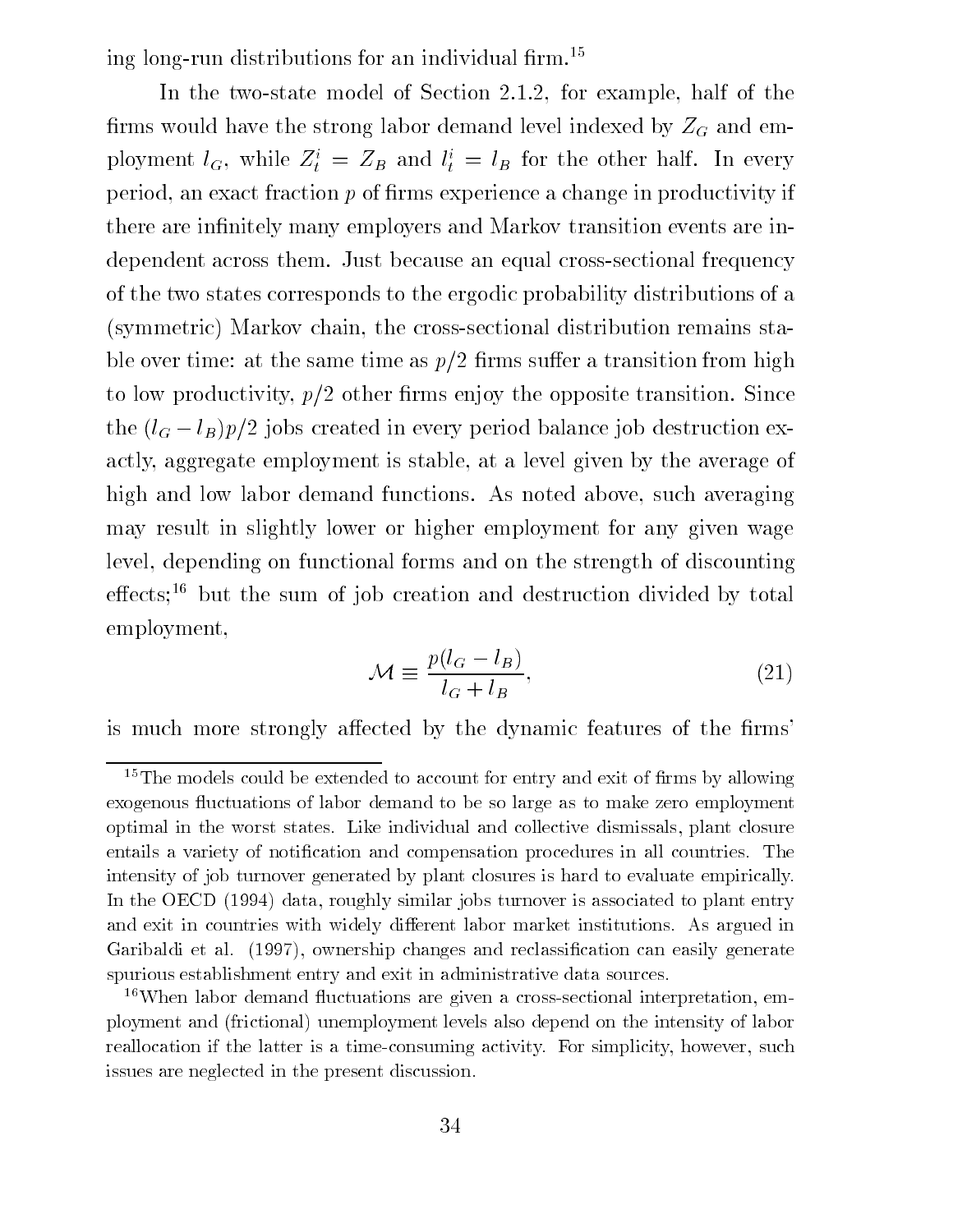problem. This job turnover rate is easily computed from the optimality conditions (7) of the simple two-state model if an explicit functional form is specified for labor demand  $\pi(\cdot, \cdot)$ . If labor demand is approximated by the linear form  $\pi(l, Z) = Z - \beta l$ , for example, the gross turnover rate is given by

$$
\mathcal{M} = p \left[ Z_G - Z_B - \frac{2p+r}{1+r} F \right] / \left( \frac{Z_G + Z_B}{2} - \bar{w} + \frac{r}{1+r} \frac{F}{2} \right) \tag{22}
$$

when all firms pay the same wage rate  $\bar{w}$  and follow the optimal labor demand policy (7).

The extent to which firm-level employment respond to idiosyncratic labor demand shocks is relevant at the aggregate level through its effects on productivity and firms' profits. As noted above, turnover costs have small and ambiguous effects on average employment and employers' wage bills: they unambiguously imply that a larger steady-state proportion of jobs has relatively low productivity, however, and therefore that aggregate production (and firms' profits) should be lower when firing costs are larger.

Hopenhayn and Rogerson (1993) study the effect of firing costs on labor supply and welfare in an otherwise standard competitive economy. As in the partial-equilibrium setting of Section 2 above, the effects of firing costs on labor demand at given wages generally depend on the exact parameterization of tastes and technology. Dismissal costs, however, have unambiguously negative effects on a representative agent's welfare. These effects are large in Hopenhayn and Rogerson's calibrated economy, which also features lower equilibrium employment since lump-sum rebates of separation taxes and the lower productivity and wage of labor unambiguously reduce labor supply. As lower profits also reduce incentives to save and invest, more stringent job-security provisions and lower intensity of labor reallocation are predicted to reduce the steady-state level of output, or the long-run rate of growth in an endogenous-growth economy; Bertola (1994) studies these effects in a general-equilibrium ver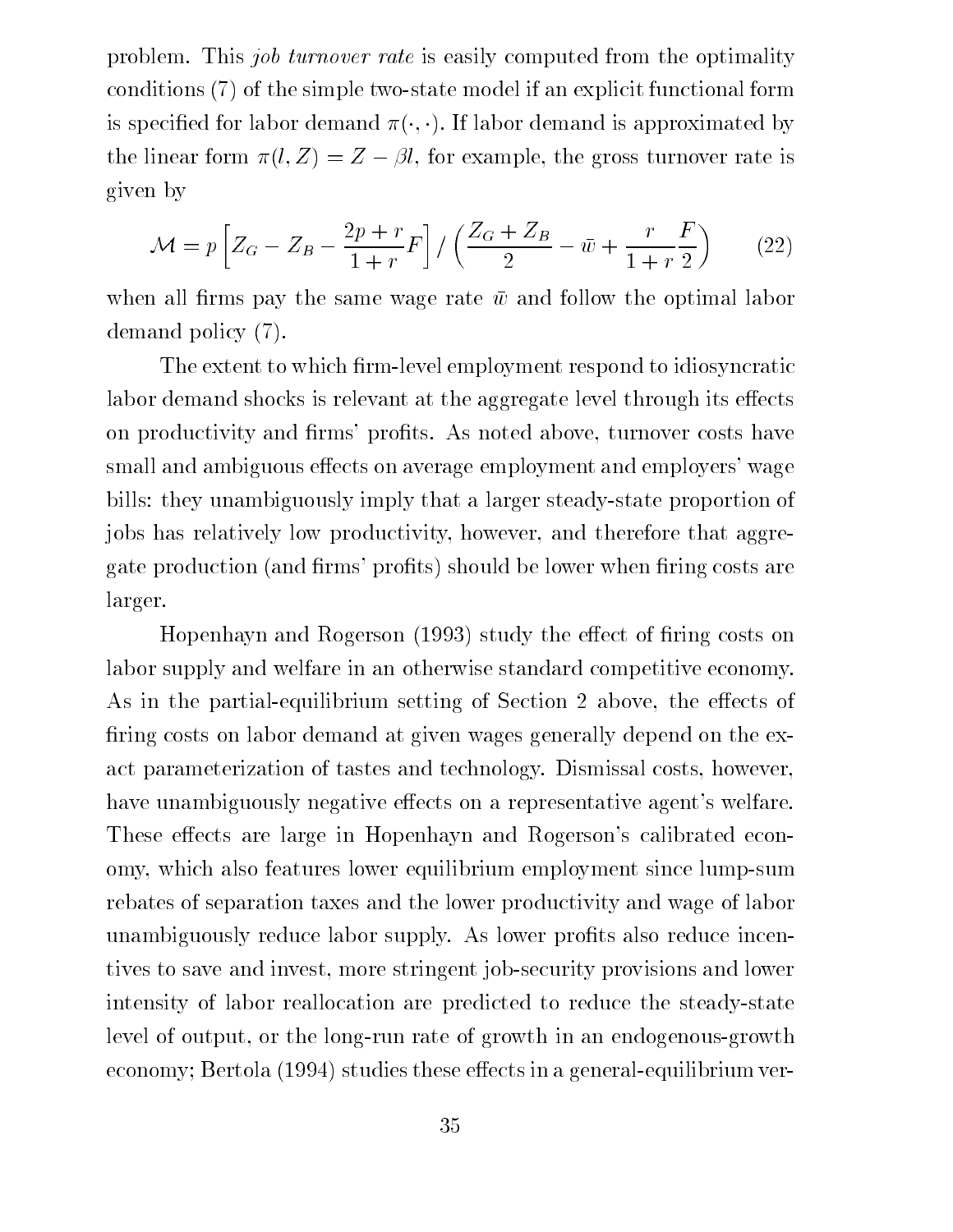sion of the two-state Markovian labor market of Section 2.1.2. Gordon (1997) nds that, empirically, aggregate labor-supply (or wage-setting) shocks induce short-run increases in measured productivity and slower capital accumulation in "rigid" European countries. The more complex model studied by Caballero and Hammour (1998) delivers similar implications, with an important role for surplus sharing rules in shaping the incentives for capital-deepening investment.

## 4.2 Wage compression

The job turnover rate of an aggregate labor market may be measured as the sum total of employment creation by firms (or plants) which are expanding over a certain time span in a microeconomic data set, and employment destruction by firms (or plants) which are contracting over the same period. Perhaps surprisingly, available data on firm- or establishment level job turnover do not display the sharp differences one might expect in light of differences in job security provisions (see Table 5.3); Burgess (1994) similarly finds it difficult to detect a role for job security legislation in determining the pace and intensity of intersectoral labor reallocation.

Available data suffer from many comparability problems, of course. Most importantly, U.S. job turnover data may be downward biased by the fact that small firms are underrepresented in the Census Bureau's data; at the opposite end of the spectrum, a relatively large share of employment is accounted for by small firms in Italy, where larger firms appear to have more stable employment than in the United States.

$$
\begin{array}{c} [\text{ Table 5.3}] \\ [\text{Table 5.3}] \\ [\text{ Figure 7}] \end{array}
$$

The similarity of job turnover data across countries with very different institutions is remarkable, however, and equally remarkable is the ap-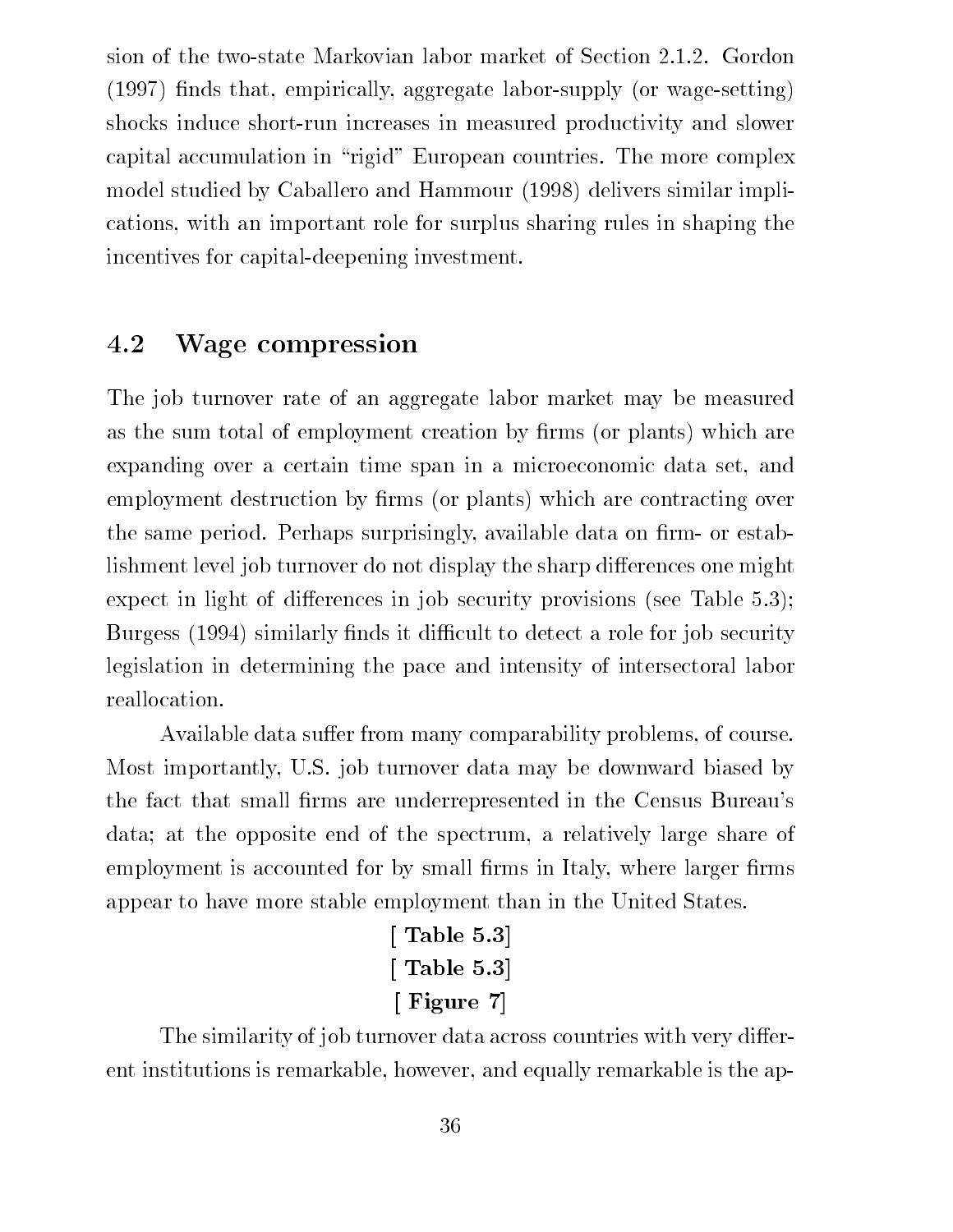parent association of stringent job security provisions and narrow crosssectional wage differentials. As shown in Table 5.3 and Figure 7, wages are much more dispersed in the U.S. and the U.K. than in the other European countries, and increasingly so through much of the period considered in Figure 1. Of course, such international comparisons are influenced by different degrees of labor force heterogeneity. The microeconomic evidence offered by Blau and Kahn (1996) and by the papers in Freeman and Katz (1995), however, suggests that wage inequality patterns are similar when individual characteristics are controlled for, and that differences in wagesetting institutions played a key role in preventing the factors behind increasing U.S. wage inequality from affecting European wage distributions.

From a theoretical point of view, it is indeed far from surprising that relative wage variation should be heavily constrained in the same markets where job security provisions are most stringent. Quantitative firing restrictions, in fact, could hardly be binding if wages were completely unrestrained and employers could reduce them so as to make stable employment protable, or to induce voluntary quits. Limiting the freedom offered to employers and workers in setting wages gives force to quantity constraints, and the combined policies may be rationalized by "equal pay for equal work" principles, or by the belief that freely contracting parties may not be sufficiently rational or informed as to correctly evaluate the ultimate consequences of arrangements that might appear optimal at a particular moment. They may also, however, reflect a desire by organized labor to enforce monopolistic wagesetting practices by preventing underbidding by the unemployed. While firing costs cannot be expected to reduce average employment at given wages, the combination of institutional wage compression and job security provisions is a powerful source of insider power, and their association in the data with high wages and low employment is far from surprising.

From this chapter's perspective, it is also interesting to review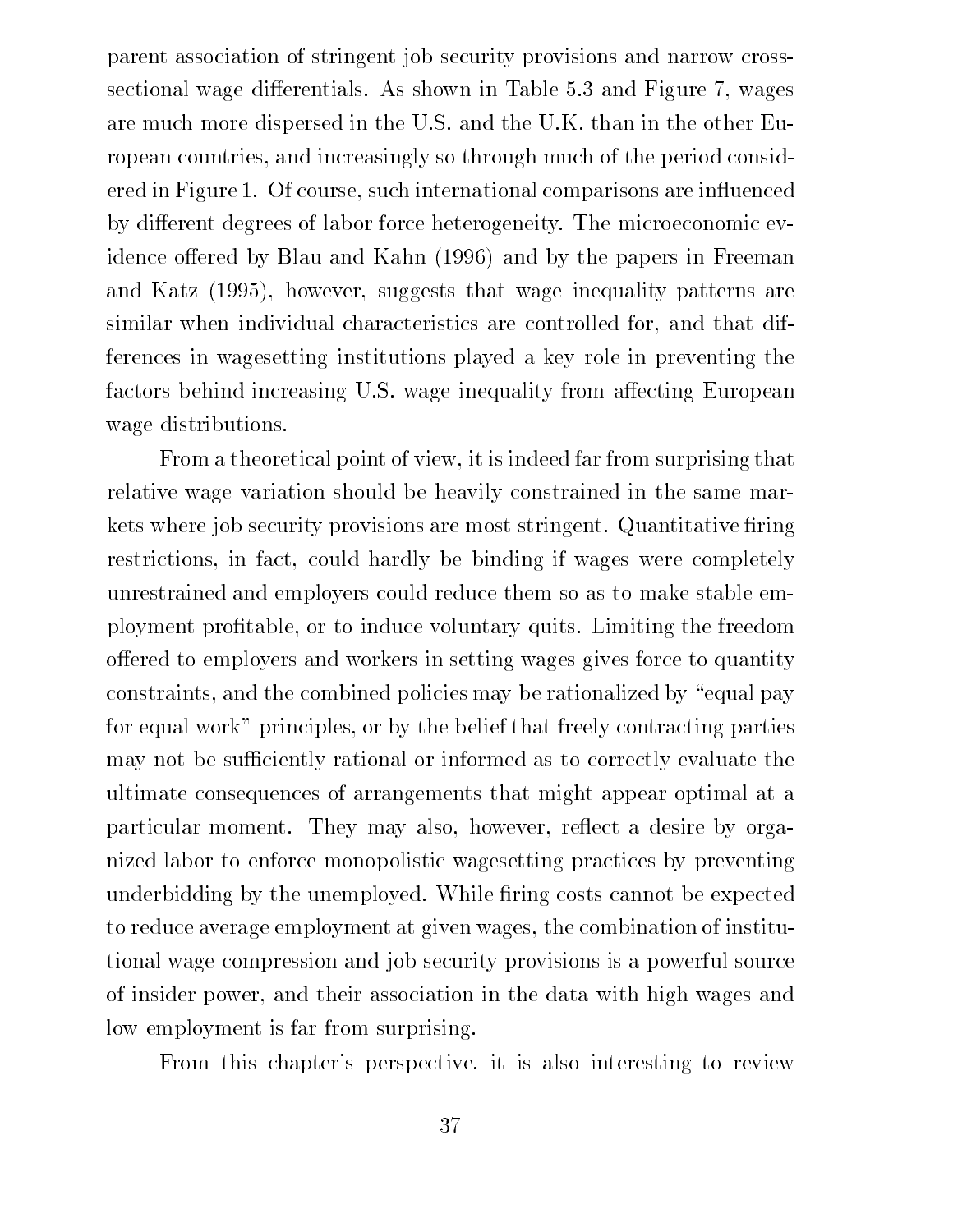briefly how wage differentiation may be related to dynamic labor demand and supply (rather than to their static counterparts). To see how labor demand fluctuations and institutional features may bear on wage differentiation, consider the implications of worker mobility costs. If mobility across firms is voluntary on the part of individual workers, it must be the case that wages paid by the firms whose employment expands are higher (or more likely to increase) than the wages paid by firms whose employment contracts. In the context of the two-state example introduced in Section 2 and given a cross-sectional interpretation in Section 4.1, firms with high labor demand should pay a wage  $w_G$  higher than that, denoted  $w_B$ , paid by firms whose labor demand is currently depressed. To characterize optimal mobility by risk-neutral workers who aim at maximizing the present discounted value of their wage income net of mobility costs, denoted  $W_G$  and  $W_B$  for workers employed by firms in the two states, consider that the maximand satisfies the recursion

$$
W_G = w_G + \frac{1}{1+r} \left[ (1-p)W_G + pW_B \right].
$$
 (23)

for workers who are employed by firms with high labor demand, and have no reason to move if mobility is costly; for workers employed by firms in the worse state, the present discounted value of wages satisfies

$$
W_B = w_B + \frac{1}{1+r} \left[ pW_G + (1-p)W_B \right] \tag{24}
$$

if they choose to stay, and

$$
W_B = w_G - \kappa + \frac{1}{1+r} \left[ (1-p)W_G + pW_B \right] \tag{25}
$$

if they choose to move and the parameter  $\kappa$  denotes mobility costs which will be taken as given in this chapter but, of course, are in general endogenous to the labor market's institutional structure and economic performance. Also for simplicity, the optimality (or no-arbitrage) conditions above treat wages as given from the individual worker's point of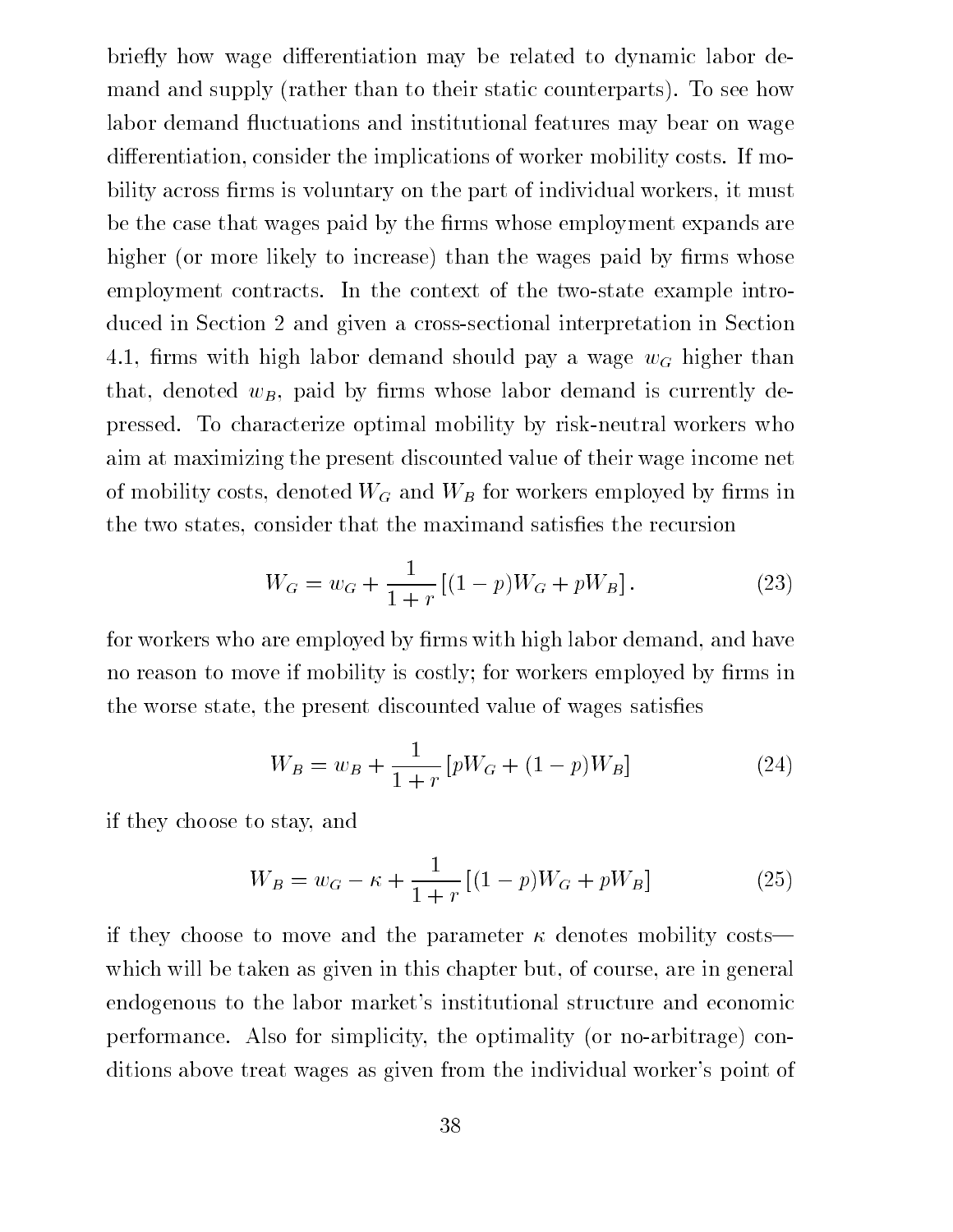view. More sophisticated and realistic models of labor mobility recognize that mobility costs generally entail bilateral bargaining situations, and address more complex issues of dynamic optimality (see the chapter by Malcomson in this Handbook). The simpler assumption of wage-taking behavior makes it possible to isolate the specic insights on which this chapters focuses narrowly, and may be rationalized from first principles if, as in Lucas and Prescott (1976), each of the model's "firms" corresponds to a sector with more than one competitive employer.

If mobility is voluntary and depressed firms have positive employment, then workers must be indifferent between moving and remaining employed by depressed firms, and  $(24)$  and  $(25)$  must simultaneously hold true. Solving the linear system formed by (23-25) yields

$$
W_G - W_B = \kappa \tag{26}
$$

(in equilibrium, the mobility cost  $\kappa$  equals the "capital gain" reflecting the expectation of higher labor income in the future), and

$$
w_G - w_B = k - \frac{1 - 2p}{1 + r}(W_G - W_B). \tag{27}
$$

The wage differential between good and bad firms is then given by

$$
w_G - w_B = \frac{2p + r}{1 + r} \kappa \equiv w_D,\tag{28}
$$

and is positive if and only if  $\kappa > 0$ .

This simple link between firm-level labor demand dynamics and wage variability may be relevant to the evidence illustrated by Figure 7. The model's cross-sectional wage dispersion is a reflection of time series volatility of individual workers' labor earnings. While aggregate wages are by an large unresponsive to labor demand fluctuations in all countries (as illustrated in Figure 3), relative wage dynamics at the level of workers and firms is remarkably different across countries. Not only the cross-sectional wage dispersion but also the innovation variance of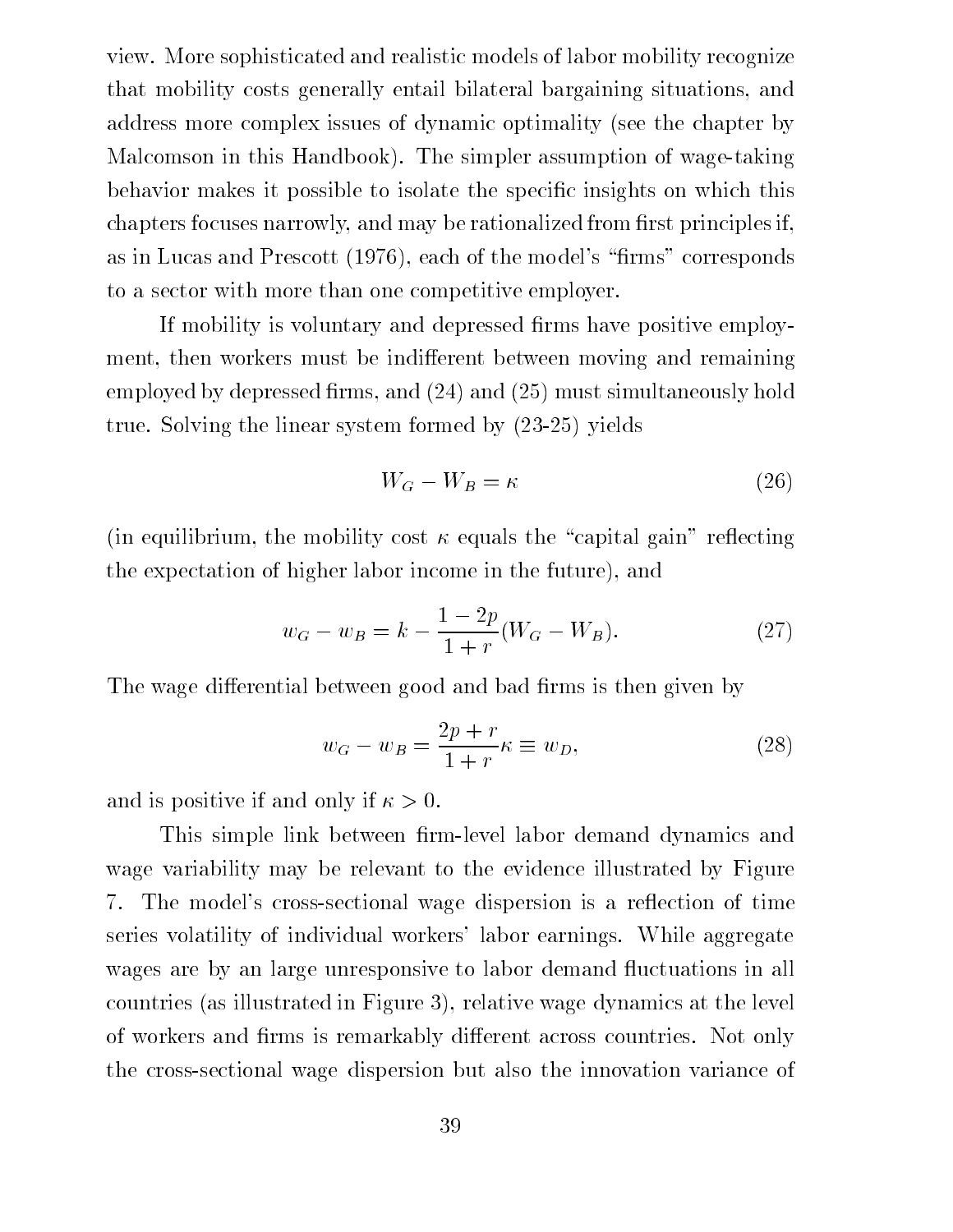individual wage profiles has increased over the 1980s and 1990s in the U.S., both for workers who stay in the same job and for those who change jobs (Gottschalk and Moffitt, 1994). As argued by Bertola and Ichino (1995a), the centralized bargaining institutions of European countries discussed in Section 3.2 are peculiarly ill-suited to accommodate wage differentiation across workers who are ex-ante identical but happen to be holding different jobs.<sup>17</sup> In cross-country evidence, firm-specific factors in wage determination are relatively unimportant in European countries, and receive almost no weight in Nordic countries (some relevant evidence is collected by Layard, Nickell, and Jackman 1991, page 188 table 4.4). This is surprising from the standpoint of at least some insider-outsider models, but not from that of "local labor market" models that would rationalize wage differentials by labor mobility costs.

Further, Bertola and Rogerson (1997) suggest that wage compression may rationalize the extent of excess job creation and destruction in European countries, which is surprisingly high (and quite comparable to its American counterpart) in light of stringent job security provisions. If labor demand is approximated by the linear form  $\pi(l, Z) = Z - \beta l$ , so as to make explicit solutions available for the two employment levels, the amount of gross turnover implied by firms' optimal labor policies is given by a simple expression: if  $H=0$  and  $F\geq 0$  represents unit firing costs, then

$$
\mathcal{M} \equiv (L_G - L_B) p \frac{1}{2} + |L_B - L_G| p \frac{1}{2} = \frac{p}{\beta} \left[ (Z_G - Z_B) - w_D - \frac{2p + r}{1 + r} F \right].
$$
\n(29)

A more compressed wage differential  $w_D$ —which need not satisfy (28) if mobility is involuntary—increases desired hiring and firing at the same

<sup>&</sup>lt;sup>17</sup>Centralized bargaining may have allowed Sweden to avoid other European countries' high and rising unemployment levels, for the reasons suggested by Calmfors and Driffill (1988). Certainly, however, it led to extensive wage compression: between 1970 and 1982, the log variance of Swedish blue collar hourly wages fell from 0.036 to 0.015 (Hibbs and Locking, 1996).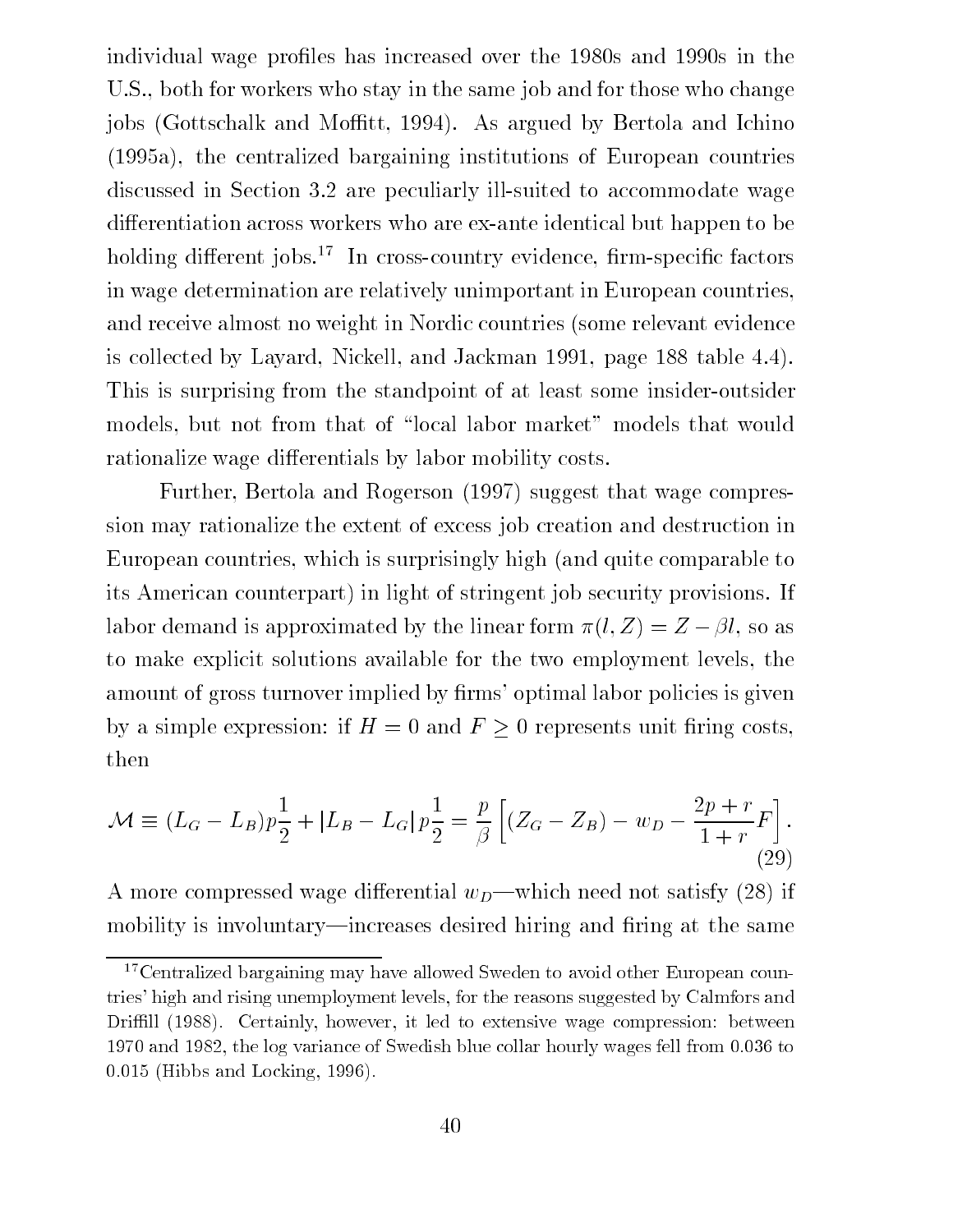time as a larger  $F$  reduces them.

When turnover data are measured on a worker (rather then firm) basis, they do differ widely across countries, in the expected direction: in Table 5.3, we see that unemployment inflow and outflow rates are much higher in the US than in European countries.

#### [ Table 5.3]

The evidence on job duration (Table 4) is similarly unsurprising, and indicates that European countries feature a larger percentage of stable jobs than the U.S. These findings support a "dual" interpretation of labor markets phenomena (Saint-Paul, 1997a; Boeri, 1997): even in "rigid" labor markets where a core group of insiders jobs are very stable, many jobs are unstable and—like unemployment—instability falls disproportionately on small portion of the labor force.

#### [ Table 4]

### 4.3 Aggregate turnover dynamics

Before reviewing recent work on such issues in Section 5 below, it will be useful to discuss briefly how the present theoretical perspective may be brought to bear on time-series job turnover evidence. The "job turnover" notion is most easily introduced with reference to a steady-state with idiosyncratic uncertainty and, as mentioned above, has implications for aggregate productivity in that theoretical situation. In reality, of course, aggregate and idiosyncratic uncertainty coexist in all time periods: employment creation and destruction at the level of individual firms offset each other to a large extent, but not completely, and aggregate employment is far from constant.

It is not difficult to see intuitively—but too complex to formalize in this Chapter—that the coexistence of idiosyncratic and aggregate shocks tends to smooth out the impact of the latter in aggregate time series, to an extent that depends on the responsiveness of employment to exoge-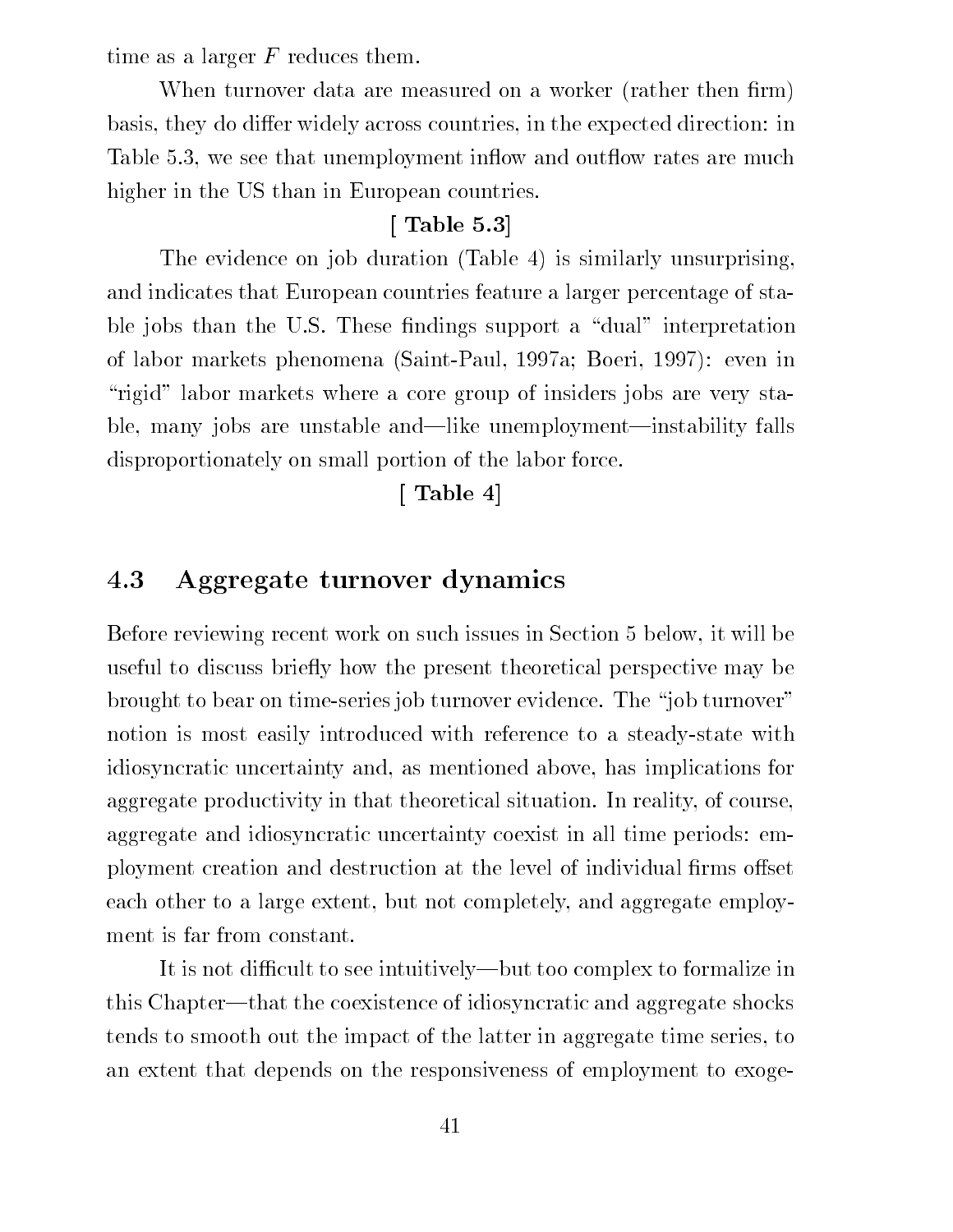nous events at the firm level. The simple models of the previous Section imply sudden switches from "high" to "low" employment levels (and no job turnover in excess of that required to achieve aggregate employment changes) if the Markovian labor demand shocks simultaneously hit all (representative) firms in the market. As soon as labor demand forcing processes are allowed to be less then perfectly correlated across firms, however, then aggregate dynamics experience less drastic cyclical developments.

A particularly convenient class of models lets the probability (rather than the size) of positive and negative shocks vary over the cycle: cyclical upswings are then characterized by positive shocks hitting an unusually large fraction of an unusually large stock of firms with low labor demand, while aggregate employment reductions symmetrically see negative shocks hitting many firms with unusually high employment levels. In such settings, relatively smooth aggregate dynamics are the result of exponential convergence of firm's cross-sectional frequencies towards the steady state distribution implied by the current realization of aggregate shocks (see Bertola and Caballero, 1990; Caballero and Engel, 1993; Caballero, Engel, and Haltiwanger, 1997, and other references therein; and Gouge and King, 1997).

Recent empirical and theoretical work has documented and interpreted interesting patterns of covariation between gross and net job creation: in the U.S. data studied by Davis and Haltiwanger (1992, and in this Handbook), excess job creation is countercyclical—i.e., aggregate employment reduction is accomplished by a combination of relatively weak job creation and relatively strong job destruction that is overall more intense, in gross terms, than the cyclically weak job destruction and strong job creation associated with aggregate employment growth. It might be tempting to rationalize such findings by exogenous fluctuations in the volatility of labor demand, as indexed by  $p$  in the simple two-state model introduced above. It is not difficult to see, however,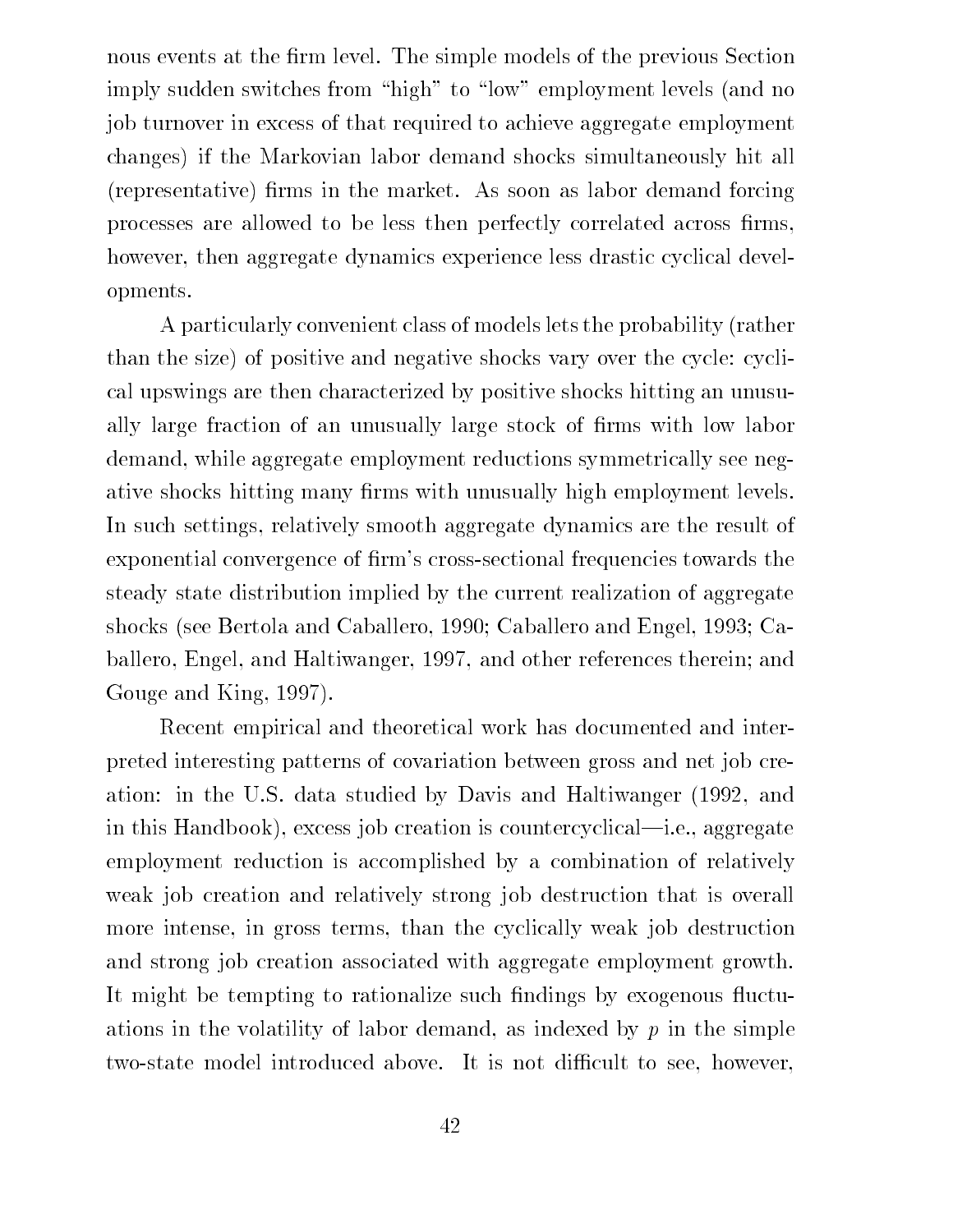that asymmetric and time-varying probabilities for positive and negative labor demand shocks would not necessarily result in cyclical variations of job destruction and creation rates, because employers' labor demand policies adjust endogenously so as to offset exogenous parameter changes: in equation (21), a larger probability  $p$  of labor demand shocks would be associated with more intense turnover if  $l_G - l_B$  could be kept constant; but in light of (8) given turnover costs imply shallower employment fluctuations when labor demand is more unstable. Similarly, if firing workers is costly and labor demand is more likely to fall than to increase, then firms should position themselves so as to reduce employment by fewer units if and when labor shedding is called for: see Caballero (1993) and Campbell and Fisher (1996) for elaborations and qualications of this point.

It is more insightful and appealing to use asymmetries in the cyclical behavior of job creation and destruction as supporting evidence for labor market matching frictions, of the type reviewed by Mortensen and Pissarides in this Handbook, or other timing-related features of reallife labor reallocation processes. While the simple model above took all rm-level employment adjustment to be instantaneous, time-consuming search implies slow job creation and fast job destruction, and wages bargained under bilateral monopoly need not very so as to smooth out the pattern of cyclical employment dynamics. The size and (especially) the timing of hiring and firing operations is asymmetric in such settings. During cyclical downturns, many jobs are destroyed at the same time as (fewer) jobs are created, because depressed labor market conditions reduce the opportunity cost of reallocation and reorganization activities, in the models of Caballero and Hammour (1994). The cyclical behavior of gross employment flows may also be rationalized from the worker mobility cost perspective of Section 4.2. In the context of a model of competitive labor reallocation similar to the one sketched in Section 4.2, Gouge and King (1997) let labor demand fluctuations be driven by an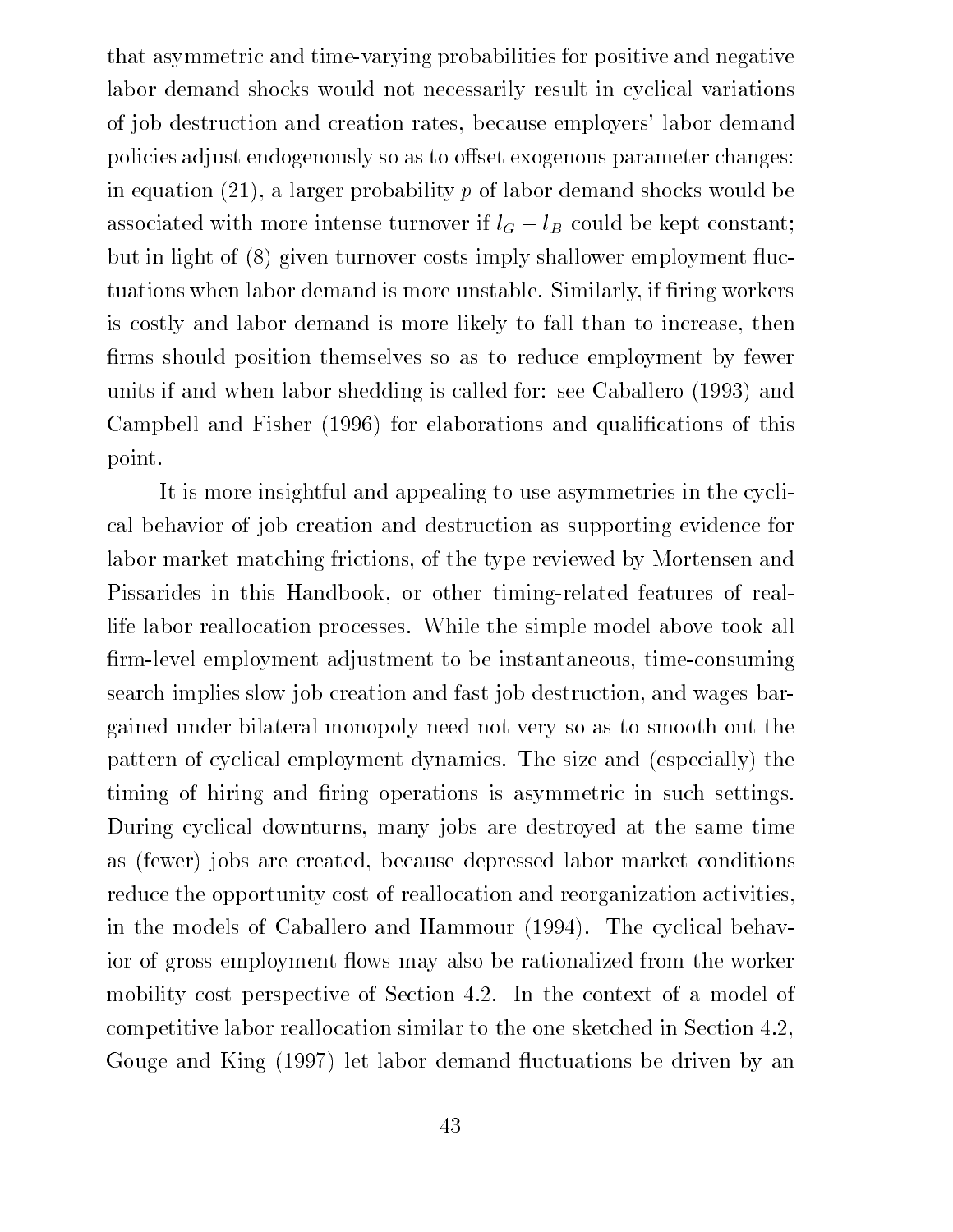aggregate two-state Markov process as well as by a similar purely idiosyncratic shock. If, as in Lucas and Prescott (1976), mobility costs reflect time spent in unemployment, then the lower opportunity cost of mobility during recessions can rationalize the cyclical correlation of gross and net employment creation.

From the present survey's point of view, it is interesting to note that job turnover is not as countercyclical in European countries as in the U.S., and may be even mildly procyclical. Garibaldi (1997) rationalizes ndings of acyclical labor turnover in European countries with a model where institutional arrangements reduce the speed of labor shedding. Boeri (1996) documents this and other empirical characteristics of job turnover data for eight OECD countries, and discusses how statistical artifacts could be responsible for them (the coverage of the U.S. employment survey, by excluding small firms, may overstate the amount of job destruction in downturns). Measurement problems make assessing the possible effects of institutional features on the degree of cyclicality in labor turnover even more difficult than in the simple cross-sectional perspective of Section 4.1.

#### 5 On the determinants of institutions  $\overline{5}$

The previous Sections argue, in the light of simple theoretical models, that institutional differences across otherwise similar labor markets are at least qualitatively consistent with various pieces of empirical evidence. Crucially, quantity and price rigidities are associated with each other across countries: in labor markets where employed workers are protected from dismissal by job security provisions and from outsiders' wage competition by binding equal-wage constraints, wages tend to be higher and employment lower (and more stable), while both unemployment and job instability appear to be concentrated in relatively narrow subsets of the labor force.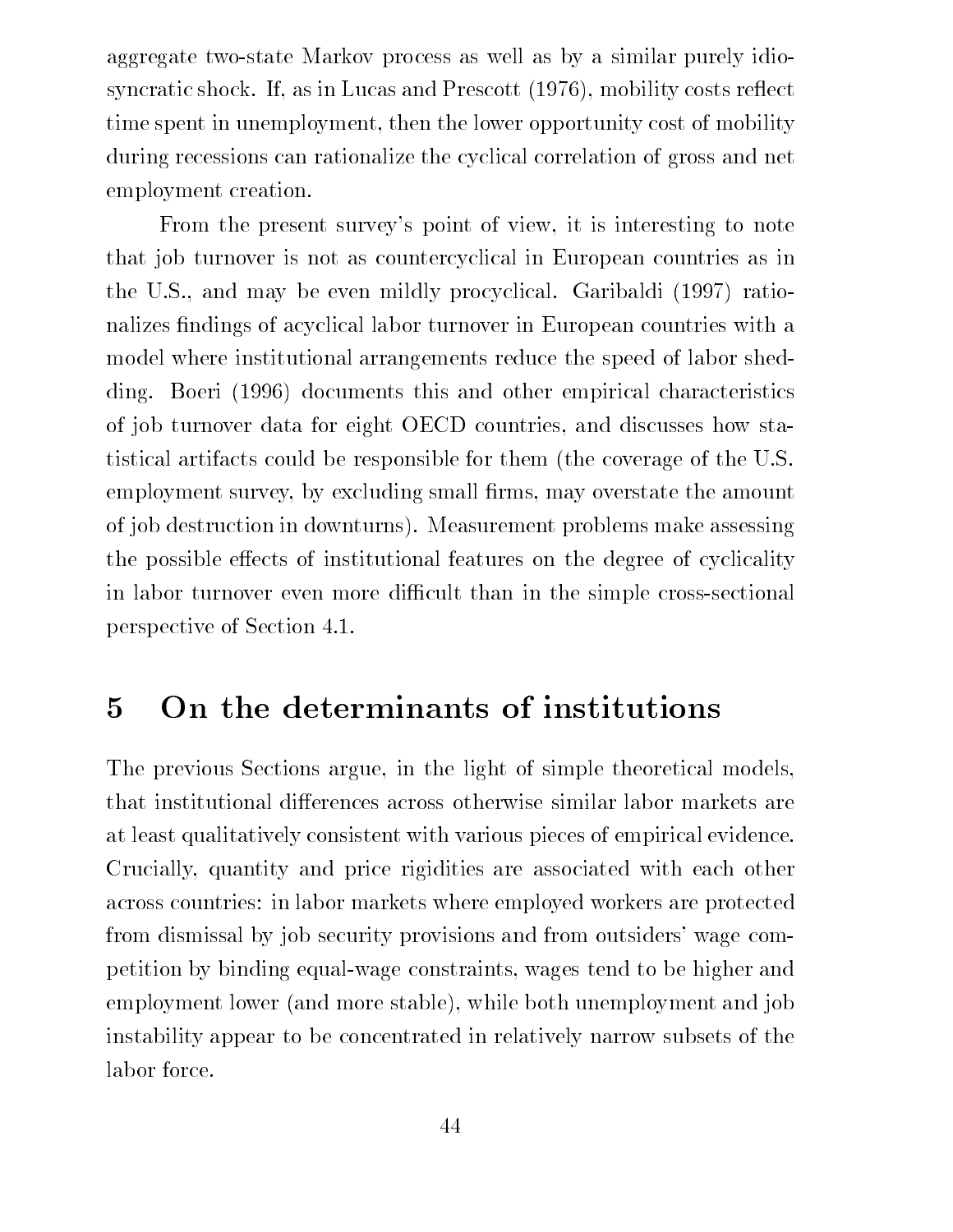By taking institutional differences as given, the reasoning above begs the question of what might determine institutions in the first place. It may or may not be possible to answer such question by economic theory alone, but economic interactions of the type outlined above are certainly an important component of any meaningful answer. This final Section briefly reviews theoretical mechanisms relevant to the issue at hand.

#### 5.1 The economics and politics of protection

The quantity and price rigidities entailed by legal regulation would make little or no sense if efficient contingent contracts could be enforced in perfect and complete intertemporal markets. In such circumstances, in fact, any inefficient regulation could and should be circumvented by private contracts, along the lines of Lazear (1990). Reality, however, clearly provides incomplete hedging opportunities against labor-income risk, and  $both market in completeness and institutional constraints make it difficult to be used.$ for private parties to write and enforce contracts meant to work around price and quantity rigidities. For obvious reasons of moral hazard and adverse selection, it is difficult for individuals to shelter their consumption pattern from idiosyncratic wage and employment fluctuations by pooling the relevant in financial or insurance markets.<sup>18</sup> Labor market regulations rule out employment and wages adjustment even when negotiation would be protable for individual workers and employers, and the involvement of third-party agencies in many instances (ranging from experience rating of U.S. unemployment contributions, to governmental approval of employment reduction plans in Germany) makes it difficult for individual employers and workers to write the side contracts that would replicate *laissez faire* outcomes.

<sup>18</sup>In the U.S., in fact, consumption inequality has increased roughly in parallel with labor-income inequality, and poor people, in particular, appear to reduce their consumption in response to decreased labor income (Cutler and Katz, 1992).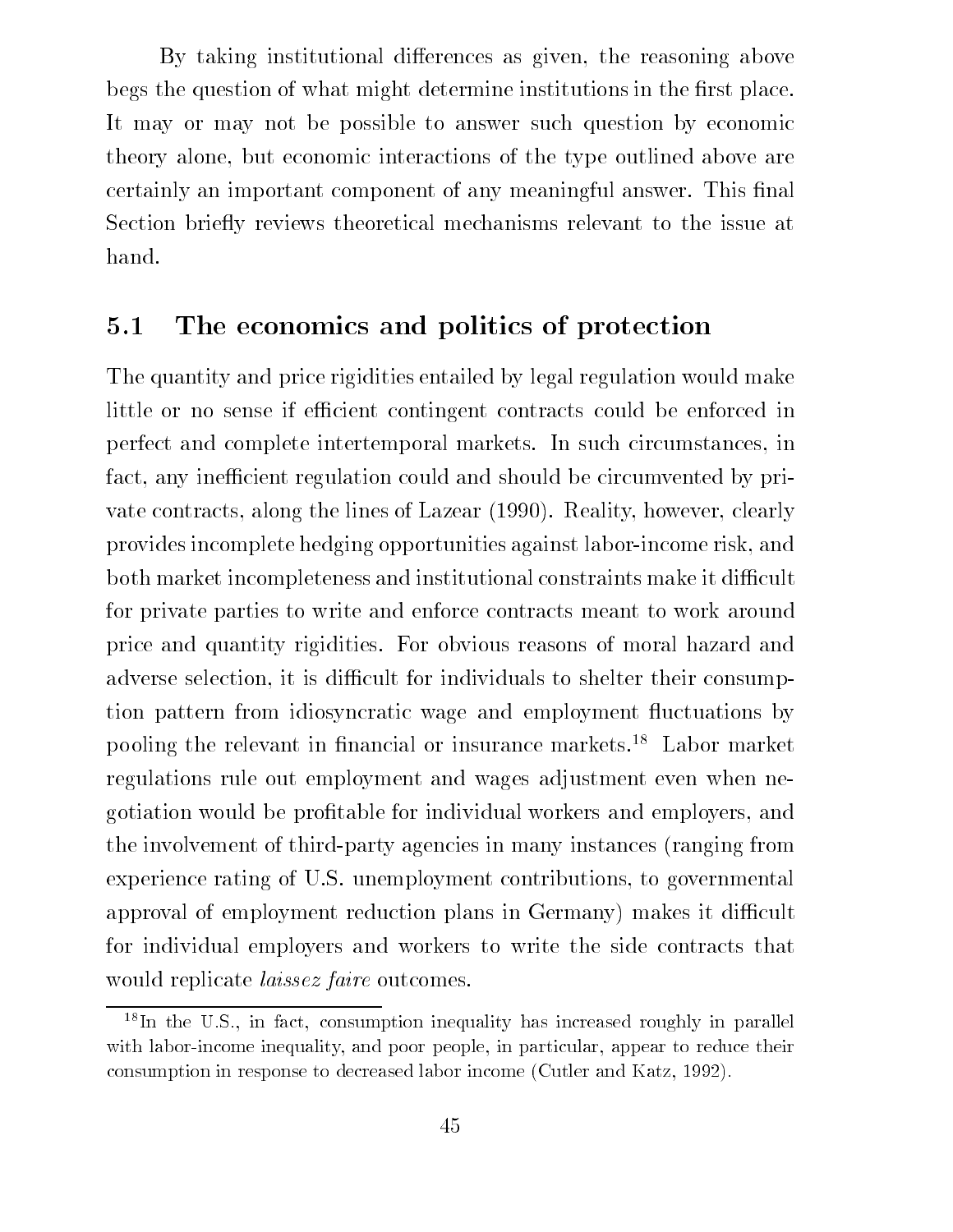Regulations themselves are hardly enforceable in relatively informal spot markets, and it is not surprising that "black" labor markets should develop alongside heavily regulated primary sectors. But to the extent that labor market regulation draws its effectiveness from realistic contractual imperfections, and that governments and other super partes coalitions may be better equipped than atomistic market agents to stipulate and enforce optimal risk-sharing contracts, labor market institutions of the type considered in this Chapter might at least originally be meant to obviate laissez-faire imperfections: insurance contracts against the risk of unemployment may be impossible to enforce ex post unless the scheme is mandatory and run by a government agency, and similar considerations apply to the job security provisions and wage-compressing institutions considered here. Idiosyncratic labor demand risk and mobility costs make it desirable for workers to receive compensation when made redundant. While lump-sum payments to be paid in the event of job termination can emerge from laissez-faire contractual arrangements (see, e.g., Booth, 1996), they may not be *ex post* incentive compatible or enforceable in court unless they are part of a state-mandated scheme. And the compression of cross-sectional wage differentials resulting from centralized wagesetting institutions—which, as mentioned above, naturally complements job security provisions—can be rationalized by workers' risk aversion, i.e., by incompleteness of the asset markets where insurance against idiosyncratic events should in principle be available (Agell and Lommerud, 1992).<sup>19</sup>

Institutional price and quantity rigidities do generally purport to protect individuals against "unfair" adverse developments (at the cost of some productive efficiency). The extent and character of such pro-

 $19$ The role of risk aversion is similar in this context and in that of "implicit contract" models of wage and employment determination, surveyed by Parsons (1986). In contrast to that literature, however, rules and regulations pertaining to wage equalization and job security are quite explicit.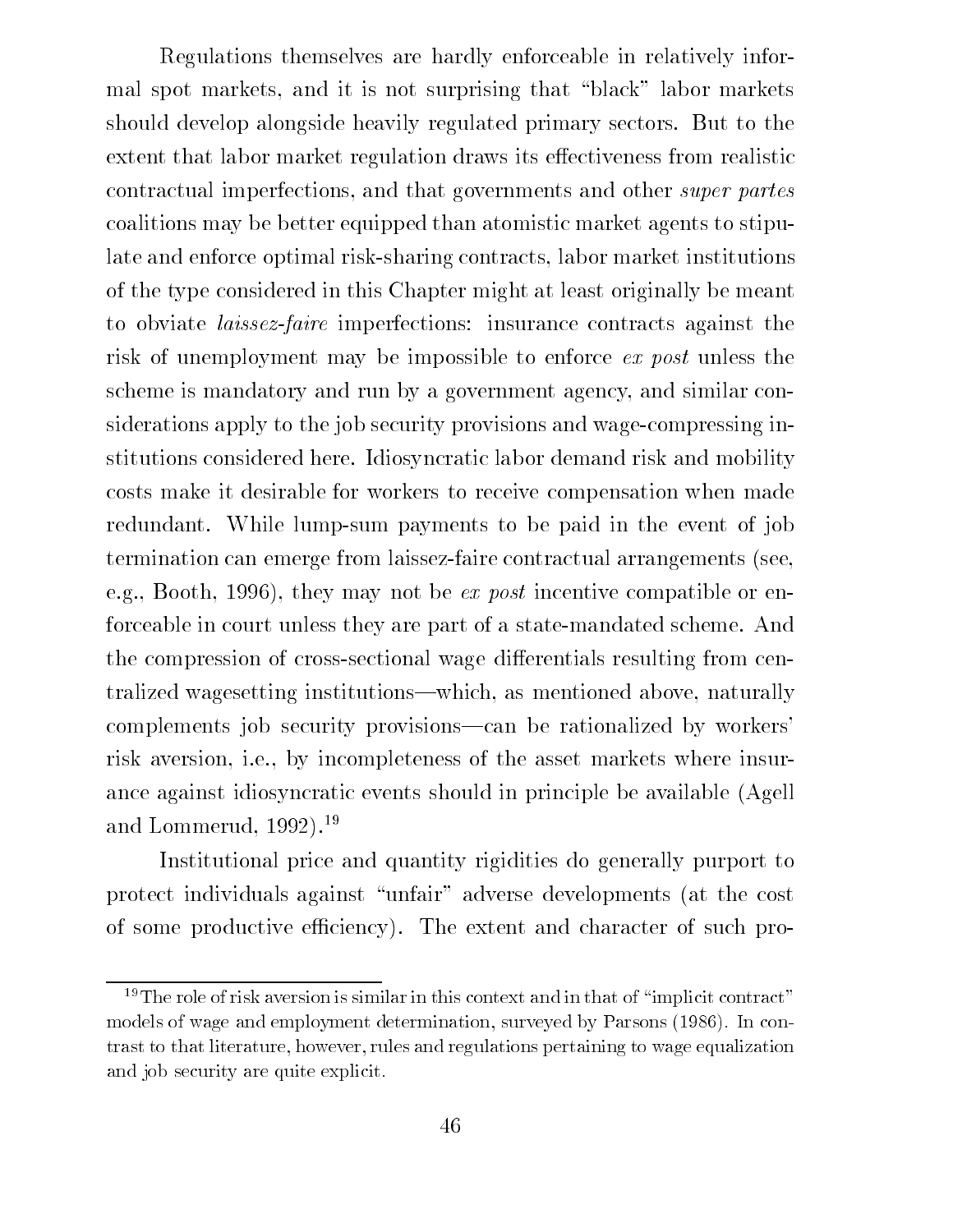tection vary substantially across countries and over time, and may in actual fact reflect political-economic interactions between groups of selfinterested individuals rather than unanimous ex ante agreement. As shown in Wright (1986), unemployment benefits can be supported in political-economic equilibrium even when complete markets exist: a policy package that transfers resources from the employed (or from the employers) to the unemployed is not only supported ex ante by risk-averse individuals who are generally exposed to unemployment risk, but also by individuals (such as those who are currently unemployed) who expect the policy to transfer resources towards them as of the time voting takes place.

Similar considerations may again be applied to other labor market policies. The models reviewed in Section 3.1 study how such labor market institutions as job security and unionized wage bargaining can influence wage and unemployment dynamics, and politico-economic models of labor market institutions apply similar reasoning to the question of what might in turn determine the character of an economy's labor market institutions themselves. Whenever labor market policies are chosen, median voters are likely to be employed. Like union members who enjoy the protection afforded by reverse-seniority layoffs and other forms of job security in models like Oswald's (1993), currently employed voters may aim at high wages and employment stability rather than at high employment and productive efficiency. In the models proposed and solved by Saint-Paul (1993,1996), ma jorities of employed insiders manipulate labor market regulations disregarding the weaker unemployed outsiders' welfare, and labor market regulation is essentially aimed at reducing competitive pressure on the currently employed workers' wages and jobs. High unemployment may often not reflect "outsider" status in the strictest sense of the world: the unemployed are a typically poorly organized minority in the models proposed by Saint-Paul (1993,1996), but they do often support subsidies to their own income rather than the dismantling of those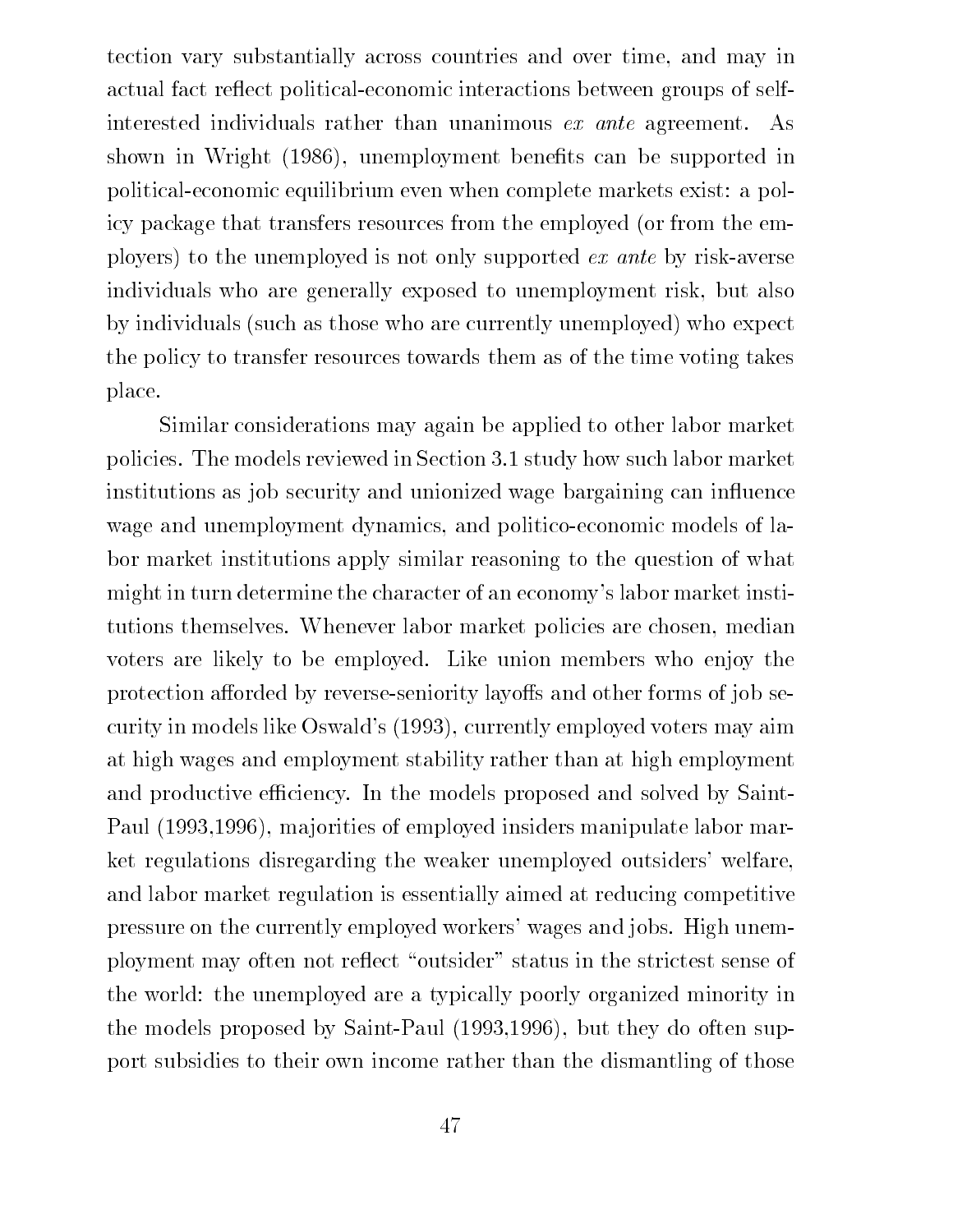rigidities that make it impossible for them to succesfully bid for the insiders' jobs. An important clue to why such behavior may be rational is offered by labor force participation rates, which are more clearly related to labor market institutions than unemployment rates.

#### [ Table 5.3]

As shown in Table 5.3, in fact, prime-age male employment rates are very high in all of the five countries considered. Labor markets where prime-age male labor income is strongly protected feature a markedly " dual" structure, with higher youth unemployment and lower female employment than more flexible ones. While these empirical features may reflect exogenous social attitudes and family structures, the observed cross-country variation is arguably consistent with labor market institutions meant to protect primary wage earners from labor market risk and—to the extent that gainers and loser from rigid institutions are members of the same family—with their political stability over time.

### 5.2 Causes and consequences

While the "protective" character of labor market institutions and regulations is similar in all industrialized countries, the stringency of job security and wage equalization policies is remarkably different across otherwise similar industrialized economies. Within the politico-economic framework outlined above, one might try and rationalize such institutional heterogeneity by depicting European workers as intrinsically more risk-averse than their American counterparts and/or more politically powerful. Vague (and themselves unexplained) exogenous differences can hardly offer a satisfactory explanation, however; Bertola (1997) suggests that financial market imperfections could be brought to bear on the effective degree of risk aversion in labor market behavior.

A useful perspective on the relevant issues is offered by recent contributions emphasizing interactions between various labor market insti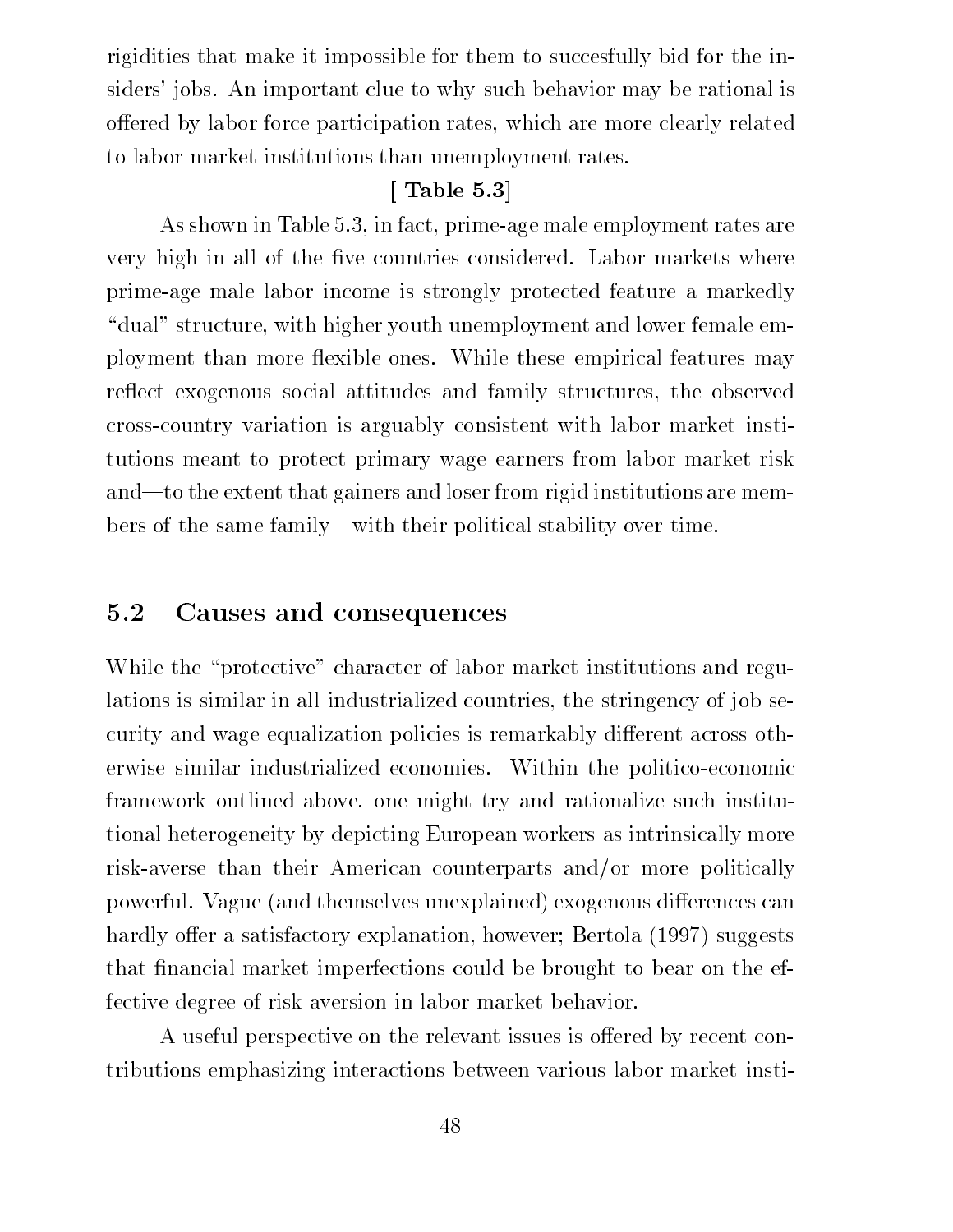tutions and their effects. The terms of the efficiency/security tradeoff, in fact, generally depend on the institutional status quo: if job security provisions reduce hiring rates, for example, it is all the more desirable for currently employed workers to seek protection from dismissal. In models such as those proposed and solved by Hogan and Ragan (1995a,b), job security—whether due to legislation or to partial-equilibrium contracts between workers and firms—is more attractive when rehiring probabilities are low, but also induces firms to refrain from hiring and firing (e.g., by adjusting hours per employee rather than employment levels), again establishing a positive feedback between the effects and desirability of labor market rigidity. Such positive feedbacks from institutions to their desirability are appealing, because they can rationalize widely heterogeneous institutions and labor market outcomes in light of small exogenous differences in the history and political environment of industrial countries—and, if reinforcing effects are so strong as to generate multiple equilibria, even in the absence of any such difference: Saint-Paul (1995b) and Blanchard and Summers (1988) suggest that, since a low quit rate makes firing costs a more important determinant of hiring behavior and restrained hiring makes workers more reluctant to quit, both high- and low-turnover equilibria may exist for given technological and institutional parameters.

To the extent that different labor market policies and their effects interact with each other in an important way, small differences in initial conditions can lead to substantial divergence in outcomes, and the varied institutional landscape of industrial countries may be rationalized without recourse to important exogenous differences. Treating both institutions and outcomes as endogenous variables, however, makes it quite difficult to pinpoint and test the theory's causal implications. Empirically, the interaction of institutions' economic effects with their own political desirability makes it difficult to ascertain the direction of causality (see Saint Paul, 1996). In cross-country comparisons, unemployment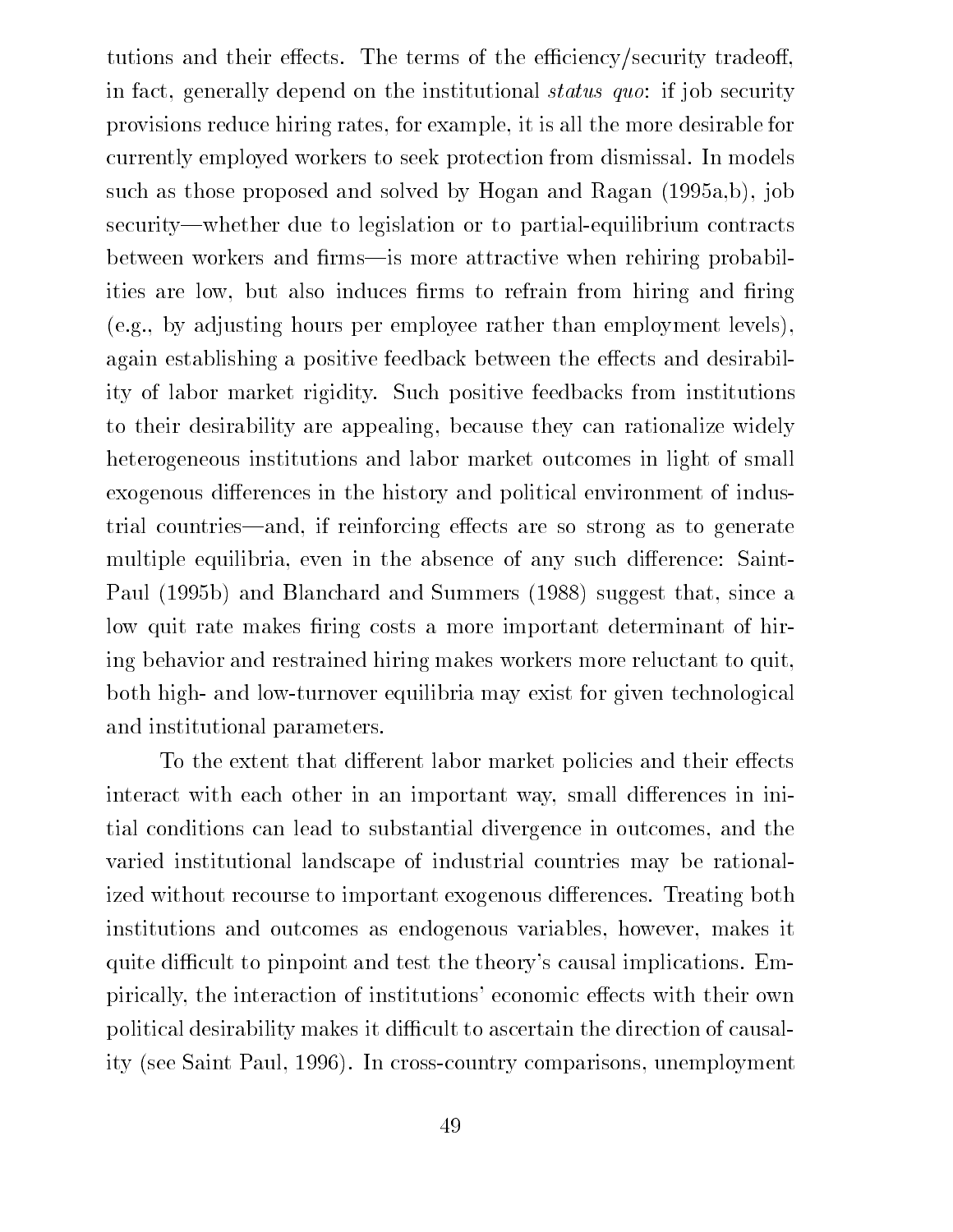duration outcomes are most strongly associated to labor market institutions and outcomes: countries with high job security and generous unemployment benefits feature a large proportion of long-term unemployed, and relatively small flows into and out of unemployment. Models which take labor-market rigidity as given explain market outcomes as the endogenous result of optimizing choices by workers (who will not search as hard when benets are high) and employers (who will not hire and fire as much when firing costs are high). The association of small unemployment flows with institutional rigidities, however, can also be read as support for a politico-economic interpretation: when the majority currently employed workers face little risk of becoming unemployed, there will be little support for policies aimed at improving the job-finding prospects of the unemployed.

Though most of the Chapter's theoretical arguments and cross-country empirical comparisons, labor market institutions were not only conceptually taken as given, but also treated as invariant over time. While making it easy to highlight the implications of different institutions in otherwise similar dynamic environments, this perspective neglects important timeseries institutional developments: since the relative rigidity of European labor markets largely emerged in the late 1960s and early 1970s, many dynamic features of cross-country labor market outcomes may be better interpreted in terms of out-of-steady-state transitions—as in Saint-Paul (1997b), Blanchard (1997), and Caballero and Hammour (1998)—rather than from the long-run, steady state perspective of the simple models outlined in Section 2. In more recent times, the British labor market has undergone a flexibility-oriented institutional transition. The conservative governments of the 1980s tried and largely succeeded to eradicate unions and labor market rigidities and—not surprisingly, from the comparative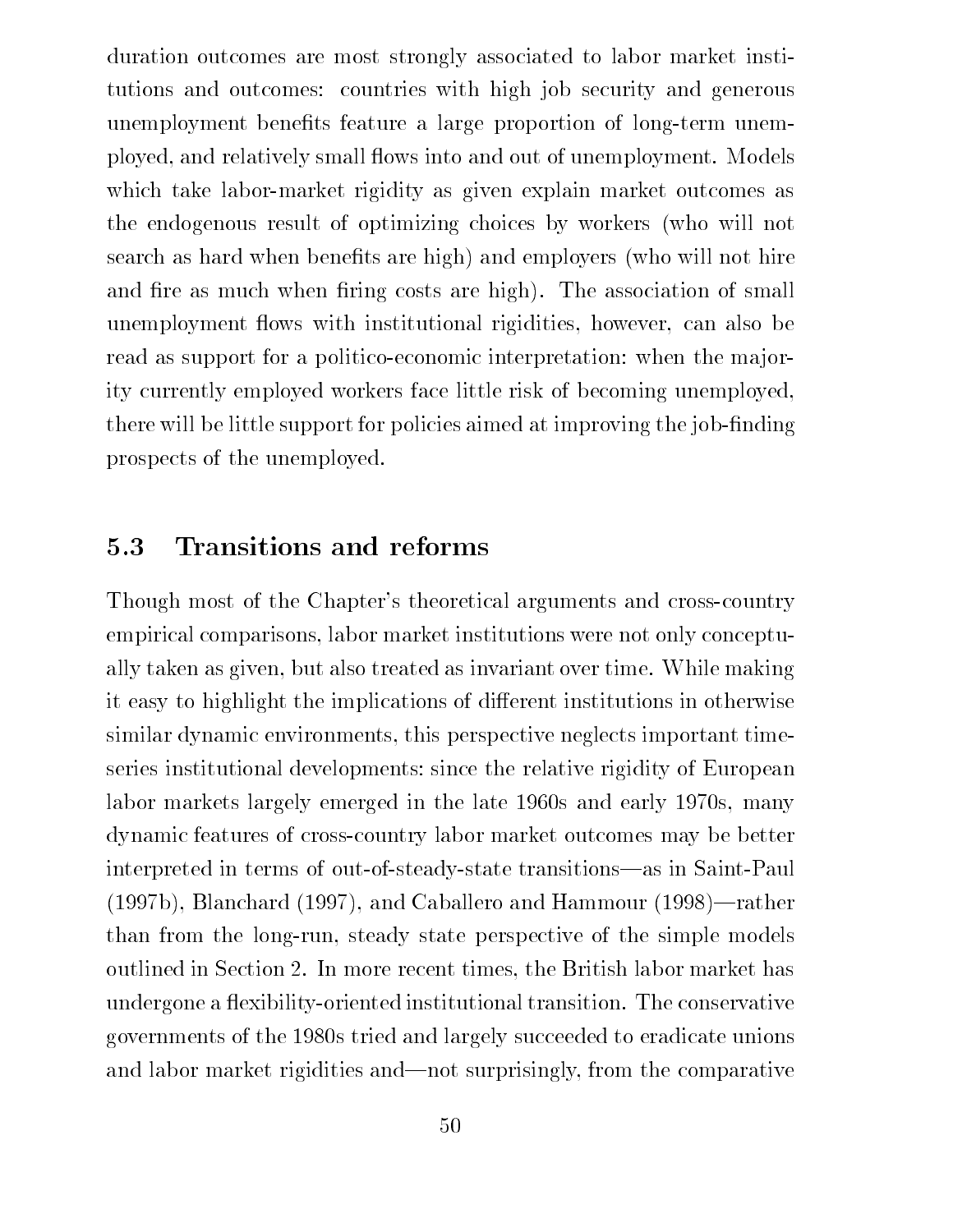institutional perspective of the present Chapter—the British labor market's performance is now similar to its American counterpart in many respects (but not all, see Blanchflower and Freeman, 1993).

Such evidence of institutional variability along the time-series dimension calls for economic and political studies of reform processes, rather than of institutions at each point in time. As shown in Coe and Snower (1997), various labor market policies strengthen each other's effects on the labor market's productive efficiency, to imply that comprehensive reforms should be preferred to marginal adjustments. In a dynamic environment where expectations have an important role, the timing and credibility of reforms is also important. Saint-Paul (1997a) notes that the employment benefits of a permanent transition to two-tier labor market are front loaded: as employers take advantage of new. more flexible hiring opportunities at the same time as they still hoard protected employees, employment increases during the transition to the new steady state. Symmetrically, Bertola and Ichino (1995) discuss how uncertain prospects of durable reform may undermine positive labor market developments: those among the employers that find it optimal to reduce employment will do that when job security provisions are relaxed, but aggregate employment may decline if other employers refrain from hiring for fear of future reinstatement of firing costs.

This final Section has only too briefly sketched how labor market regulation may be modeled as the endogenous result of political and economic interactions, and the analysis of reform processes is a promising direction for further research. Like earlier modeling efforts focused on the effects of exogenously given institutions, normative and positive analyses of endogenous institution formation and evolution will likely be motivated and inspired by empirical observations. In fact, many of the simple cross-country stylized facts cited in the Chapter as motivating and corroborating evidence for theoretical work and insights are becoming less useful pegs for further theoretical work, as recent wage and employment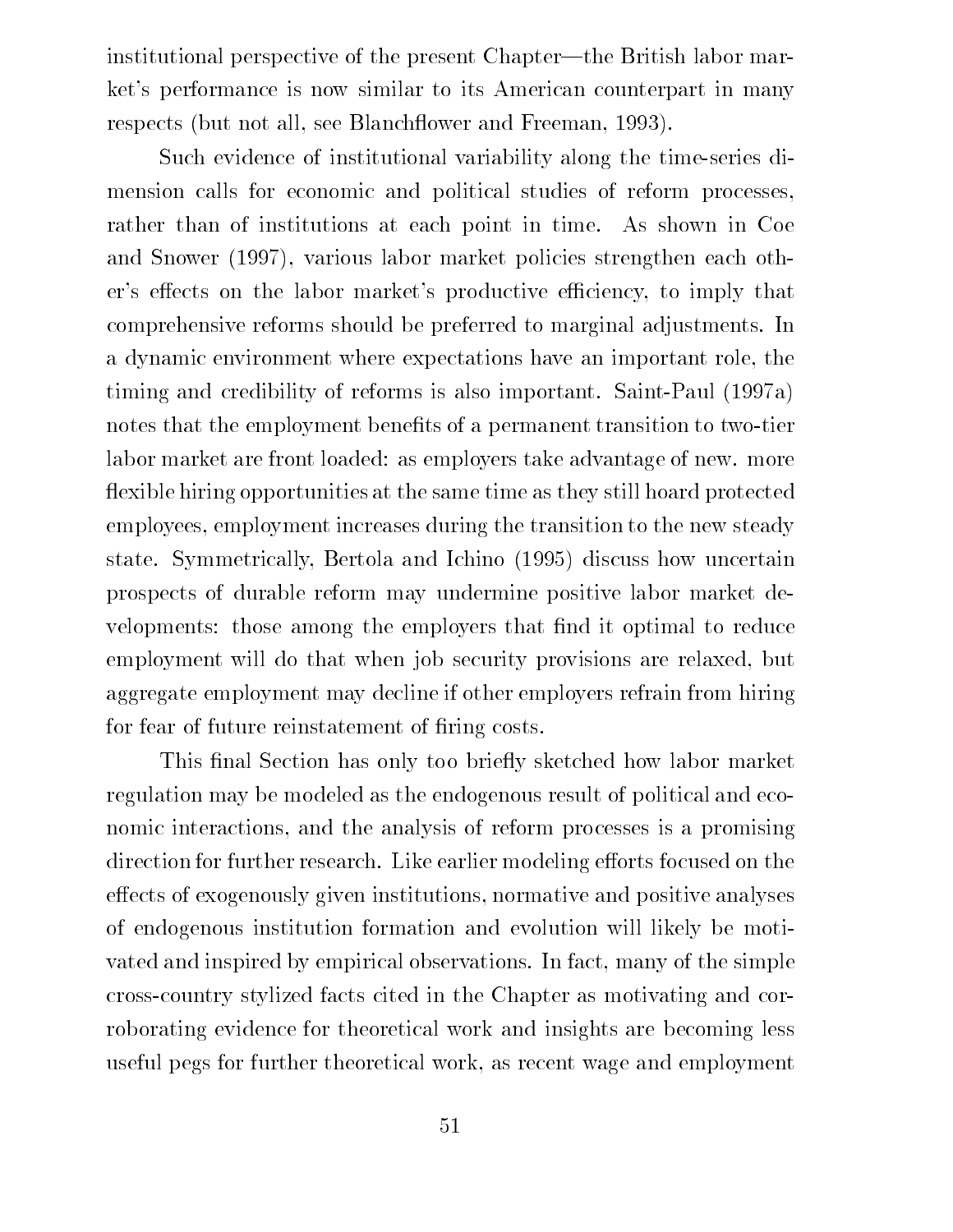dynamics in many European countries are more similar to their U.S. counterparts than to their own behavior in previous periods. The theoretical insights outlined in the Chapter may prove valuable as European countries undertake reforms of their poorly performing labor markets.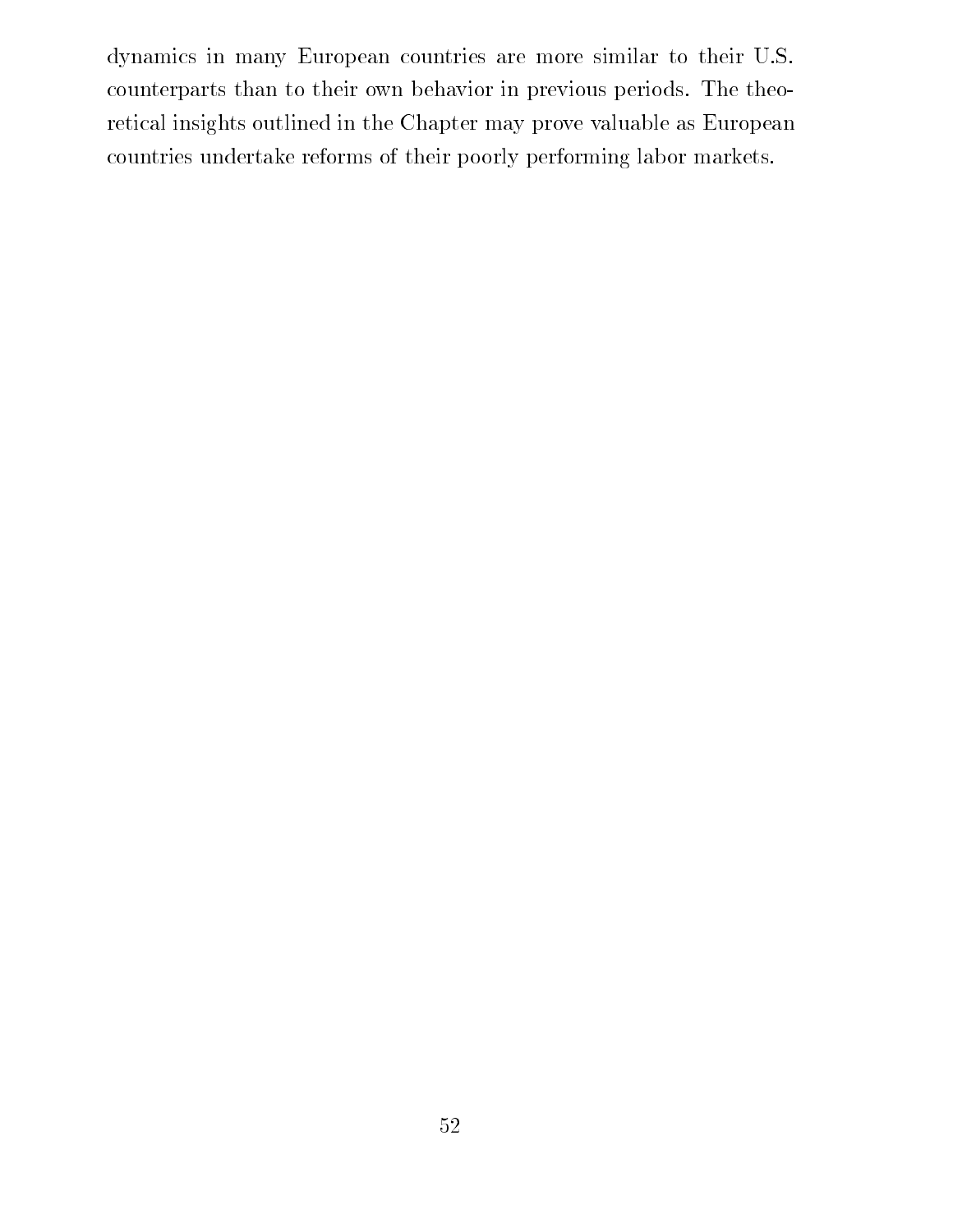# References

Abraham, Katharine G., and John C. Haltiwanger (1995) Real Wages and the Business Cycle , Journal of Economic Literature 33 1215-1264.

Abraham, Katharine G., and Susan N. Houseman (1994) Does Employment Protection Inhibit Labor Market Flexibility? Lessons from Germany, France, and Belgium , in R.M.Blank , ed., Social Protection versus Economic Flexibility: Is there a trade-off?, Chicago and London: The University of Chicago Press

Acemoglu, Daron (1995) Public Policy in a Model of Long-Term Unemployment , Economica 62 161-78

Addison, John T. and Jean-Luc Grosso (1996) Job Protection and Employment: Revised estimates , Industrial Relations 35 585-603

Agell, Jonas, and Kjell Erik Lommerud (1992) Union Egalitarianism as Income Insurance , Economica 59 295-310

Andersen, Torben M., and Henrik Vetter (1995) Equilibrium Youth Unemployment , Journal of Economics / Zeitschrift fur Nationalokonomie 61 1-10

Anderson, Patricia M.(1993) Linear Adjustment Costs and Seasonal Labor Demand: Evidence from Retail Trade , Quarterly Journal of Economics 108 1015-42.

Ball, Laurence (1990) Insiders and outsiders: a review essay , Journal of Monetary Economics 26 459-69

Ball, Laurence (1997) Disinflation and the NAIRU, in C.Romer and D.Romer, eds., Reducing Inflation: Motivation and strategy, Chicago and London: The University of Chicago Press

Bean, Charles R. (1994) European Unemployment: A Survey , Journal of Economic Literature 32 573-619

Bentolila, Samuel, and Giuseppe Bertola (1990), Firing Costs and Labor Demand: How Bad is Eurosclerosis? , Review of Economic Studies 57, 381-402.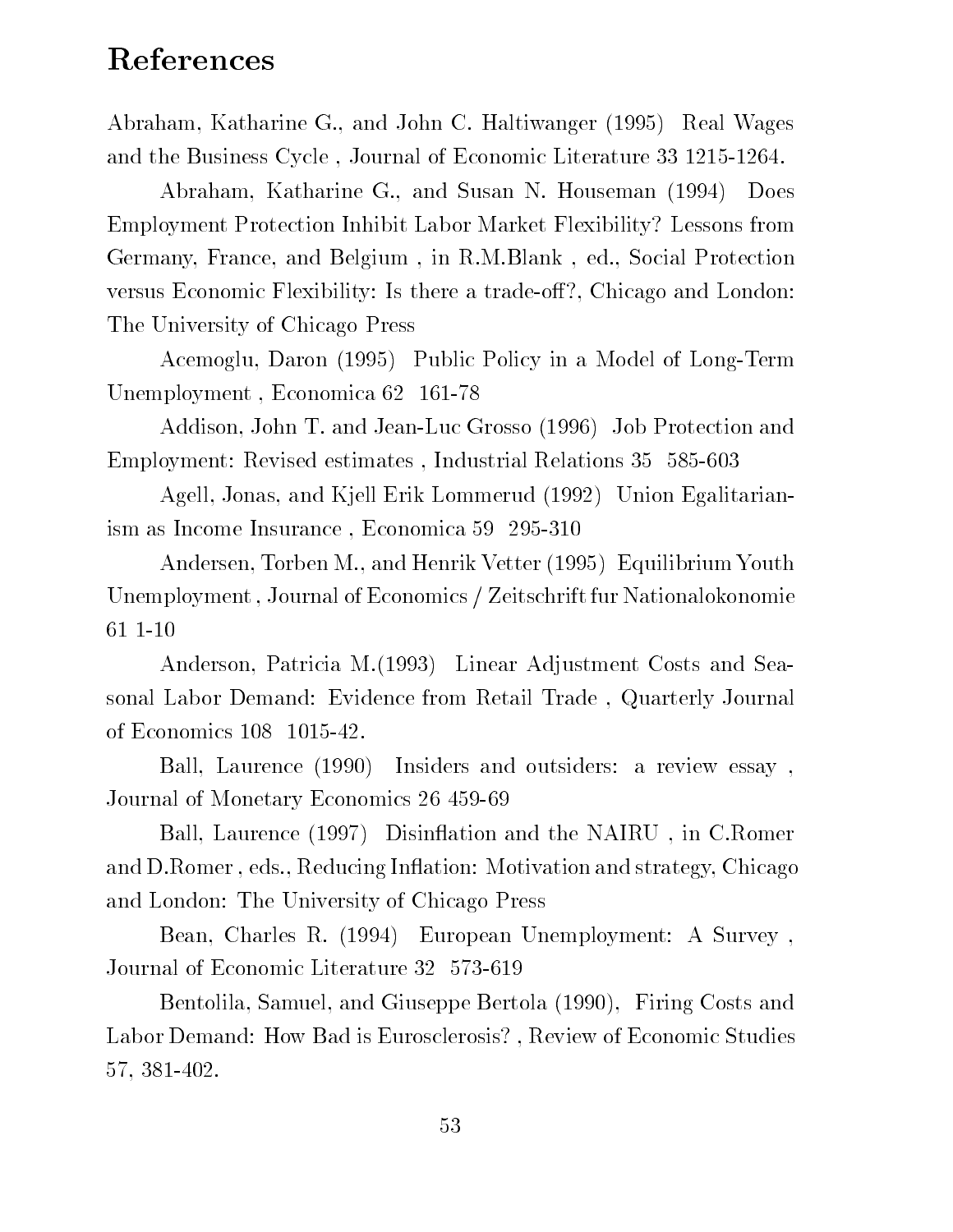Bentolila, Samuel, and Gilles Saint-Paul (1992) The Macroeconomic Impact of Flexible Labor Contracts, with an application to Spain , European Economic Review 1013-1053

Bentolila, Samuel, and Gilles Saint-Paul (1994). A Model of Labor Demand with Linear Adjustment Costs , Labour Economics 1, 303-326

Bertola, Giuseppe (1990) Job Security, Employment and Wages , European Economic Review 34, 851-886.

Bertola, Giuseppe (1992) Labor Turnover Costs and Average Labor Demand , Journal of Labor Economics 10 389-411.

Bertola, Giuseppe (1994) Flexibility, Investment, and Growth , Journal of Monetary Economics 34 215-238.

Bertola, Giuseppe (1997) Uninsurable Risk in the Labor Market , working paper, European University Institute

Bertola, Giuseppe and Ricardo J. Caballero (1990) Kinked Adjustment Costs and Aggregate Dynamics , in O. J. Blanchard and S. Fischer , eds., N.B.E.R. Macroeconomics Annual 1990 (M.I.T. Press, Cambridge Mass.)

Bertola, Giuseppe, and Andrea Ichino (1995a) Crossing the River: A comparative perspective on Italian employment dynamics , Economic Policy 21 359-420.

Bertola, Giuseppe, and Andrea Ichino (1995b) Wage Inequality and Unemployment: U.S. vs. Europe , NBER Macroeconomic Annual 1995 (M.I.T. Press, Cambridge Mass.)

Bertola, Giuseppe, and Richard Rogerson (1997) Institutions and Labor Reallocation , European Economic Review 41 1147-1171

Blanchard, Olivier J.(1997) The Medium Run , Brookings Papers on Economic Activity: Macroeconomics, 2

Blanchard, Olivier J., and Lawrence Summers (1986) Hysteresis and the European Unemployment Problem , in S.Fischer, ed., NBER Macroeconomics Annual 1986 (MIT Press, Cambridge Mass) 15-78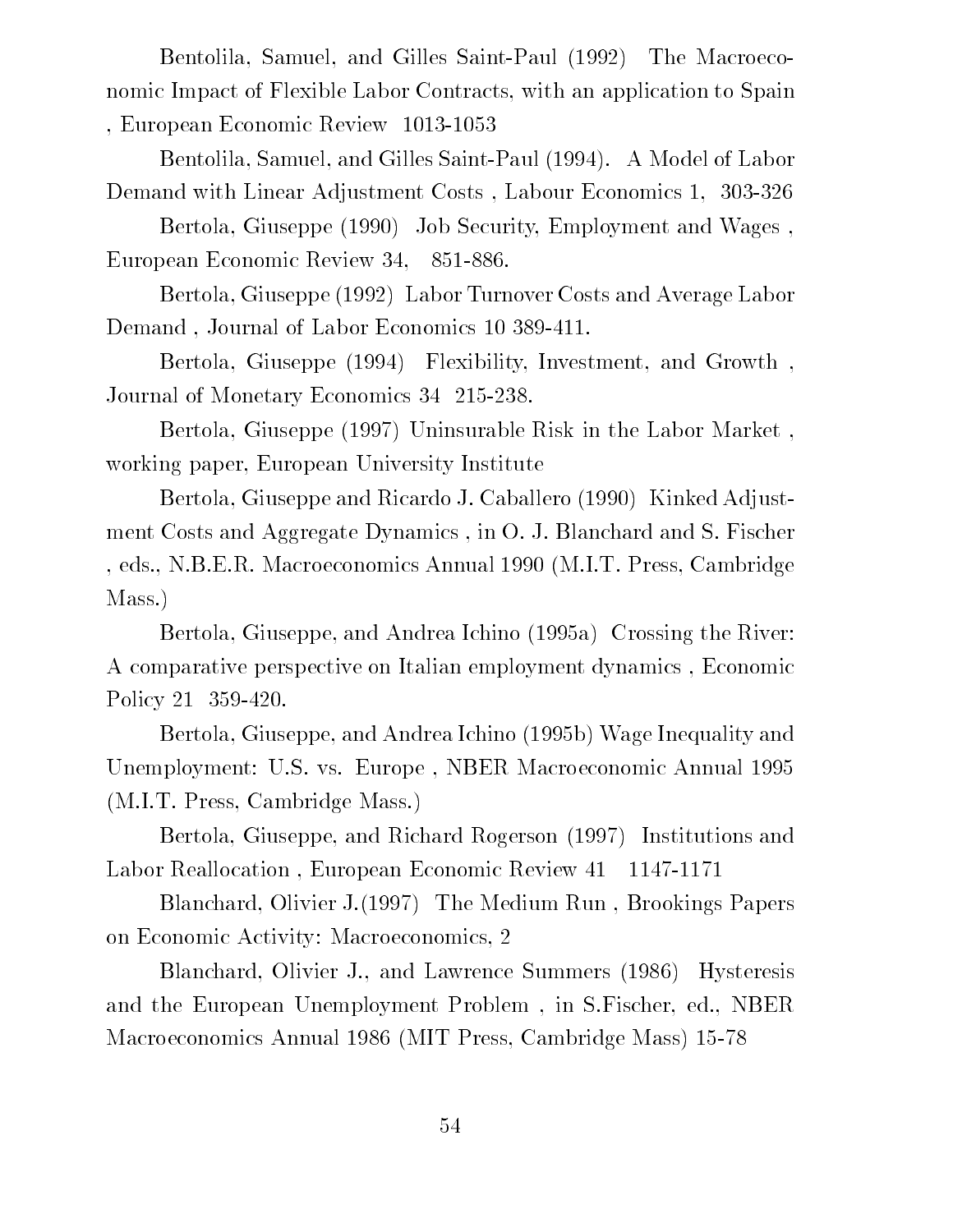Blanchard, Olivier J., and Lawrence Summers (1988) Beyond the Natural Rate Hypothesis , American Economic Review (Papers and Proceedings) 78 182-187

Blanchflower, David, and Richard Freeman (1993), Did the Thatcher Reforms Change the British Labour Market Performance? , in R.Barrell , ed., The UK Labour Market: Comparative Aspects and Institutional Developments, (Cambridge University Press, Cambridge)

Blau, Francine D., and Lawrence M. Kahn (1996), International Differences in Male Wage Inequality: Institutions versus Market Forces , Journal of Political Economy 104, 791-837.

Boeri, Tito (1996) Is Job Turnover Countercyclical? , Journal of Labor Economics 14 603-25

Boeri, Tito (1997) Enforcement of Employment Security Regulations, On-the-job Search and Unemployment Duration , working paper (Universita Bocconi, Milano)

Booth, Alison L. (1997) An Analysis of Firing Costs and their Implications for Unemployment Policy , in D.J.Snower and G.de la Dehesa , eds., Unemployment Policy: Government options for the labour market (Cambridge University Press, Cambridge)

Brandolini, Andrea (1995) In Search of a Stylized Fact: Do real wages exhibit a consistent pattern of cyclical variability? , Journal of Economic Surveys 9 103-161.

Burgess, Simon M. (1992) Asymmetric Employment Cycles in Britain: Evidence and an Explanation , Economic Journal 102 279- 290.

Burgess, Simon M. (1994) The Reallocation of Employment and the Role of Employment Protection Legislation , London School of Economics Centre for Economic Performance Discussion Paper 193

Caballero, Ricardo J. (1993) A Fallacy of Composition , American Economic Review 82 1279-92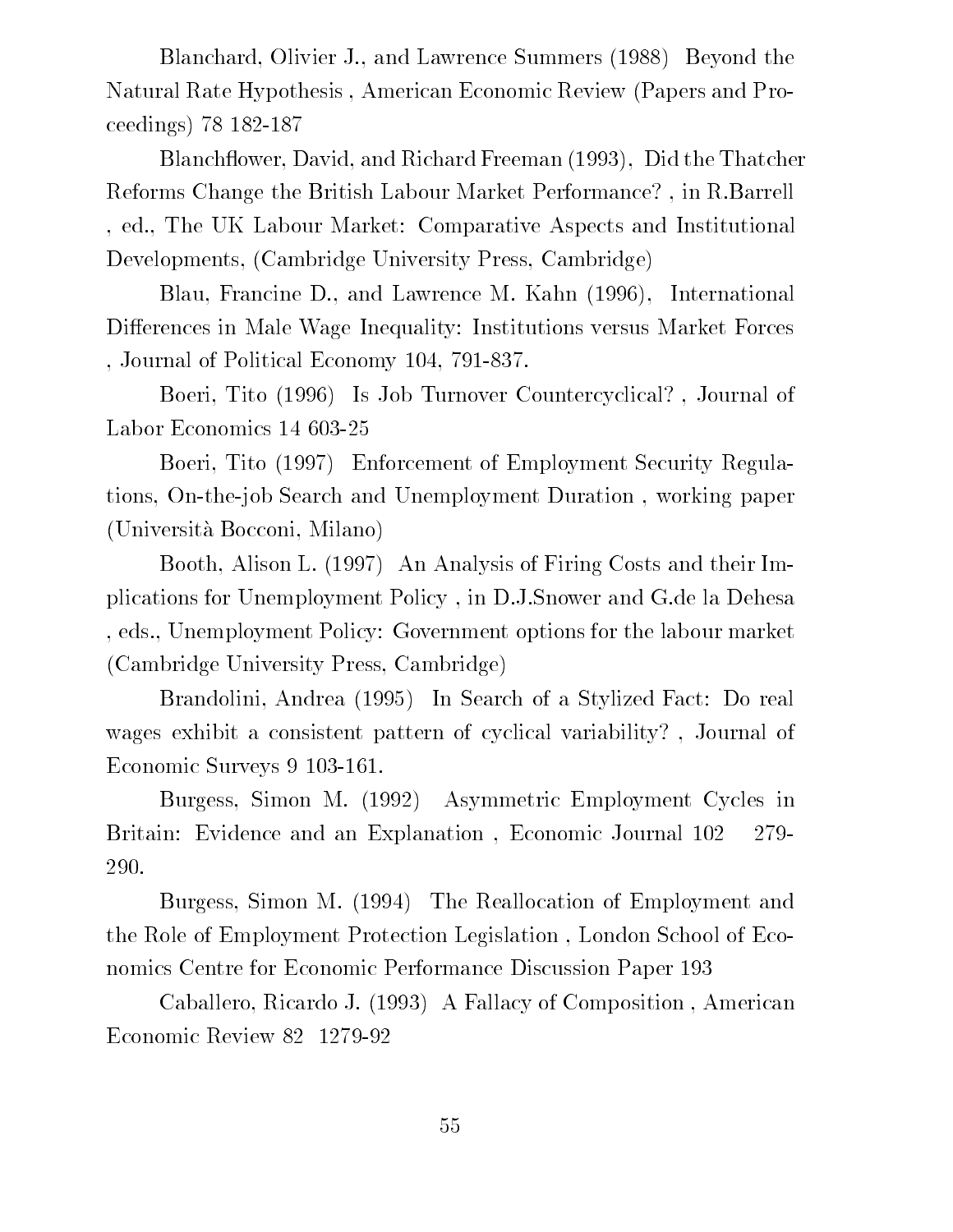Caballero, Ricardo J., and Eduardo M.R.A. Engel (1993) Heterogeneity and Output Fluctuations in a Dynamic Menu-Cost Economy , Review of Economic Studies 60 95-119

Caballero, Ricardo J., Eduardo M.R.A. Engel, and John Haltiwanger (1997) Aggregate Employment Dynamics: Building from Microeconomic Evidence , American Economic Review 87 115-137

Caballero, Ricardo, and Mohammar Hammour (1994) On the Timing and Efficiency of Creative Destruction, American Economic Review 84 1350-1368

Caballero, Ricardo, and Mohammar Hammour (1998) Jobless Growth: Appropriability, Factor Substitution, and Unemployment , Carnegie-Rochester Series on Public Policy, forthcoming

Cabrales, Antonio, and Hugo A. Hopenhayn (1997) Labor Market Flexibility and Aggregate Employment Volatility , Carnegie-Rochester Series on Public Policy 48 189-228

Calmfors, Lars, and John Driffill (1988) Bargaining Structure, Corporatism, and Macroeconomic Performance , Economic Policy 6 14-61

Campbell, Jeffrey R., and Jonas D.M.Fisher (1996) Aggregate Employment Fluctuations with Microeconomic Asymmetries , NBER w.p.5767

Card, David, and Philip B.Levine (1994) Unemployment Insurance Taxes and the Cyclical Properties of Employment and Unemployment , Journal of Public Economics 53  $1-29.$ 

Coe, David T., and Dennis J.Snower (1997) Policy Complementarities: The Case for Fundamental Labor Market Reform , International Monetary Fund Staff Papers 44 1-35

Cutler, David M., and Lawrence F. Katz (1992) Rising Inequality? Changes in the Distribution of Income and Consumption in the 1980s , American Economic Review (Papers and Proceedings) 82 546-551.

Danthine, Jean-Pierre, and Jennifer Hunt (1994) Wage Bargain-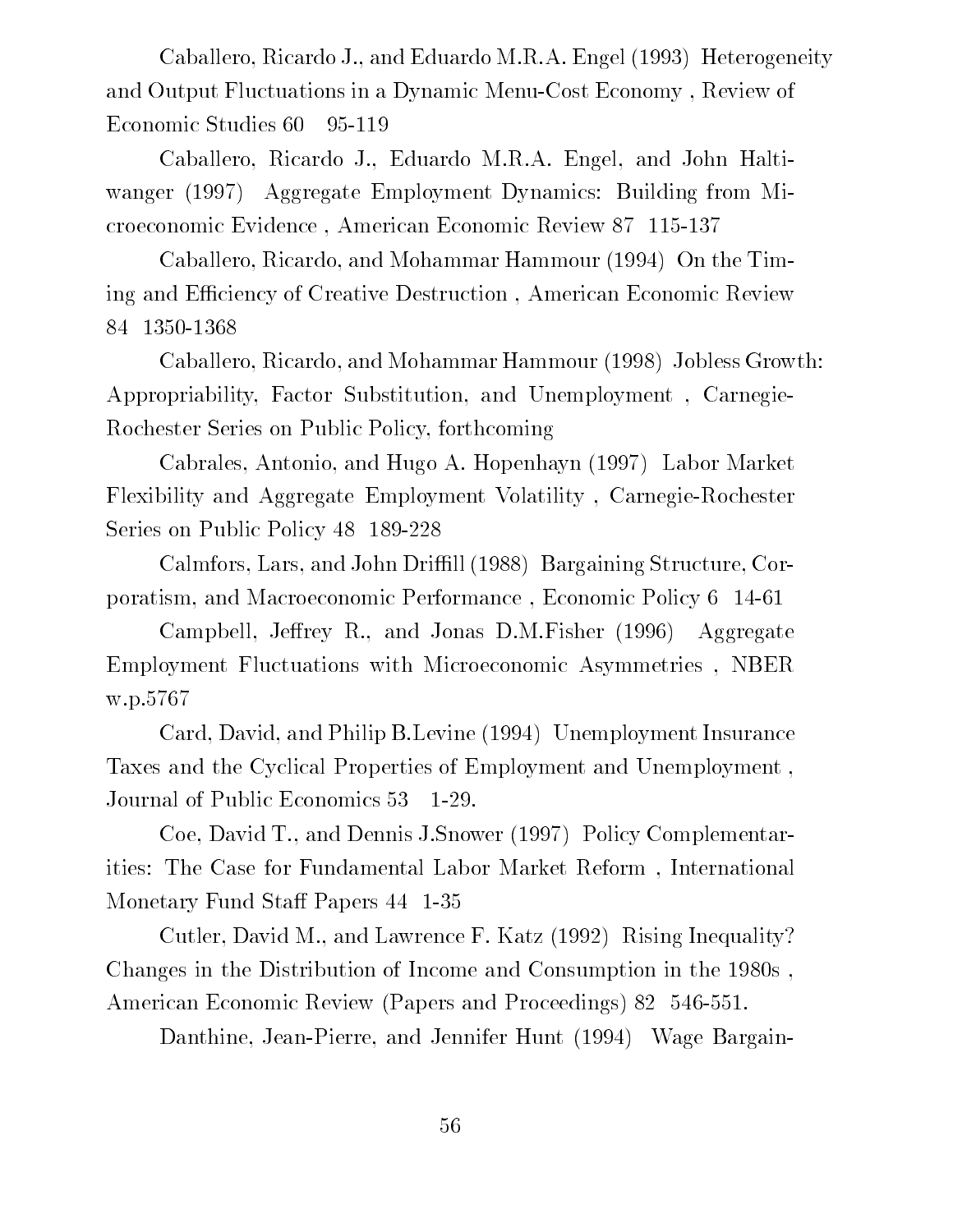ing Structure, Employment and Economic Integration , The Economic Journal 104 528-541

Davis, Steven and John Haltiwanger, (1992), Gross Job Creation, Gross Job Destruction and Employment Reallocation , Quarterly Journal of Economics 107 819-863.

Davis, Steven J, and Magnus Henrekson (1997) Industrial Policy, Employer Size, and Economic Performance in Sweden , in R.B.Freeman, R.Topel, and B.Swedenborg (eds) The Welfare State in Transition: Reforming the Swedish model (University of Chicago Press, Chicago)

Dixit, Avinash, and Robert Pindyck (1994) Investment under uncertainty (Princeton University Press, Princeton NJ)

Donohue, John J. III, and Peter Siegelman (1995) The Selection of Employment Discrimination Disputes for Litigation: Using Business Cycle Effects to Test the Priest-Klein Hypothesis , Journal of Legal Studies 24 427-62.

Drazen, Allan, and Nils Gottfries (1994) Seniority Rules and the Persistence of Unemployment , Oxford Economic Papers 46 228-44

Elmeskov, Joergen, and Karl Pichelmann (1993) Interpreting Unemployment: The role of labour-force participation , OECD Economic Studies 21 139-160

Farber, Henry S. (1986) The Analysis of Union Behavior , in O.Ashenfelter and R.Layard , eds., Handbook of Labor Economics, volume 2 (North Holland, Amsterdam)

Fehr, Ernst (1990) Cooperation, Harassment, and Involuntary Unemployment: Comment, American Economic Review 80 624-30

Fella, Giulio (1997) Shirking, Labour Hoarding and Efficiency, working paper: London School of Economics

Freeman, Richard B., and Lawrence F. Katz, eds., (1995) Differences and Changes in Wage Structure (The University of Chicago Press, Chicago)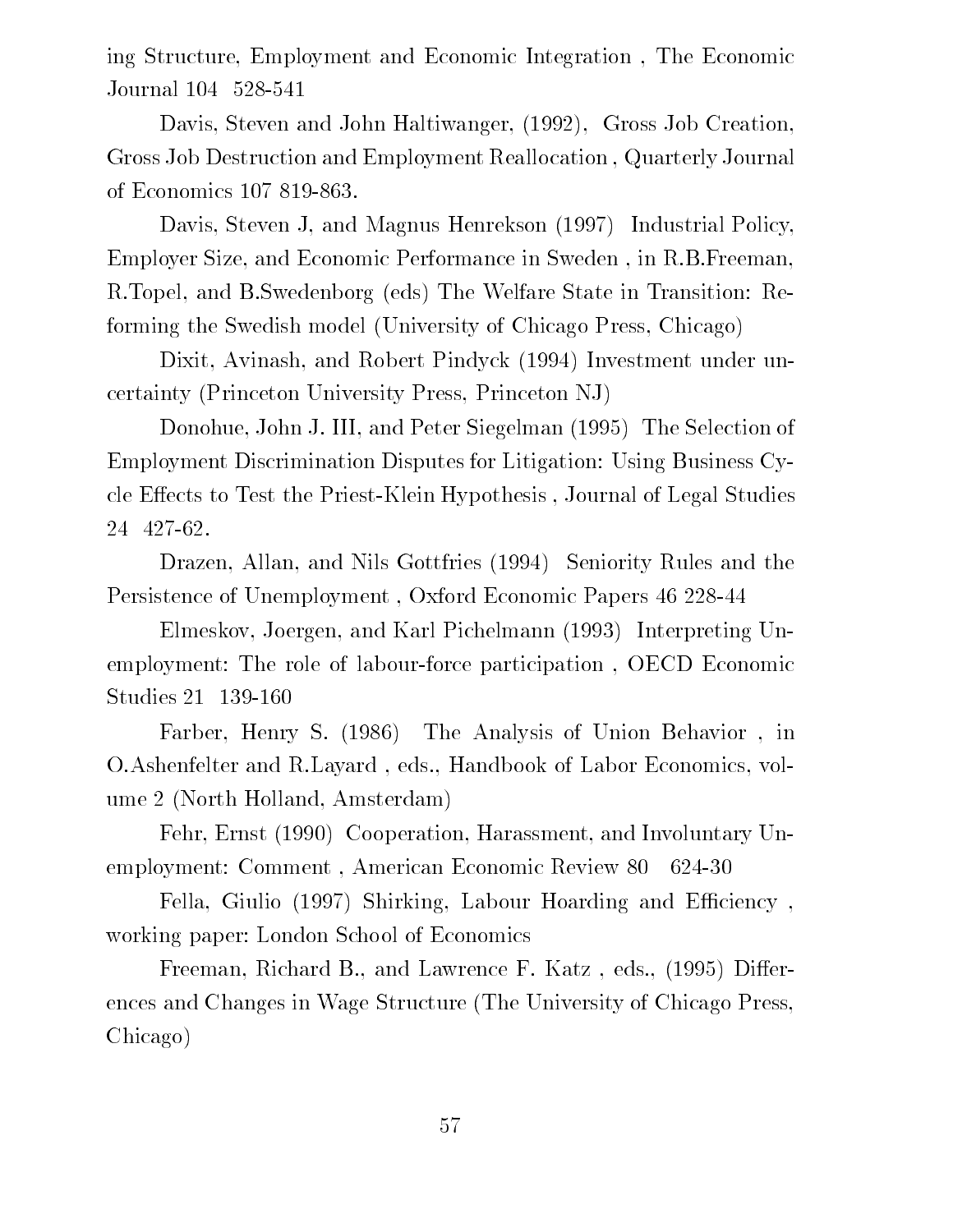Garibaldi, Pietro (1997) Job Flow Dynamics and Firing Restrictions , European Economic Review 42 245-275

Garibaldi, Pietro, Jozeph Konnings, and Christopher Pissarides (1997). Gross Job Reallocation and Labour Market Policy , in D.J.Snower and G.de la Dehesa , eds., Unemployment Policy: Government options for the labour market (Cambridge University Press, Cambridge)

Gordon, Robert J. $(1997)$  Is there a tradeoff between unemployment and productivity growth? , in D.J.Snower and G.de la Dehesa , eds., Unemployment Policy: Government options for the labour market (Cambridge University Press, Cambridge)

Gottfries, Nils (1992) Insiders, Outsiders, and Nominal Wage Contracts , Journal of Political Economy 100 252-270.

Gottfries, Nils, and Henrik Horn (1987) Wage Formation and the Persistence of Unemployment , The economic Journal 97 877-884

Gottschalk, Peter, and Robert Moffitt (1994) The Growth of Earnings Instability in the U.S. Labor Market ,Brookings Papers on Economic Activity 2:1994 217-254.

Gouge, Randall, and Ian King (1997) A Competitive Theory of Employment Dynamics , Review of Economic Studies 64 1-22

Grubb, David, and William Wells (1993) Employment Regulation and Patterns of Work in E.C. Countries , OECD Economic Studies 21 7-58

Hamermesh, Daniel S. (1993) Labor demand (Princeton University Press, Princeton)

Hamermesh, Daniel S., and Gerard A.Pfann (1996) Adjustment Costs in Factor Demand , Journal of Economic Literature 34 1264-1292

Hibbs, Douglas A.Jr, and Hokan Locking (1996) Wage Compression, Wage Drift and Wage Inflation in Sweden, Labour Economics 3 109-141

Hogan, Seamus, and Christopher Ragan (1995a) Employment Ad-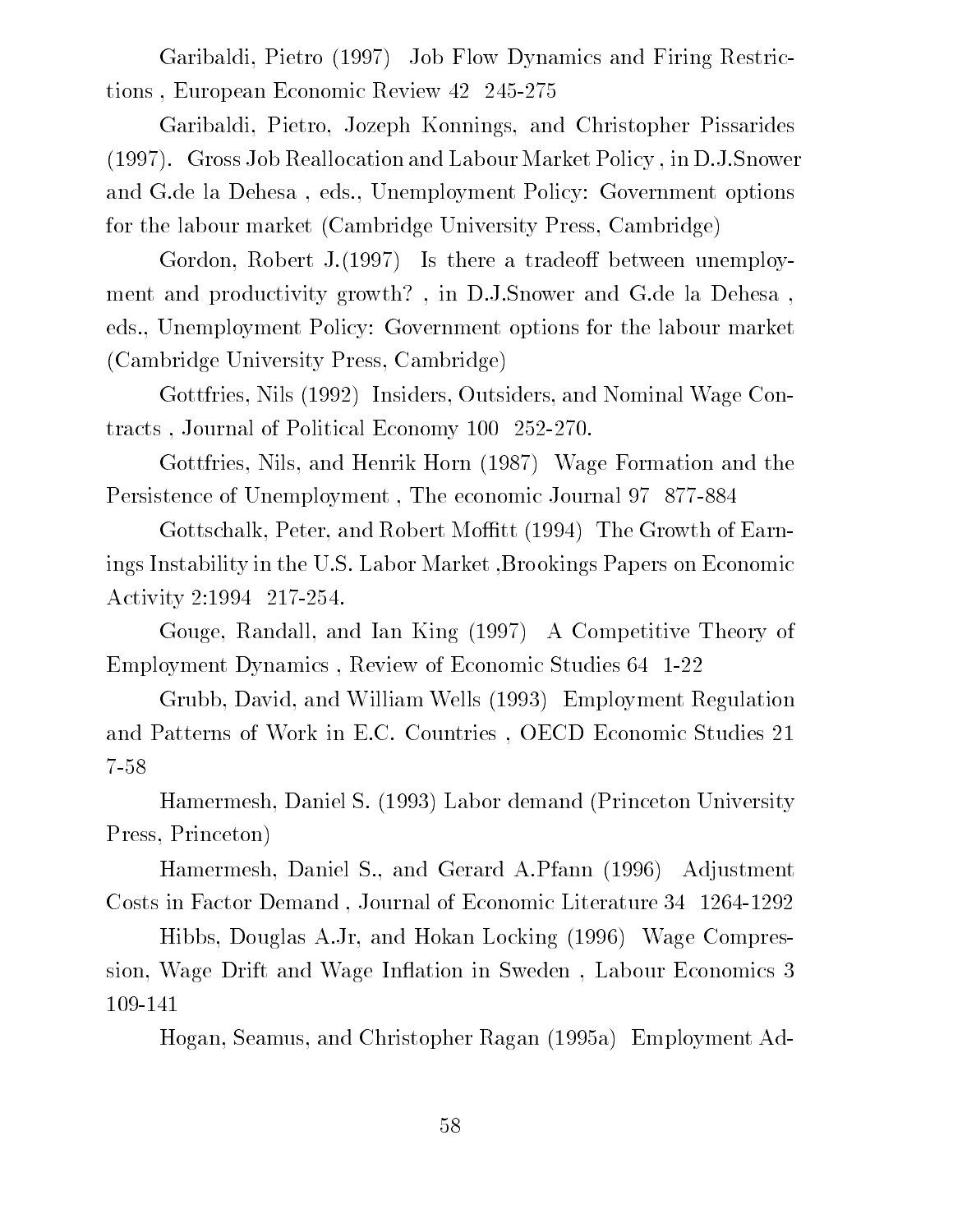justment versus Hours Adjustment: Is Job Security Desirable? , Economica 62 495-505

Hogan, Seamus, and Christopher Ragan (1995b) Job Security and Labour Market Flexibility , Canadian Public Policy 21 174-86

Hopenhayn, Hugo, and Richard Rogerson (1993), Job Turnover and Policy Evaluation: a General Equilibrium Analysis , Journal of Political Economy 101 915-938

Layard, Richard (1990) Lay-Offs by Seniority and Equilibrium Employment , Economic Letters 32 295-298

Layard, Richard, Stephen Nickell, and Richard Jackman (1991) Unemployment: Macroeconomic performance and the labour market (Oxford University Press, Oxford)

Lazear, Edward P. (1990) Job Security Provisions and Employment , Quarterly Journal of Economics 105 699-726.

Lilien, David M., and Robert E.Hall (1986) Cyclical Fluctuations in the Labor Market , in O.Ashenfelter and R.Layard , eds., Handbook of Labor Economics, volume 2 (North-Holland, Amsterdam)

Lijunqvist, Lars (1997) How Do Layoff Costs Affect Employment? , working paper, Stockholm School of Economics

Lijunqvist, Lars, and Thomas J.Sargent (1995) Welfare States and Unemployment , Economic Theory 6 143-160

Lindbeck, Assar, and Dennis J.Snower (1988) The Insider-Outsider Theory of Employment and Unemployment (IT Press, Cambridge Mass)

Lucas, Robert E.Jr., and Edward C.Prescott (1974) Equilibrium Search and Unemployment , Journal of Economic Theory 7, 188-209

Millard, Stephen P. and Dale T. Mortensen (1997) The Unemployment and Welfare Effects of Labour Market Policy: a comparison of the USA and the UK , in D.J.Snower and G.de la Dehesa , eds., Unemployment Policy: Government options for the labour market (Cambridge University Press, Cambridge)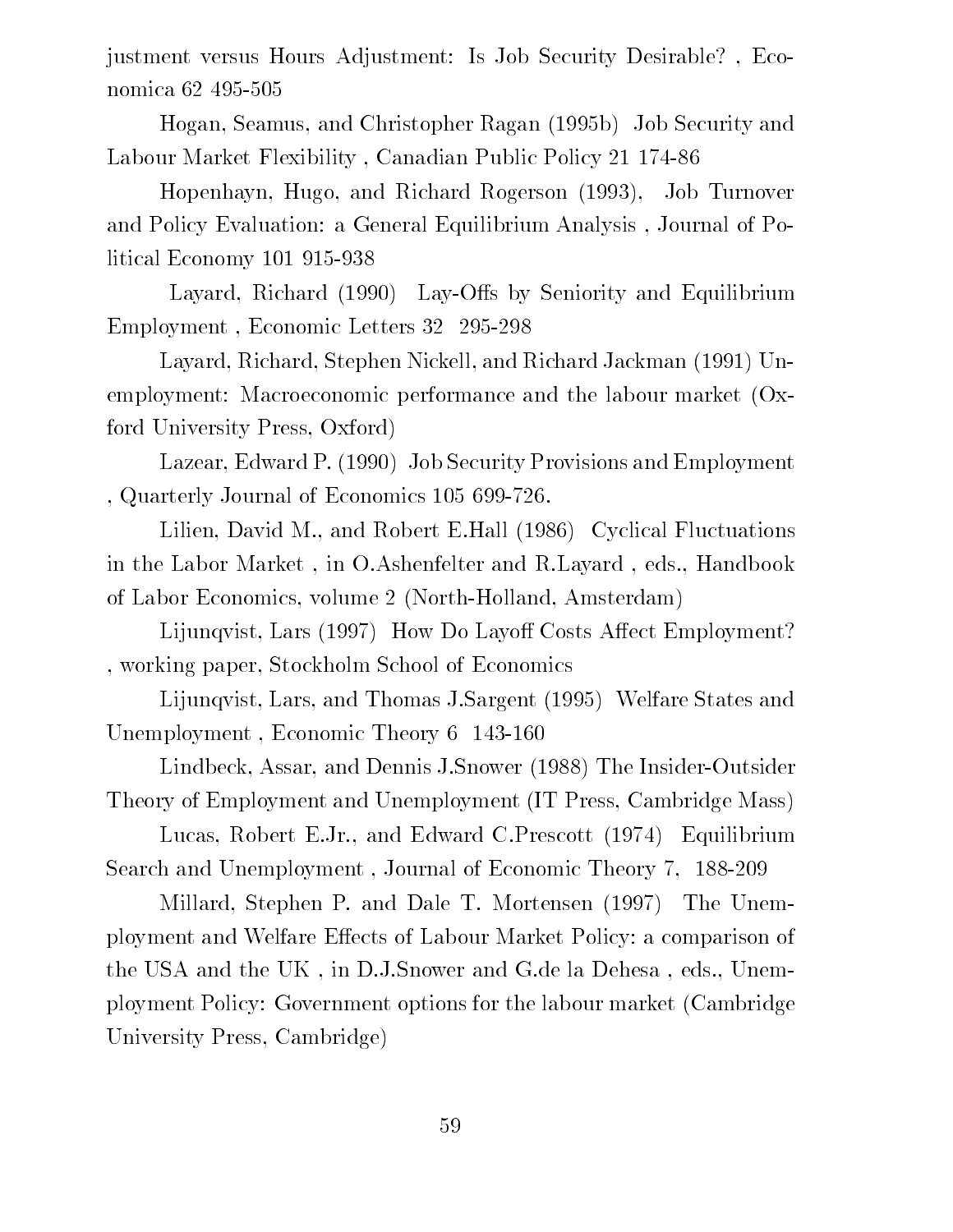Montias, J.Michael (1991) The Simple Analytics of a Firm Sub ject to a No-Layoffs Constraint, Journal of Comparative Economics 15 437-449

Nickell (1986) Dynamic Models of Labor Demand , in O.Ashenfelter and R.Layard , eds., Handbook of Labor Economics, volume 1 (North-Holland, Amsterdam)

Oswald, Andrew J. (1993) Efficient Contracts Are on the Labour Demand Curve: Theory and Facts , Labour Economics 1 85-113.

OECD (1994) The OECD Jobs Study: Facts, Analysis, Strategies (OECD, Paris)

OECD (1997) Economic Performance and the Structure of Collective Bargaining, Chapter 3, in Employment Outlook

Parsons, Donald O. (1986) The Employment Relationship: Job Attachment, Work Effort, and the Nature of Contracts, O.Ashenfelter and R.Layard , eds., Handbook of Labor Economics, volume 2 (North-Holland, Amsterdam)

Pfann, Gerard, and Franz Palm (1993) Asymmetric Adjustment Costs in Non-linear Labour Demand Models for the Netherlands and U.K. Manufacturing Sectors , Review of Economic Studies 60 397-412

Piore, Michael J. (1986) Perspectives on Labor Market Flexibility , Industrial Relations 25 146-66.

Rasmussen, Bo Sandemann (1992) Union cooperation and nontraded goods in general equilibrium , Scandinavian Journal of Economics 94 561-579

Saint-Paul, Gilles (1993) On the Political Economy of Labor Market Flexibility , in O.Blanchard and S.Fischer (eds) NBER Macroeconomics Annual (MIT Press, Cambridge Mass) 151-195

Saint-Paul, Gilles (1995a) Efficiency Wages as a Persistence Mechanism , in H.D.Dixon and N.Rankin , eds., The New Macroeconomics: Imperfect markets and policy effectiveness (Cambridge University Press,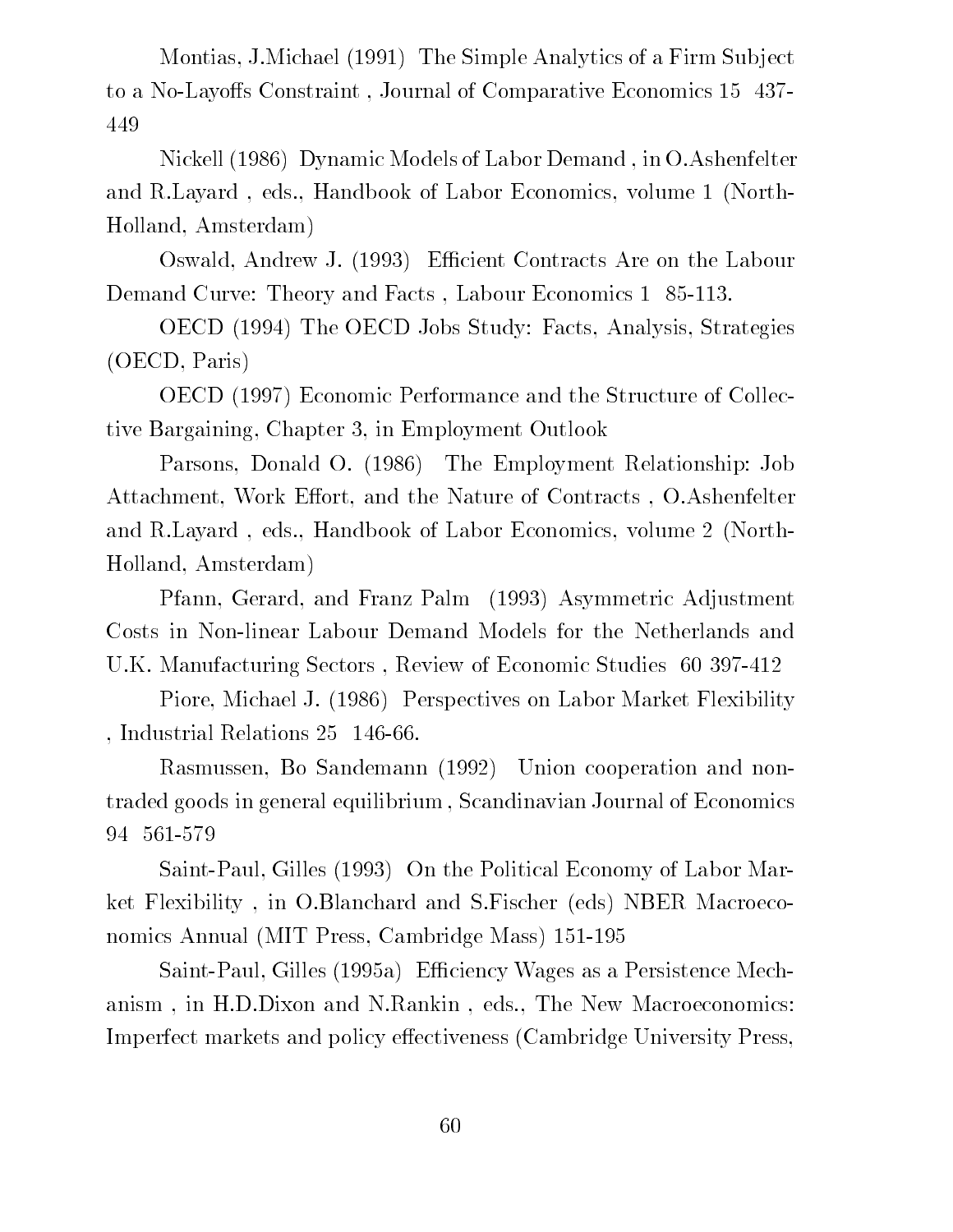Cambridge)

Saint-Paul, Gilles (1995b) The High Unemployment Trap , Quarterly Journal of Economics 110 527-550

Saint-Paul, Gilles (1996) Exploring the Political Economy of Labour Market Rigidities , Economic Policy 23 263-315

Saint-Paul, Gilles (1997a) Dual Labor Markets: A Macroeconomic Perspective, MIT Press.

Saint-Paul, Gilles (1997b) The Rise and Persistence of Rigidities , American Economic Review (Papers and Proceedings) 87:2, 290-294

Scarpetta, Stefano (1996) Assessing the Role of Labour Market Policies and Institutional Settings on Unemployment: A cross-country study , OECD Economic Studies 26 43-98

Sanfey, Peter J. (1995) Insiders and Outsiders in Union Models , Journal of Economic Surveys 9 255-284

Soskice, David (1990) Wage Determination: The changing role of institutions in advanced industrialized countries , Oxford Review of Economic Policy 6 36-61

Topel, Robert H. (1986) Local Labor Markets , Journal of Political Economy 94(3), S111-S143

Vetter, Henrik, and Torben M.Andersen (1994) Do Turnover Costs Protect Insiders? , The Economic Journal 104 124-130

Wright, Randall (1986) The Redistributive Roles of Unemployment Insurance and the Dynamics of Voting , Journal of Public Economics 31 377-399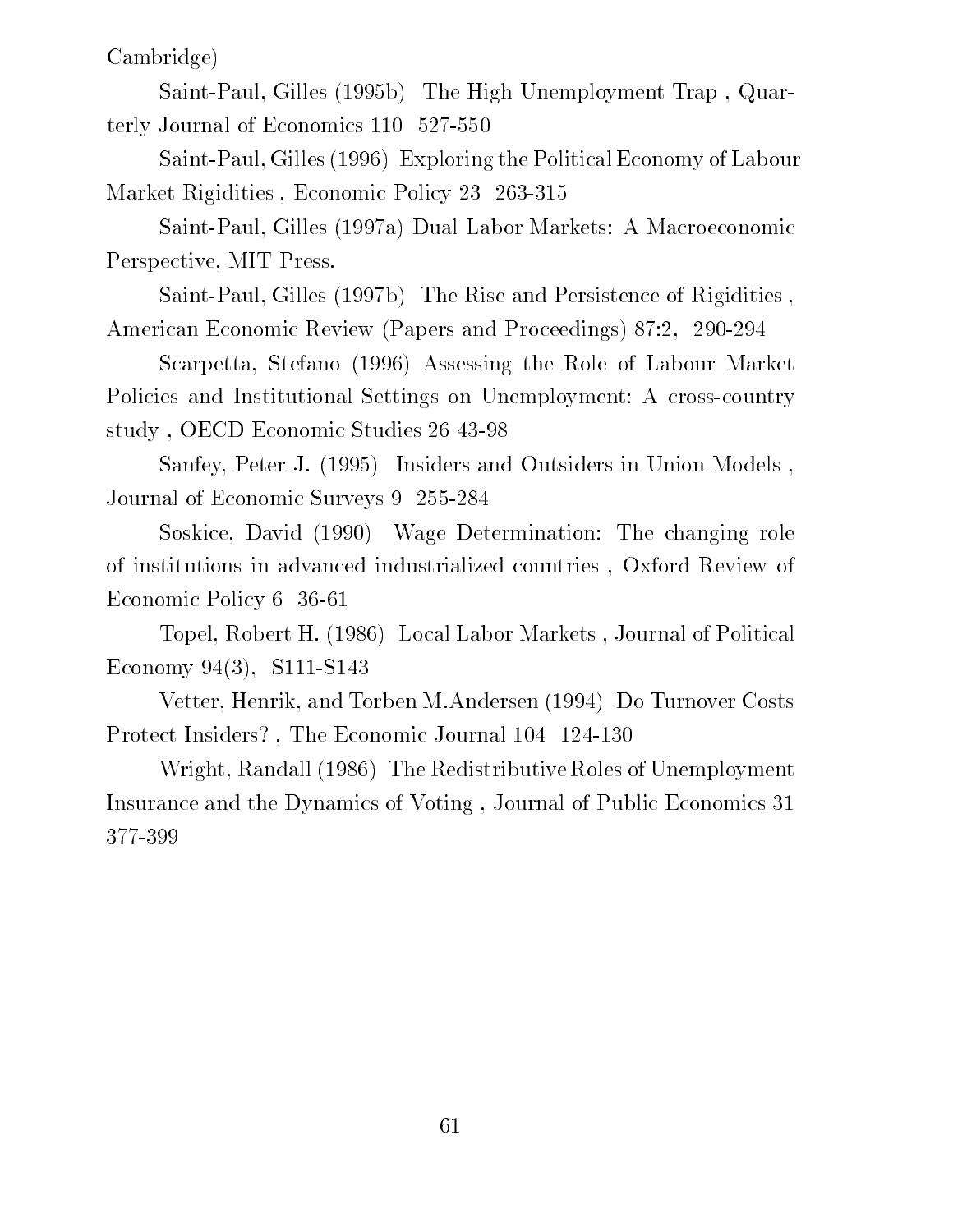

Figure 1: Total employment and real total compensation per employee. 1970=100 in the country-specic panels; German raw data are plotted as a dotted line, and spliced at the time of reunication for comparability. In the last panel, European wage and employment data are normalized by the U.S. observation in the same year. Source: OECD Economic Outlook database.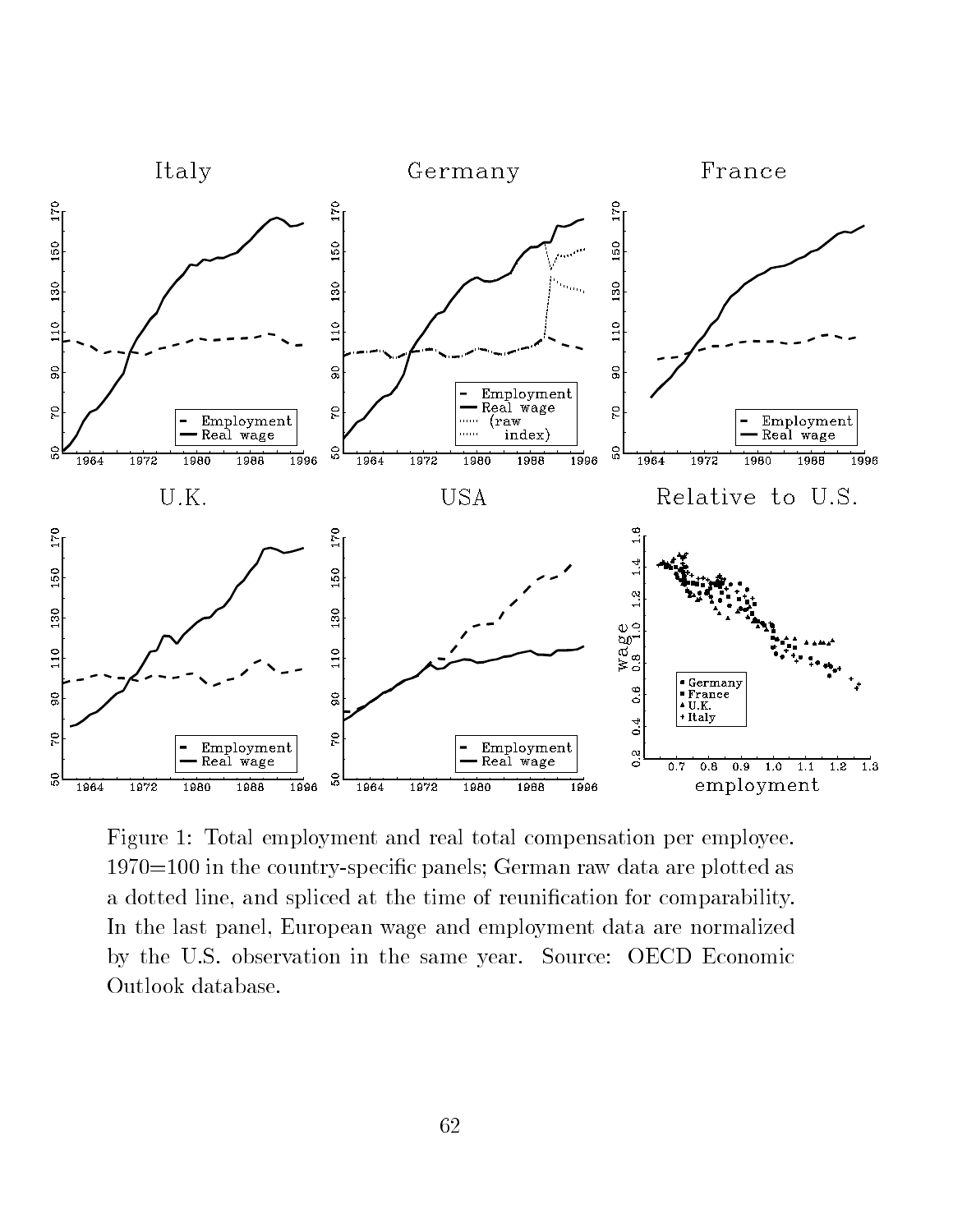

Figure 2: Total employment as a fraction of population 15-64; real total compensation per employee, in the major industrial countries.  $1970=100$ in the country-specic panels. In the last panel, European wage and employment data are normalized by the U.S. observation in the same year. Source: OECD Economic Outlook database.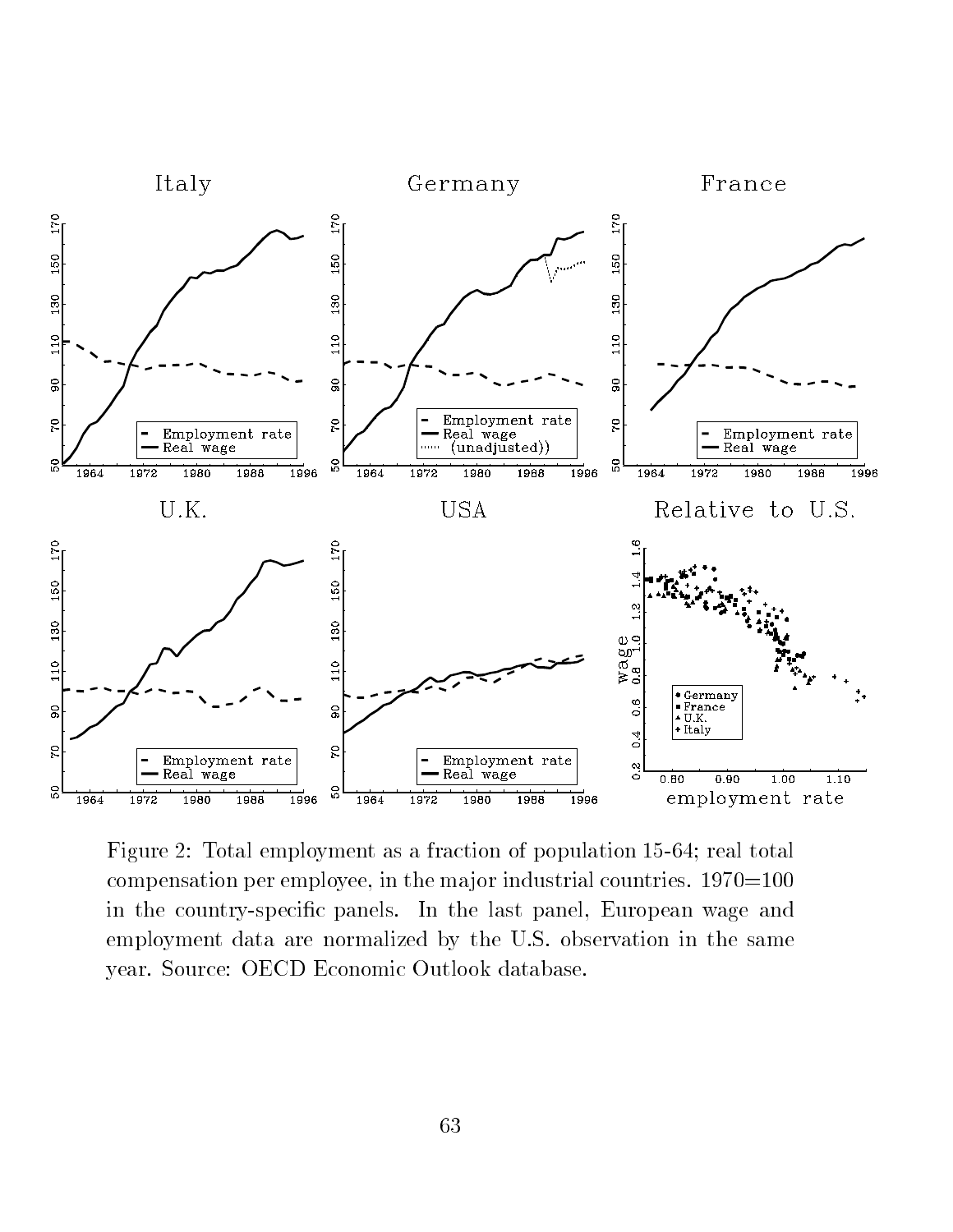

Figure 3: Total employment and real total compensation per employee, 1970=100, deviations from country-specic moving averages; German data are spliced at the time of reunification for comparability. Source: OECD Economic Outlook database.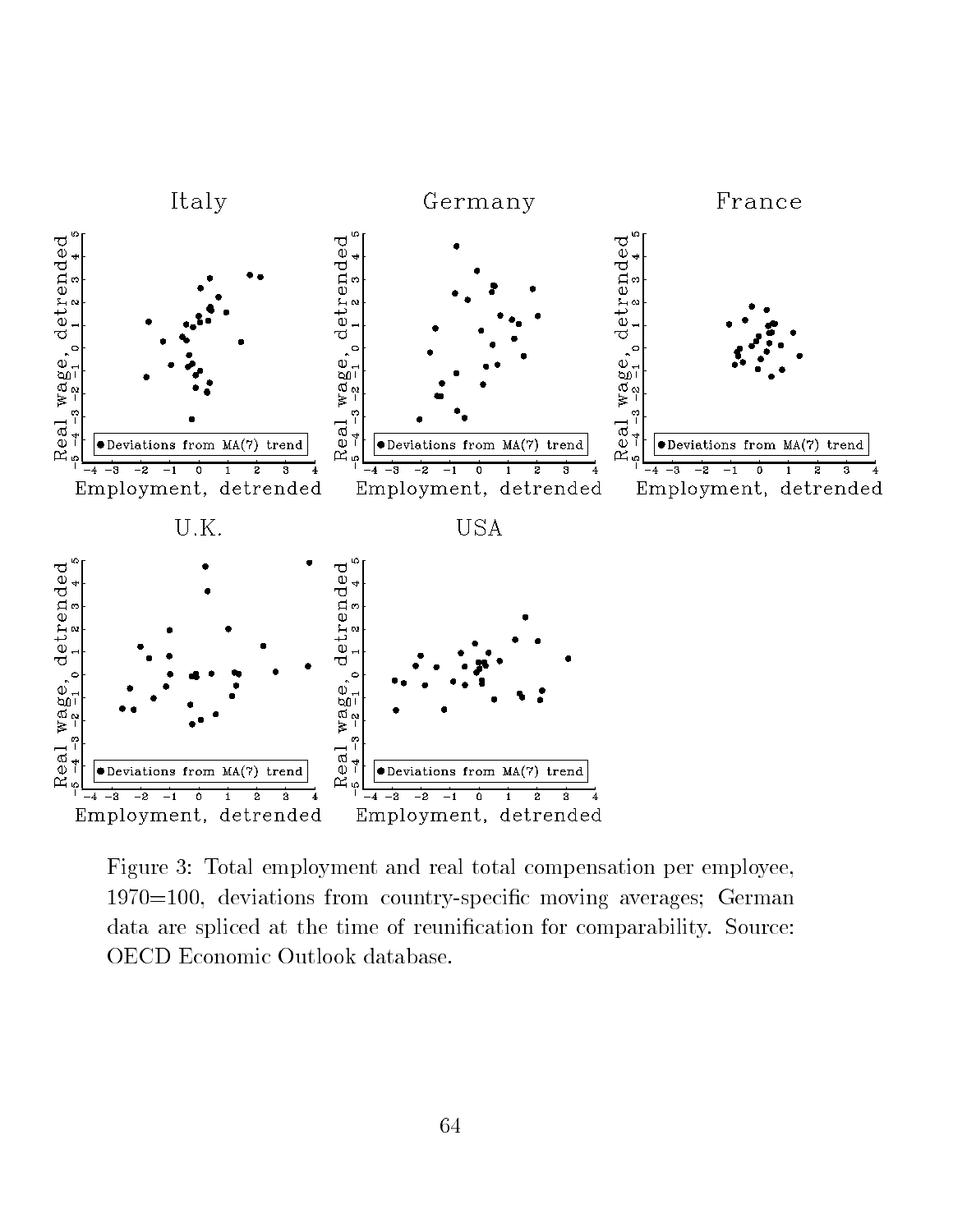

Figure 4: The effects of turnover costs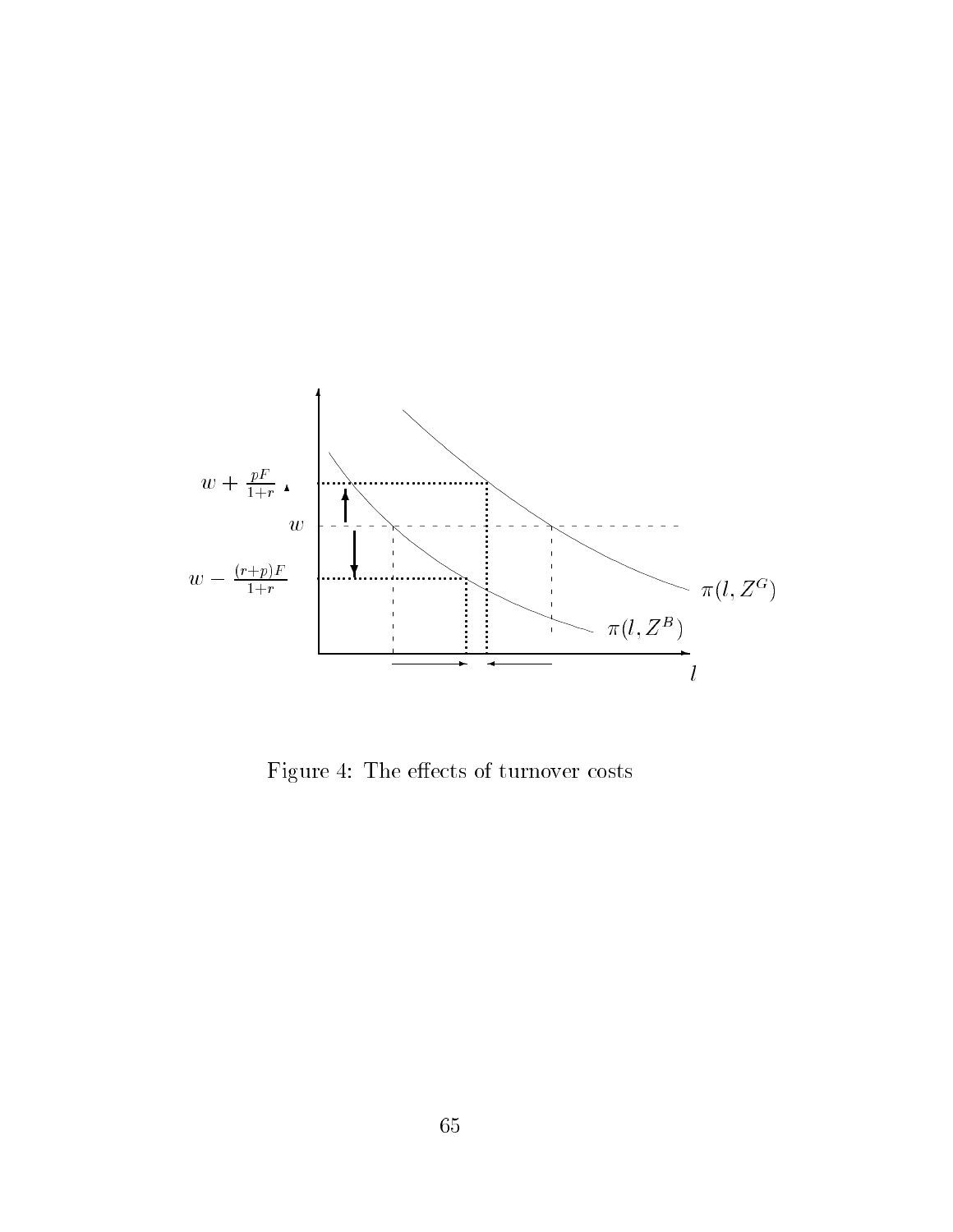

Figure 5: Unemployment rate (percentage points) and real total compensation per employee (1970=10). Source: OECD Economic Outlook database.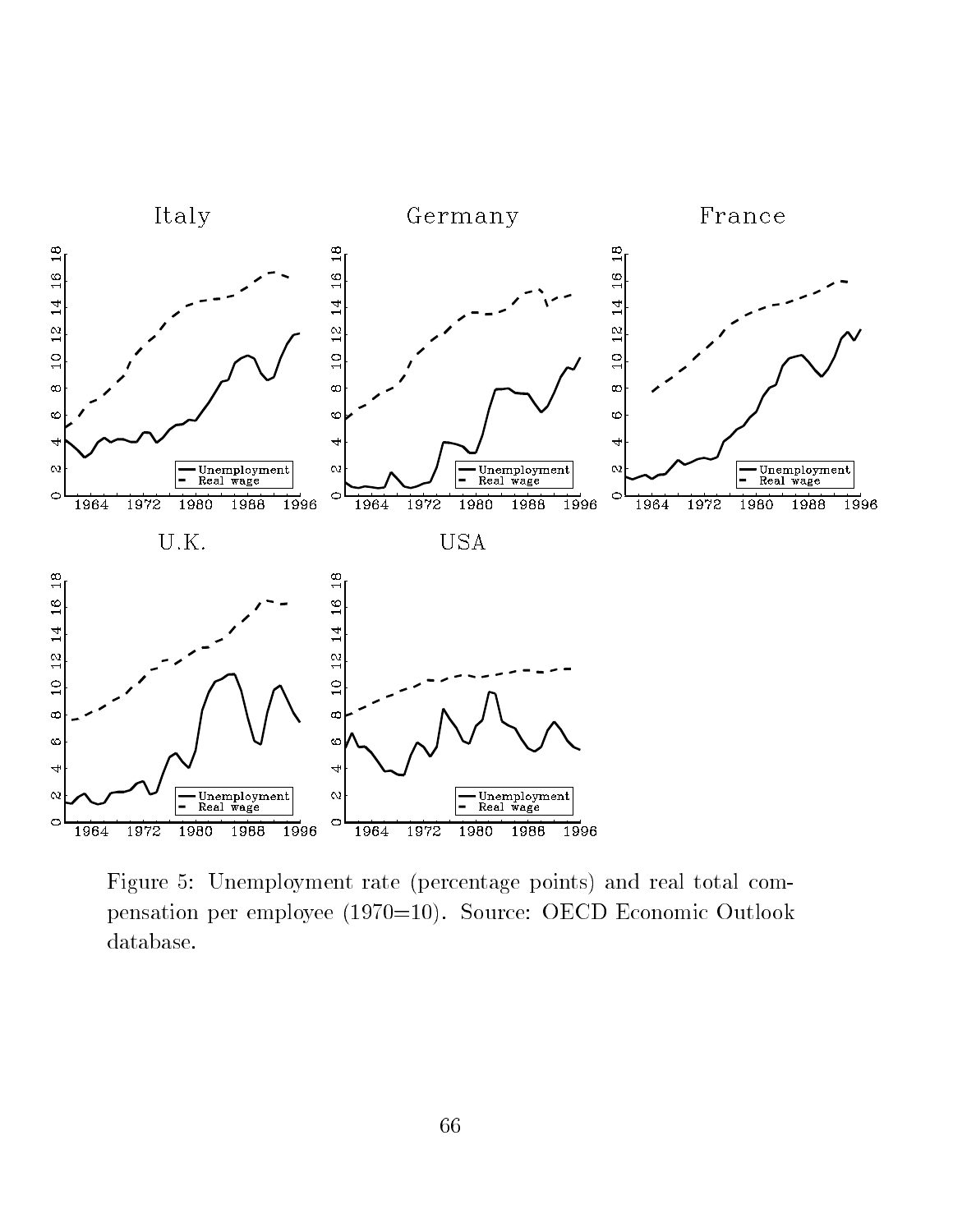



Figure 6: Log of real total compensation per employee times total employment, 1970=100 indexes. Source: OECD Economic Outlook database.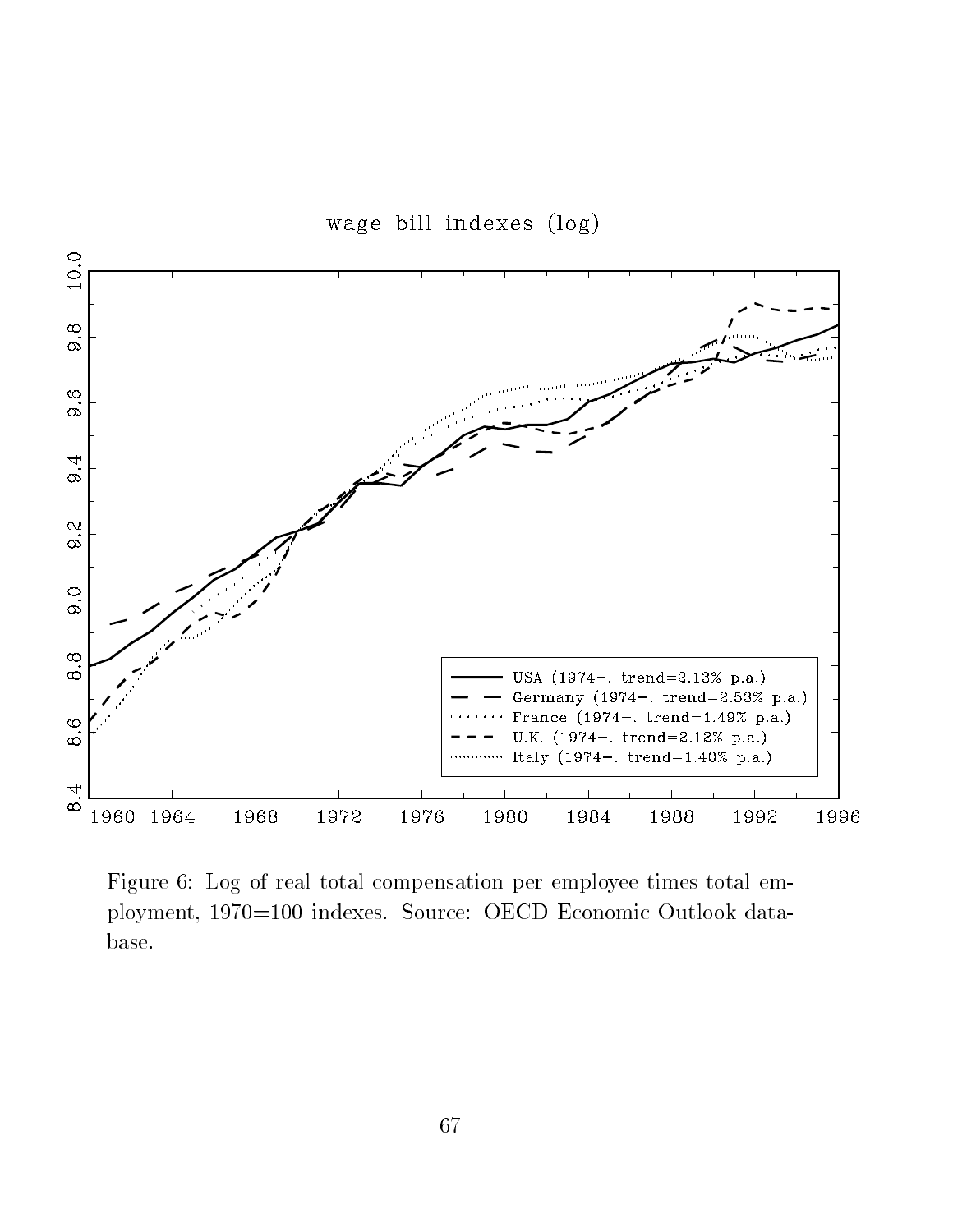

Figure 7: Male earnings inequality. Country data are displayed (from left to right) in order of increasing labor market flexibility. See the Table for definitions and source.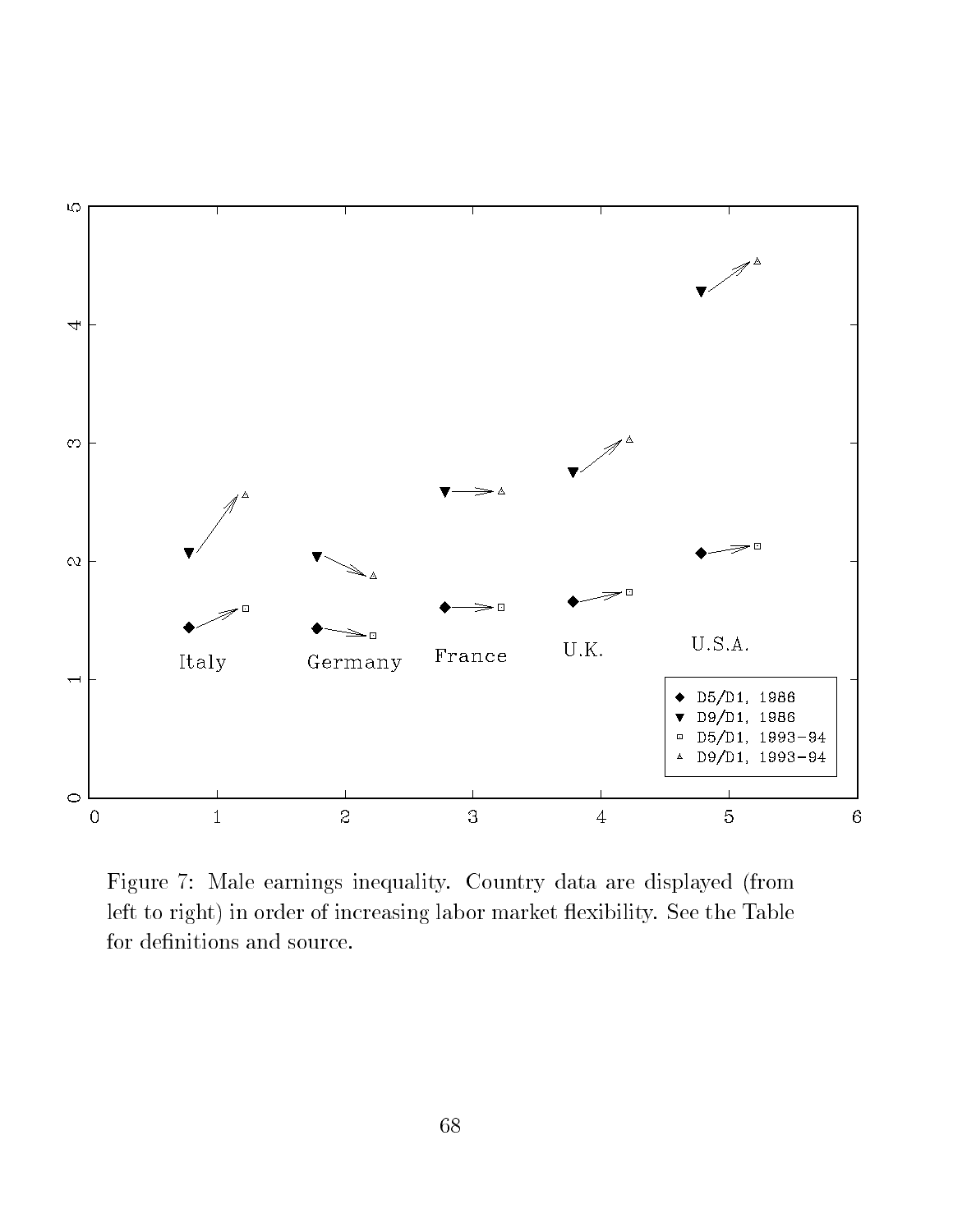|                          |      |           | Tot Cont Entry/Exit |
|--------------------------|------|-----------|---------------------|
| Italy $(1984-92)$        |      | 23.4 15.7 | 7.7                 |
| Germany (1983-90)        | 16.5 | 12.1      | 4.4                 |
| France (1984-92)         | 27.1 | 12.9      | 14.2                |
| United Kingdom (1985-91) | 15.3 | 8.7       | 6.6                 |
| United States (1984-91)  | 23.4 | 18.9      | 5.7                 |

Table 1: Job turnover: percentages of employment, annual averages; the second and third column refer to continuing establishments and to entering/exiting establishments, respectively. Establishments are legal entities (firms) for Canada, Italy, and the United Kingdom, organizational units (plants) in the other countries. Source: OECD Employment Outlook (1994).

| 1986    | D5/D1 | D9/D5 | 1994 (or       | D5/D1 | D9/D5 |
|---------|-------|-------|----------------|-------|-------|
| Italy   | 1.44  | 1.53  | Italy $(1993)$ | 1.60  | 1.65  |
| Germany | 1.43  | 1.66  | Germany(1993)  | 1.37  | 1.64  |
| France  | 1.61  | 2.10  | France         | 1.61  | 2.13  |
| U.K.    | 1.66  | 1.73  | U.K.           | 1.74  | 1.86  |
| U.S.    | 2.07  | 1.87  | U.S.           | 2.13  | 2.01  |

Table 2: Summary indicators of male earnings inequality (decile ratios). The columns report the ratio of the upper limit of the 5th decile to the upper limit of the 1st decile, and of upper limit of the 9th decile to the upper limit of the 1st decile. Larger figures indicate more inequality. Source: OECD (Employment Outlook 1996, table 3.1).